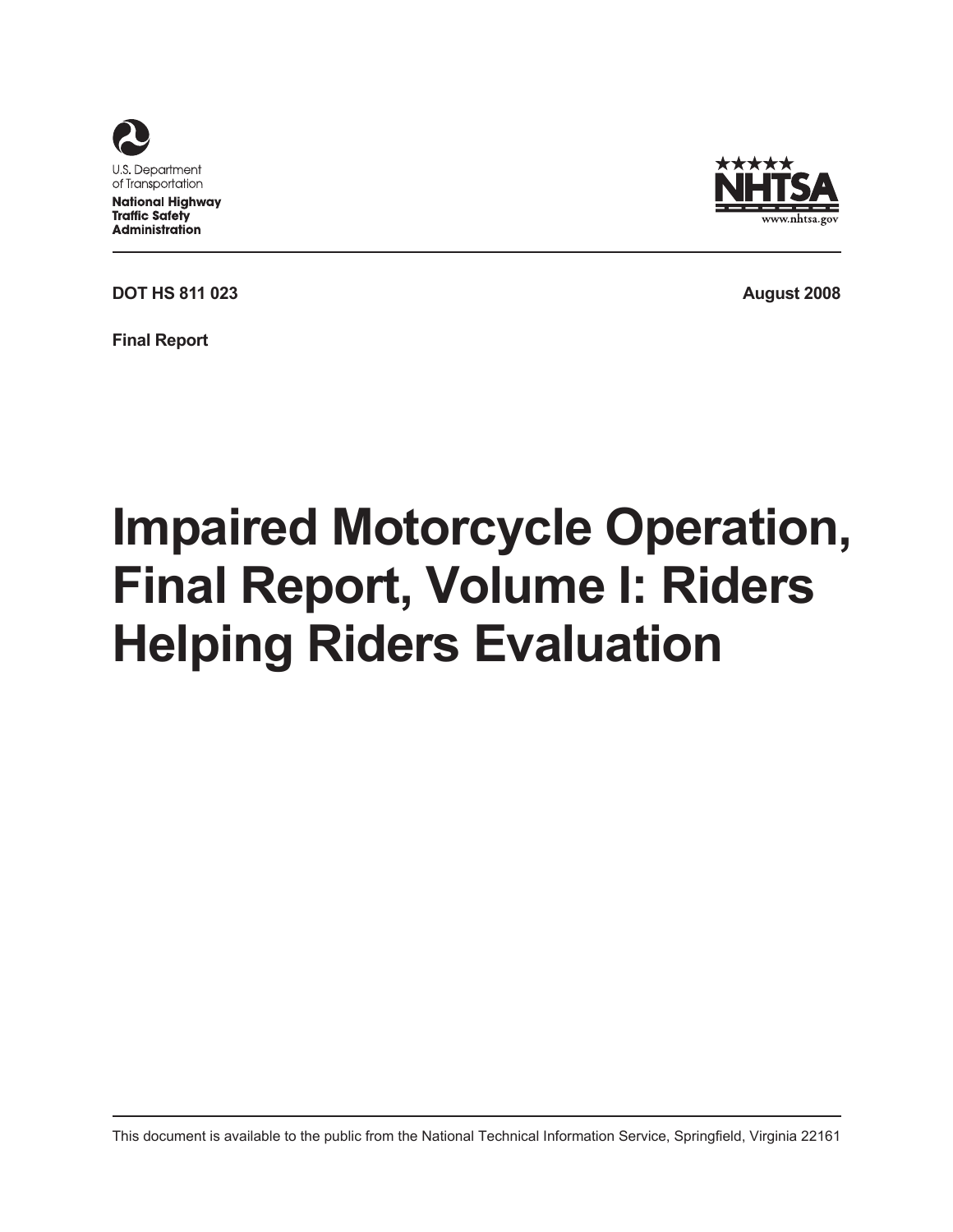This publication is distributed by the U.S. Department of Transportation, National Highway Traffic Safety Administration, in the interest of information exchange. The opinions, findings and conclusions expressed in this publication are those of the author(s) and not necessarily those of the Department of Transportation or the National Highway Traffic Safety Administration. The United States Government assumes no liability for its content or use thereof. If trade or manufacturers' names or products are mentioned, it is because they are considered essential to the object of the publication and should not be construed as an endorsement. The United States Government does not endorse products or manufacturers.

.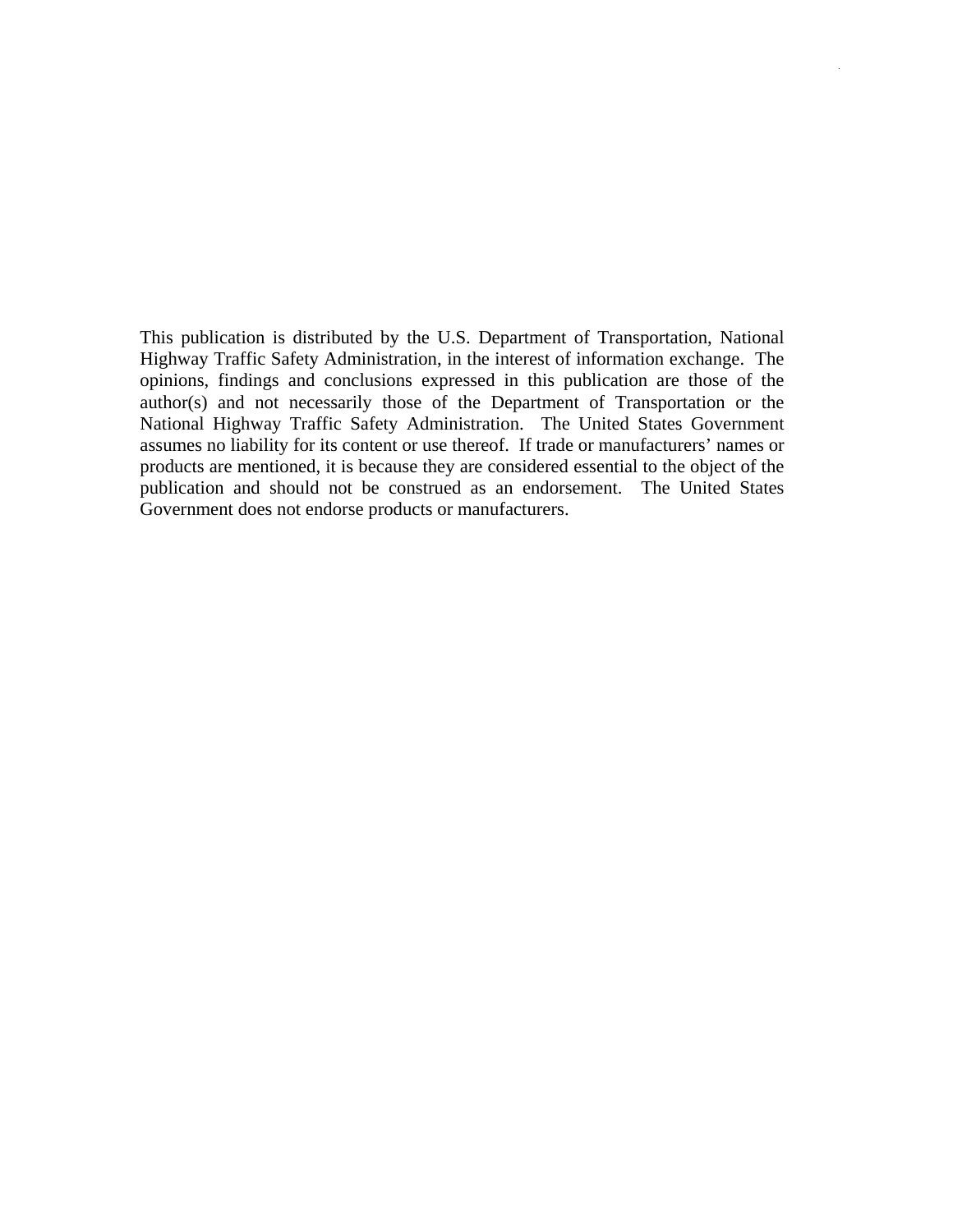<span id="page-2-0"></span>

| <b>Technical Report Documentation Page</b>                                                                                                                                                                                                                                                                                                                                                                                                                                                                                                                                                                                                                                                                                                                                                                                                                                                                                                                                                                                                                                                                                                                                                                                                                                                                                                                                                                                                                                                               |                                      |                                                                                             |                            |           |  |
|----------------------------------------------------------------------------------------------------------------------------------------------------------------------------------------------------------------------------------------------------------------------------------------------------------------------------------------------------------------------------------------------------------------------------------------------------------------------------------------------------------------------------------------------------------------------------------------------------------------------------------------------------------------------------------------------------------------------------------------------------------------------------------------------------------------------------------------------------------------------------------------------------------------------------------------------------------------------------------------------------------------------------------------------------------------------------------------------------------------------------------------------------------------------------------------------------------------------------------------------------------------------------------------------------------------------------------------------------------------------------------------------------------------------------------------------------------------------------------------------------------|--------------------------------------|---------------------------------------------------------------------------------------------|----------------------------|-----------|--|
| 1. Report No.<br>DOT HS 811 023                                                                                                                                                                                                                                                                                                                                                                                                                                                                                                                                                                                                                                                                                                                                                                                                                                                                                                                                                                                                                                                                                                                                                                                                                                                                                                                                                                                                                                                                          | 2. Government Accession No.          |                                                                                             | 3. Recipient's Catalog No. |           |  |
| 4. Title and Subtitle                                                                                                                                                                                                                                                                                                                                                                                                                                                                                                                                                                                                                                                                                                                                                                                                                                                                                                                                                                                                                                                                                                                                                                                                                                                                                                                                                                                                                                                                                    |                                      | 5. Report Date                                                                              |                            |           |  |
| Impaired Motorcycle Operation, Final Report, Volume I: Riders Helping                                                                                                                                                                                                                                                                                                                                                                                                                                                                                                                                                                                                                                                                                                                                                                                                                                                                                                                                                                                                                                                                                                                                                                                                                                                                                                                                                                                                                                    |                                      |                                                                                             | August 2008                |           |  |
| <b>Riders Evaluation</b>                                                                                                                                                                                                                                                                                                                                                                                                                                                                                                                                                                                                                                                                                                                                                                                                                                                                                                                                                                                                                                                                                                                                                                                                                                                                                                                                                                                                                                                                                 |                                      | 6. Performing Organization Code                                                             |                            |           |  |
| 7. Author(s)<br>A. Scott McKnight, Les R. Becker, and A. Scott Tippetts                                                                                                                                                                                                                                                                                                                                                                                                                                                                                                                                                                                                                                                                                                                                                                                                                                                                                                                                                                                                                                                                                                                                                                                                                                                                                                                                                                                                                                  |                                      | 8. Performing Organization Report No.                                                       |                            |           |  |
| 9. Performing Organization Name and Address                                                                                                                                                                                                                                                                                                                                                                                                                                                                                                                                                                                                                                                                                                                                                                                                                                                                                                                                                                                                                                                                                                                                                                                                                                                                                                                                                                                                                                                              |                                      |                                                                                             | 10. Work Unit No. (TRAIS)  |           |  |
| Pacific Institute for Research and Evaluation                                                                                                                                                                                                                                                                                                                                                                                                                                                                                                                                                                                                                                                                                                                                                                                                                                                                                                                                                                                                                                                                                                                                                                                                                                                                                                                                                                                                                                                            |                                      |                                                                                             |                            |           |  |
| 11720 Beltsville Drive, Suite 900, Calverton, MD 20705                                                                                                                                                                                                                                                                                                                                                                                                                                                                                                                                                                                                                                                                                                                                                                                                                                                                                                                                                                                                                                                                                                                                                                                                                                                                                                                                                                                                                                                   |                                      |                                                                                             | 11. Contract or Grant No.  |           |  |
| Phone: 301-755-2700 Fax: 301-755-2799                                                                                                                                                                                                                                                                                                                                                                                                                                                                                                                                                                                                                                                                                                                                                                                                                                                                                                                                                                                                                                                                                                                                                                                                                                                                                                                                                                                                                                                                    |                                      |                                                                                             | DTNH22-03-H-05133          |           |  |
| 12. Sponsoring Agency Name and Address<br>National Highway Traffic Safety Administration<br>1200 New Jersey Avenue SE.                                                                                                                                                                                                                                                                                                                                                                                                                                                                                                                                                                                                                                                                                                                                                                                                                                                                                                                                                                                                                                                                                                                                                                                                                                                                                                                                                                                   |                                      | 13. Type of Report and Period Covered<br><b>Final Report</b><br>$(09/16/03-07/15/08)$       |                            |           |  |
| Washington, DC 20590                                                                                                                                                                                                                                                                                                                                                                                                                                                                                                                                                                                                                                                                                                                                                                                                                                                                                                                                                                                                                                                                                                                                                                                                                                                                                                                                                                                                                                                                                     |                                      |                                                                                             | 14. Sponsoring Agency Code |           |  |
| 15. Supplementary Notes<br>Robert Hohn, COTR                                                                                                                                                                                                                                                                                                                                                                                                                                                                                                                                                                                                                                                                                                                                                                                                                                                                                                                                                                                                                                                                                                                                                                                                                                                                                                                                                                                                                                                             |                                      |                                                                                             |                            |           |  |
| 16. Abstract<br>Riders Helping Riders (RHR) is an instructional program that encourages motorcyclists to intervene with their<br>motorcyclist peers to prevent them from drinking and riding. The program is based on focus group research,<br>which found that riders consider themselves to be united by an interest in riding and by a willingness to<br>help other riders in need. A sense of individualism, however, limits the extent to which riders are willing to<br>intervene in drinking and riding. RHR is intended to convince motorcyclists that an impaired rider needs<br>their help and that they are in the best position to provide help. The program provides a "toolkit" of<br>techniques for separating drinking from riding, discouraging riders from becoming impaired, recognizing<br>impairment, and discouraging impaired riders from riding. An optional role-playing module is included. At<br>the end of the class, students are asked to sign a pledge to do their best to help an impaired rider live to ride<br>another day. RHR was developed with the assistance of instructors from the South Carolina Rider Education<br>Program and pilot-tested by instructors of Georgia's Department of Driver Services, Motorcycle Safety<br>Program. This is Volume I of the report; it describes the development and evaluation of the program and<br>discuses the findings. Volume II is the classroom instructor manual, and Volume III is the classroom student<br>guide. |                                      |                                                                                             |                            |           |  |
| 17. Key Words<br>Motorcycle, Alcohol, Impaired Riding, Peer Intervention                                                                                                                                                                                                                                                                                                                                                                                                                                                                                                                                                                                                                                                                                                                                                                                                                                                                                                                                                                                                                                                                                                                                                                                                                                                                                                                                                                                                                                 |                                      | 18. Distribution Statement<br>Copy available from the NHTSA Web site:<br>www.nhtsa.dot.gov. |                            |           |  |
| 19 Security Classif. (of this report)                                                                                                                                                                                                                                                                                                                                                                                                                                                                                                                                                                                                                                                                                                                                                                                                                                                                                                                                                                                                                                                                                                                                                                                                                                                                                                                                                                                                                                                                    | 20. Security Classif. (of this page) |                                                                                             | 21 No. of Pages            | 22. Price |  |
| Unclassified                                                                                                                                                                                                                                                                                                                                                                                                                                                                                                                                                                                                                                                                                                                                                                                                                                                                                                                                                                                                                                                                                                                                                                                                                                                                                                                                                                                                                                                                                             | Unclassified                         |                                                                                             | 50                         |           |  |

Unclassified

**Form DOT F 1700.7 (8/72)** Reproduction of completed page authorized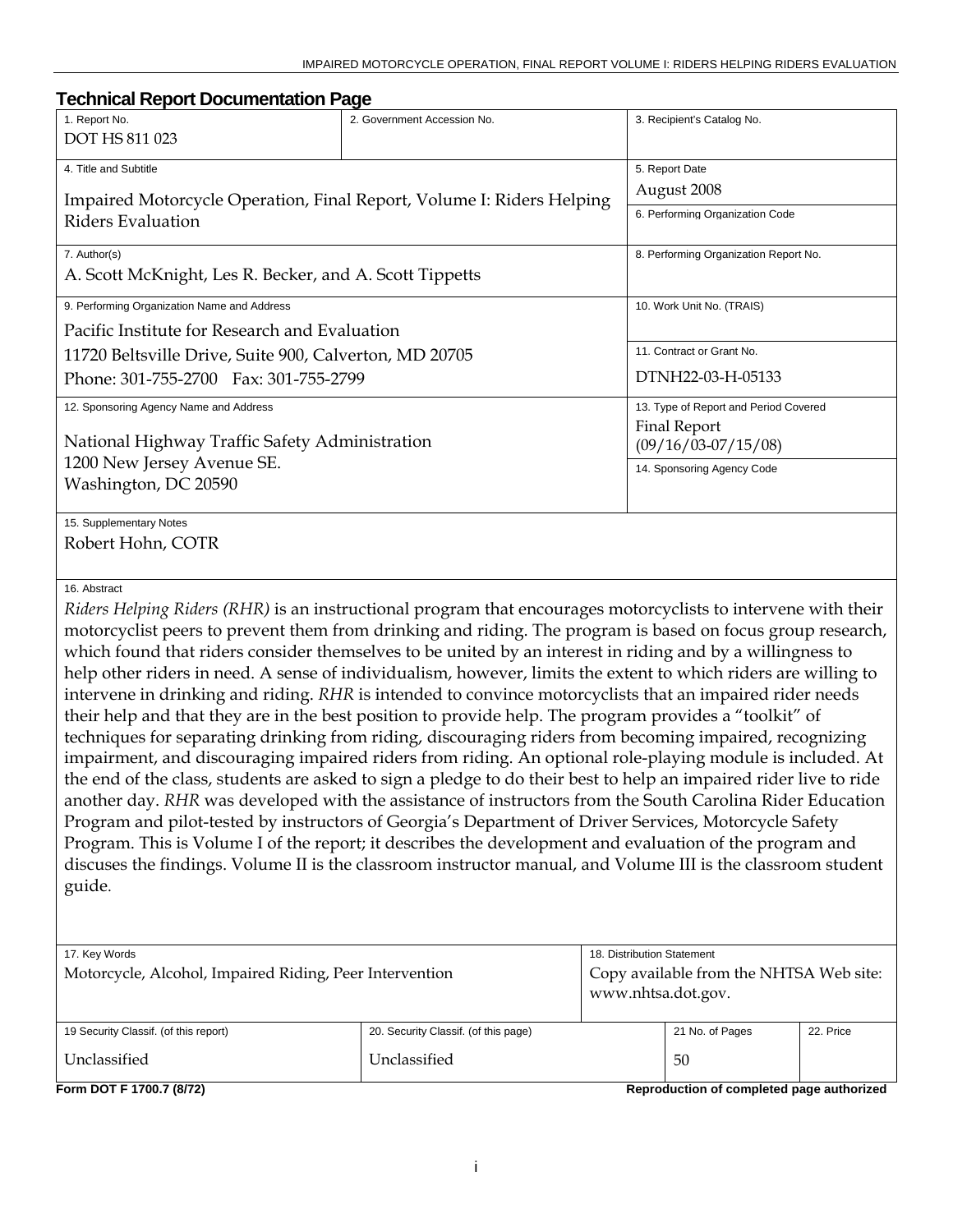#### <span id="page-3-0"></span>**Acknowledgments**

The authors of this report acknowledge the assistance of the following people and agencies:

- • T. Chadwick Burns, director of the Georgia Department of Driver Services Motorcycle Safety Program.
- The Rider Coaches of the Georgia Motorcycle Safety program who taught *RHR* and collected the student feedback for our analysis.
- Terry Albertson and Keith DeBowles of the Crash Reporting Unit of the Georgia Department of Transportation for providing Georgia crash data and for assistance in interpreting that data.
- Staff of the South Carolina Rider Education Program who helped guide the development of Riders Helping Riders for use in a classroom setting. These included Ross McClellan (program coordinator), Paul DiMascio, Mike Kelly, Donna Melcher, Kevin Nicholson, and LeAnn Sawyer.
- Scott Hyman and the staff of Heyser Cycles, Laurel, Maryland, as well as members of the Heyser Cycle Riders Club, for assistance in initial pilot-testing of the program.
- Tina Wehner and the staff of Harley-Davidson of Maryland, Inc., Elkridge, Maryland, for assistance in the initial pilot-testing of the program.
- John Moulden and Harold Watson of the National Commission Against Drunk Driving for assistance in early development of the program and establishing contacts in South Carolina.
- The Motorcycle Safety Foundation and the Harley-Davidson Motor Company for use of video footage in the creation of the program's video introduction.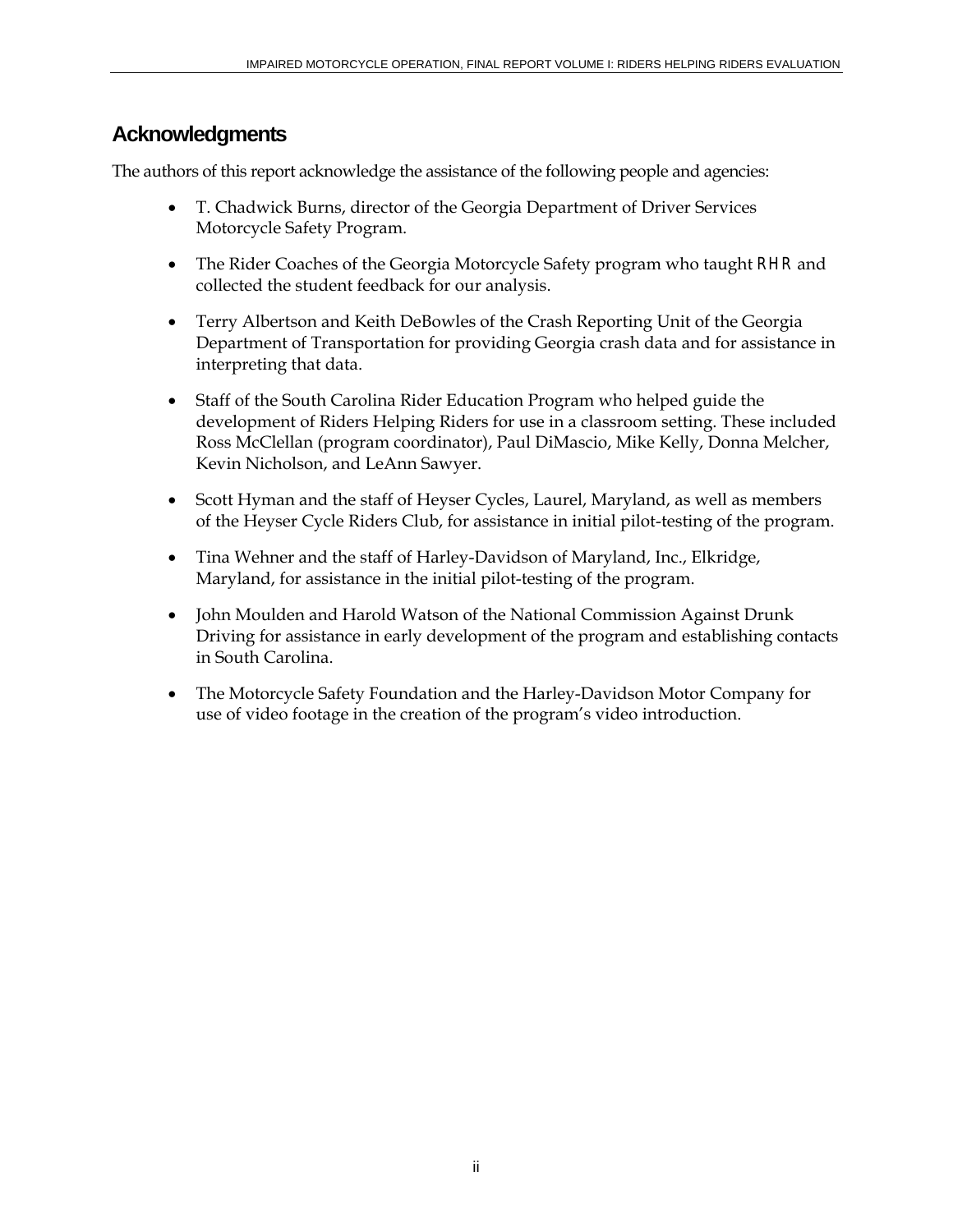## **Table of Contents**

#### **Appendices:**

| Appendix D – Student Questionnaire Results: Behavior and Attitude Questions32             |  |
|-------------------------------------------------------------------------------------------|--|
| Appendix E - Student Questionnaire Results: Demographics and Pre-test/post-test Changes40 |  |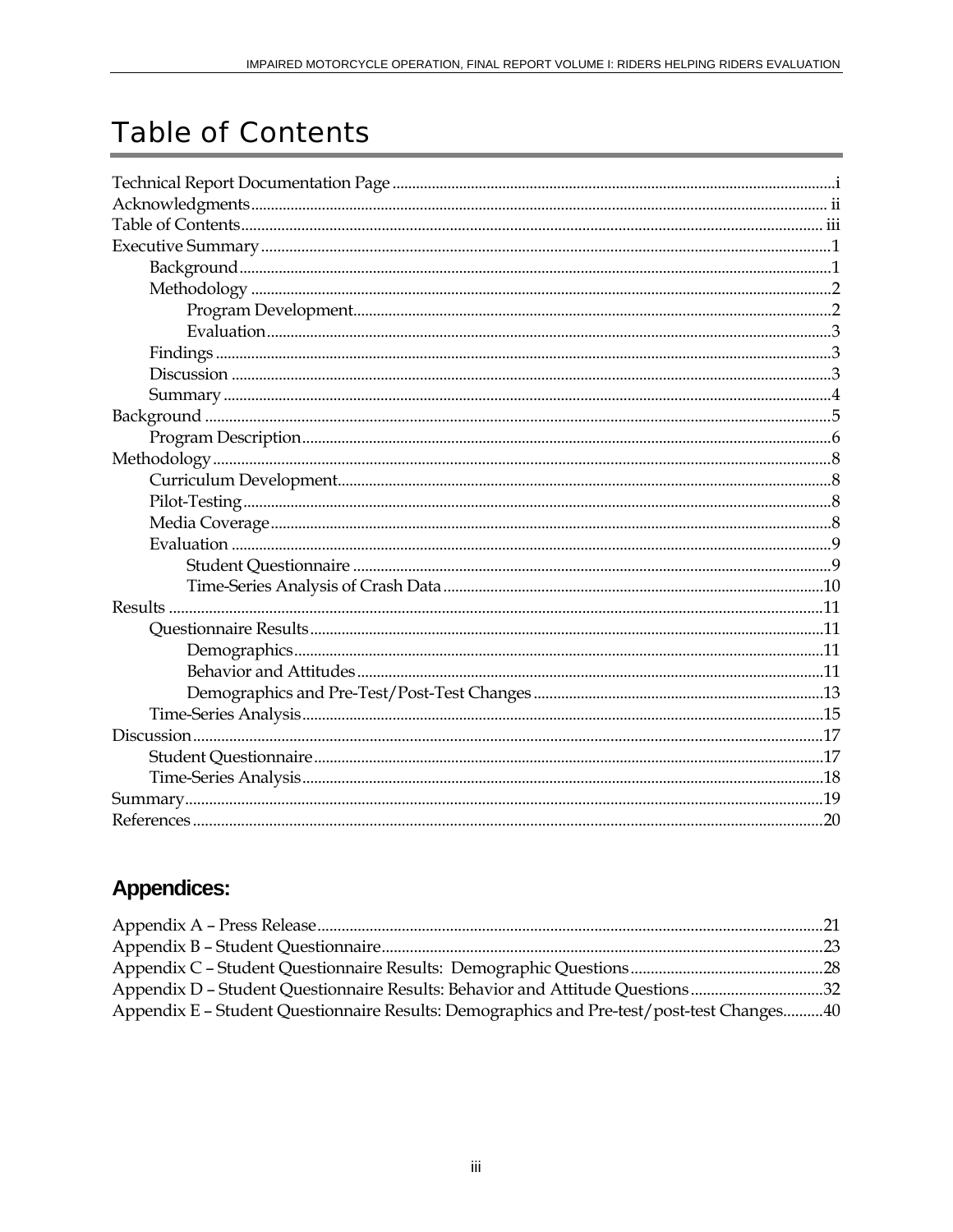#### **Figures:**

| Figure 1. Ratio of Alcohol to Non-Alcohol Involved Crashes for Georgia and California |  |
|---------------------------------------------------------------------------------------|--|
|                                                                                       |  |
| Figure 2. Ratio of Alcohol to Non-Alcohol Involved Crashes for Georgia and California |  |
|                                                                                       |  |
|                                                                                       |  |

#### **Table:**

|--|--|--|--|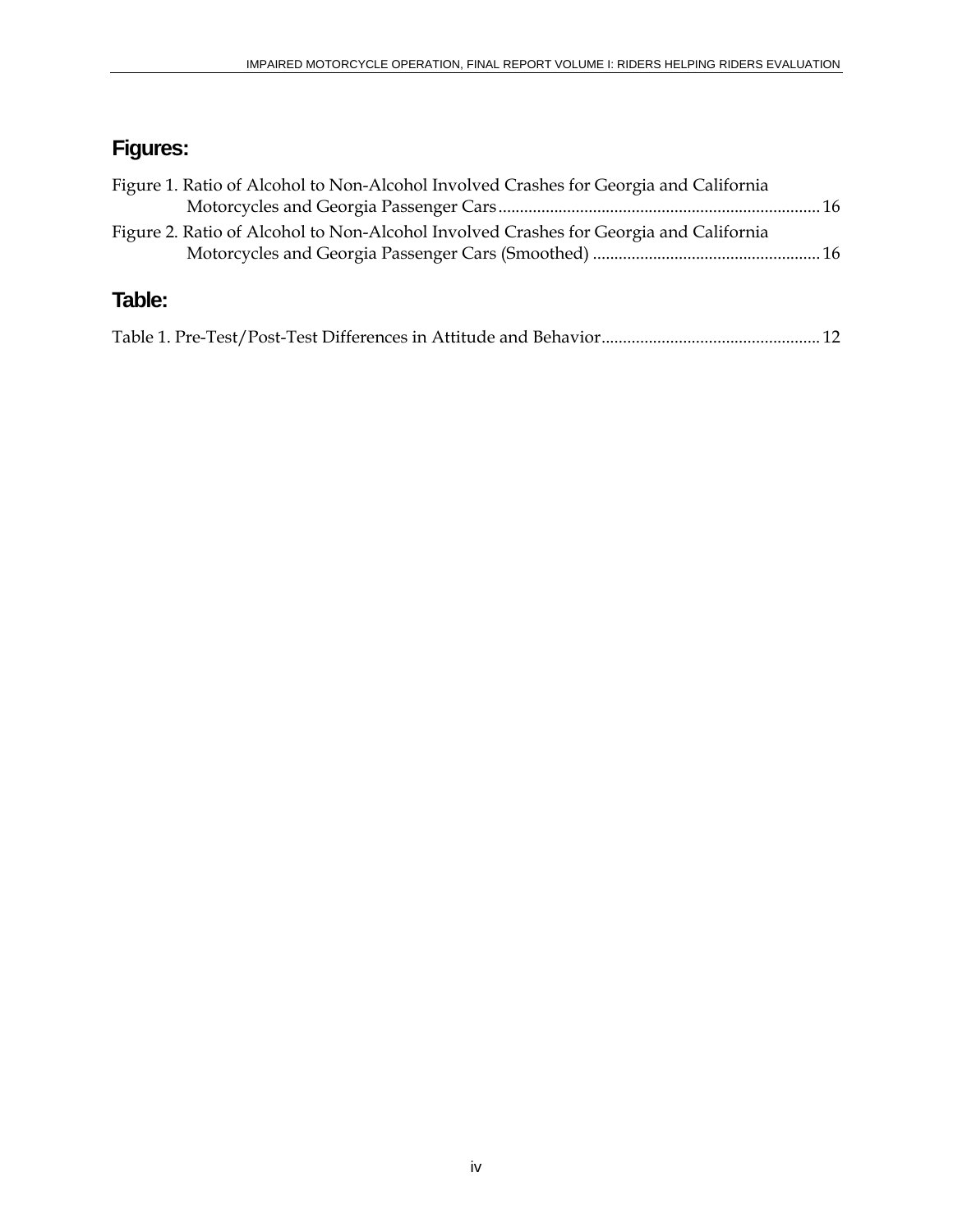## <span id="page-6-0"></span>Executive Summary

#### **Background**

motorcyclists seems sufficient cause for concern. Fatal motorcycle crashes have increased steadily for 9 years, from 2,116 fatal crashes in 1997 to 4,810 in 2006. This has created much concern among traffic safety officials and the motorcycling community. An increase in the number of motorcyclists during that time probably played a role in that increase; however, exposure data for motorcyclists are not sufficiently reliable to understand the contribution of increased exposure to increased crashes. Still, the sheer number of fatalities among

Evidence suggests that alcohol plays a significant role in motorcycle crashes. In fatal crashes, a larger proportion of motorcyclists had been drinking than operators of any other vehicle type. The association of motorcycling with recreation, and recreation with alcohol consumption, may lead to larger proportions of motorcyclists riding after drinking than operators of other vehicle types.

how drinking and riding might be reduced, the National Highway Traffic Safety Administration To better understand the attitudes of riders toward drinking and riding and to obtain opinions as to contracted with Pacific Institute for Research and Evaluation (PIRE) to conduct a focus group study. That study involved discussions with motorcyclists and others familiar with riders' behaviors and attitudes in five U.S. cities in the winter of 2001-2002. Some findings from that study follow:

- Motorcycle riding is often associated with recreation or socializing in a setting that often includes drinking.
- Participants expressed a belief there is a bond between motorcyclists due to common interests, skills, situations, and attitudes associated with riding. This bond may lead riders to come to the aid of riders in trouble, whether known to them or not.
- Participants expressed a belief that drinking and riding is ill-advised, to the extent that few participants would admit to doing so. They, nevertheless, acknowledged that some riders did ride when impaired by alcohol.
- Participants said that motorcyclists are highly individualistic and believed in the importance of personal responsibility, so riders are disinclined to interfere with the decisions of others. Therefore, while they acknowledged that drinking and riding occurs, they are disinclined to intervene to prevent it.
- Participants pointed out that, unlike drivers of passenger vehicles, riders are unlikely to injure others through impaired riding, that is, impaired riders are "only hurting themselves." This makes it difficult to argue with the notion that impaired people should ride if they want to.
- In group riding situations, if a rider becomes impaired, the focus is generally on separating the impaired rider from the group to protect the unimpaired, rather than taking steps to protect the impaired rider.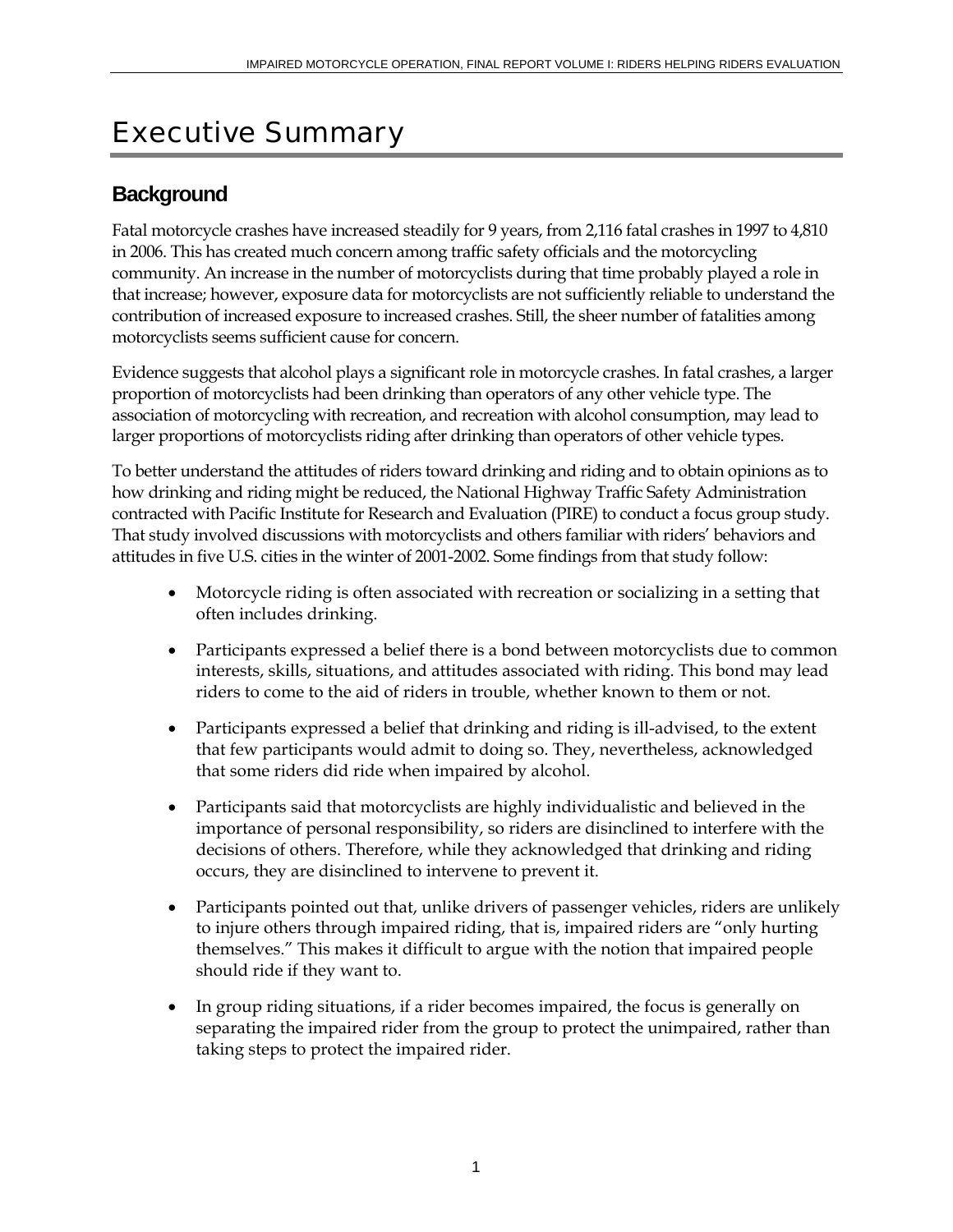<span id="page-7-0"></span>Subsequent to publication of the focus group report, NHTSA contracted with PIRE to develop and evaluate a program based on the focus group findings to reduce drinking and riding. This final report describes that program and the evaluation and research findings.

The training program developed under this project, *Riders Helping Riders (RHR),* is intended to convince motorcyclists that impaired riders need their help and that they are in the best position to provide help. The training program takes approximately 30 minutes. It provides a "toolkit" of techniques for separating drinking from riding, discouraging riders from becoming impaired, recognizing impairment, and discouraging impaired riders from riding. An optional role-playing module is included.

#### **Methodology**

#### **Program Development**

An initial draft version of the program was a PowerPoint presentation. It contained all the elements of the final program: background information on drinking and riding to illustrate the problem; reasons why riders can and should intervene in the drinking and riding of their peers; techniques for separating drinking and riding; preventing impairment of riders who are drinking; and keeping impaired riders from riding. This version was presented to three groups of riders in the Maryland suburbs of Washington, DC. Based on feedback from these groups, the program was modified where appropriate.

Program. In preparation for pilot-testing, the second draft of the program was presented to the South Carolina Rider Education Program (SCREP). At the suggestion of SCREP instructors, the program was modified, including a change from the PowerPoint presentation to printed instructor and student manuals. Ultimately, it was not possible to conduct the pilot test in South Carolina fully; however, some of the SCREP instructors did present the program to students and collected feedback from them. The assistance of the SCREP instructors was invaluable in the development of the *RHR* 

An agreement was made with the Georgia Department of Driver Services Motorcycle Safety Program to include *RHR* in all motorcycle instruction conducted by the State for one year—from November 2005 through October 2006. The program was included in all the State's motorcycle classes. The *RHR* did not replace other drinking-and-riding instructions that were already part of the curriculum. A total of 5,252 students received the *RHR* training: 4,889 in Georgia and 363 in South Carolina.

In addition to the *RHR* training in classes, press releases were created that described the drinkingand-riding problem, the peer-intervention message of the *RHR* program, and the inclusion of *RHR*  training in Georgia's rider training program. These were released in the summer of 2006 and resulted in media coverage throughout the State.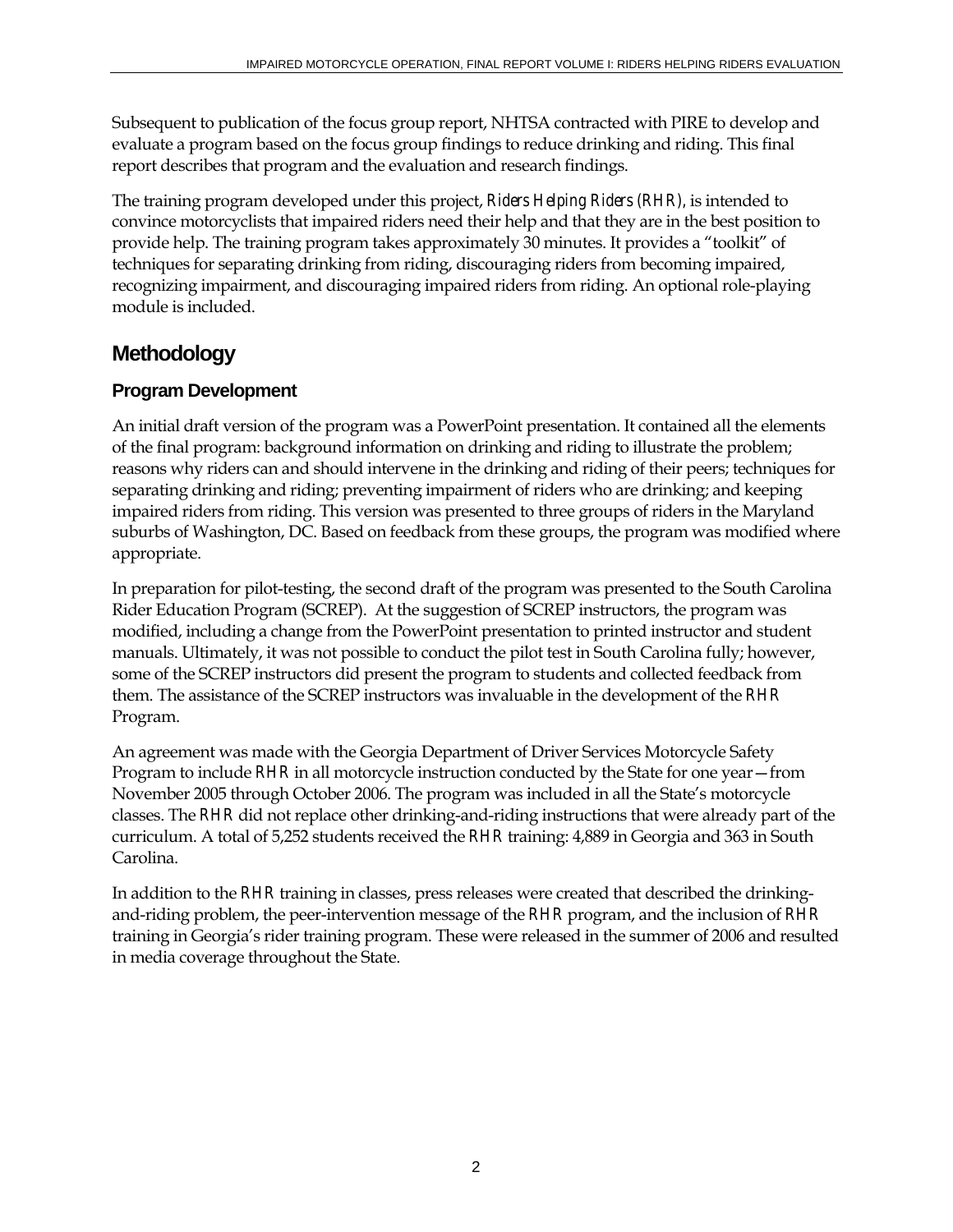#### <span id="page-8-0"></span>**Evaluation**

Data for evaluation of the program came from two sources: questionnaires regarding students' attitudes and behaviors before and after receiving *RHR* training and time-series analysis of crashes in Georgia and California.

 responses, were also examined. *Student questionnaires* – Each student completed a retrospective pre/post questionnaire that contained questions regarding demographics, as well as the student's attitudes and behaviors with respect to the issues addressed in the program. The questionnaire was completed following *RHR* and before any other alcohol-related instruction. In a retrospective pre/post questionnaire the students are asked what their attitudes and behaviors had been before the instruction and what they will be having completed the instruction. The principal strength of the design is reduction of "response shift bias," which occurs when a subject's internal frame of reference is altered under the influence of a training program. Retrospective pre-tests are no more susceptible to social desirability or impression management bias than traditional pre-test/post-test designs. Questionnaire data was analyzed to determine the extent to which students had been positively affected by the *RHR* instruction. Demographic characteristics of students, and the influence of demographics on questionnaire

*Time-series analysis* – Georgia crash data was analyzed to detect changes in the proportion of motorcycle crashes involving alcohol after the start of *RHR* instruction. For comparison, we analyzed the proportion of alcohol-involved Georgia crashes for other vehicle types, as well as the proportion of California motorcycle crashes involving alcohol obtained from the State Integrated Traffic Records System (SWITRS) data. Georgia data spanned from January 1997 to December 2006, and California data spanned from January 2001 to December 2006. The period included the 12 months while the program was being pilot-tested and the 2 months after the pilot test ended. A longer followup period would have been ideal, but this was impossible because of the project's time limit.

#### **Findings**

*Student questionnaires* – In the post-test, all questionnaire items across all students reflected a statistically significant shift toward the positive (more responsible, more likely to intervene). Questions showing the least change were those where participants were already highly inclined to intervene prior to *RHR* training (e.g., intervening in the drinking and riding of those closely related to them). The same phenomenon was observed in analyses of demographic influences on training (i.e., when one group showed less improvement, it was generally because its pre-test scores were higher [more responsible] leaving less room for improvement).

*Time-series analysis* – No significant changes were detected in the proportion of motorcycle crashes involving alcohol between the two periods: (1) before and (2) during and after the *RHR* training. There were also no changes in alcohol-involved crashes for other vehicle types in Georgia or for motorcycle crashes in California.

#### **Discussion**

Based on responses to the student questionnaire, the *RHR* training appears to have had a significant positive effect on students' willingness to intervene in the drinking and riding of other riders. A caveat is that these findings are based on self-reported changes in attitudes and behavior. A followup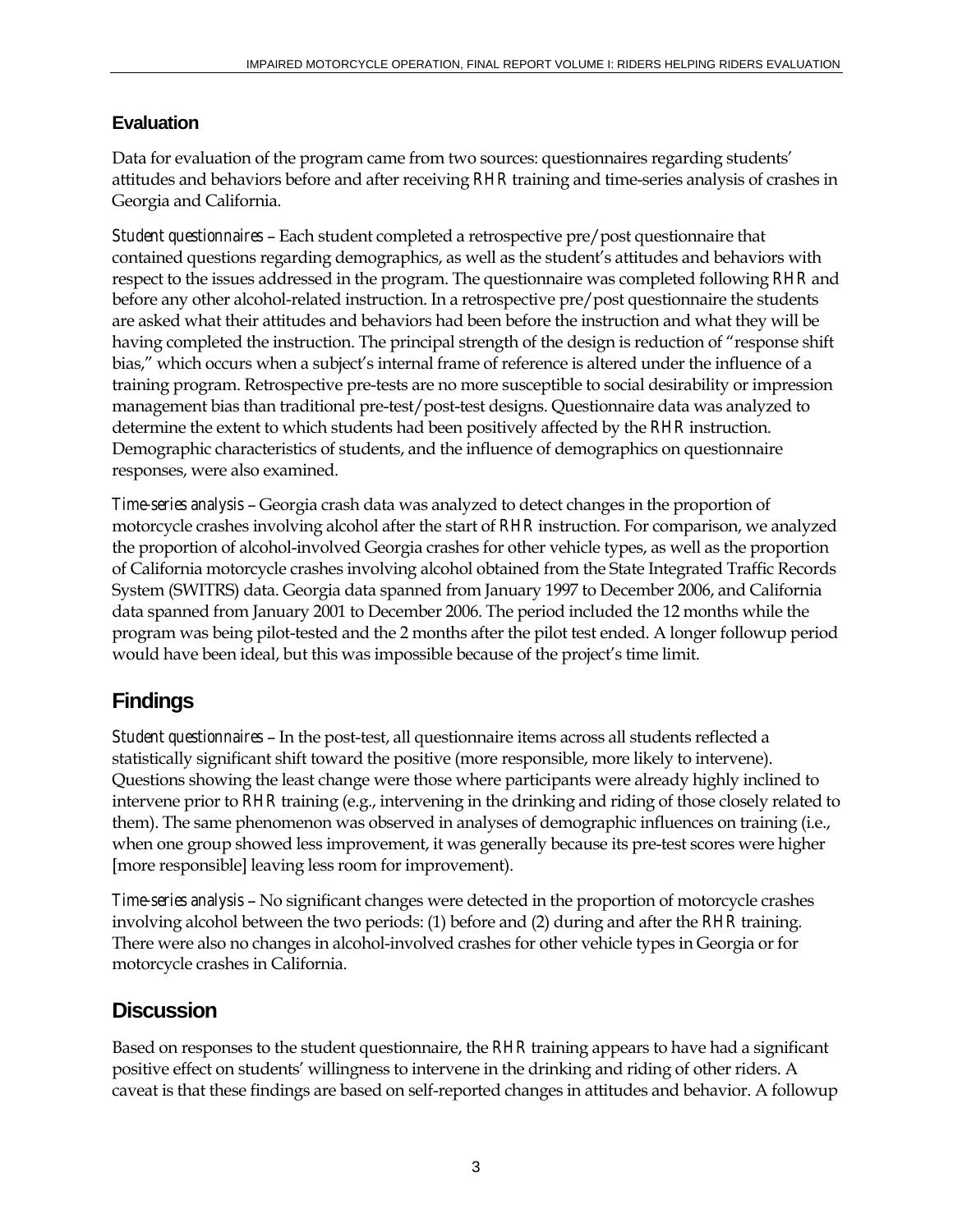<span id="page-9-0"></span>questionnaire to measure long-term effects of the program and to ask about actual instances of drinking-and-riding intervention would have been ideal. Unfortunately, this was impossible within the limitations of this study.

 That crash data did not show an effect of the program is not surprising, given the relatively few riders exposed to the program during its one year of operation and its short follow-up period, as well as the difficulty of finding effects of *any* program using crashes as a measure of effectiveness. Given that the purpose of the *RHR* is essentially to cause a change in the culture of motorcycling, a far greater number of riders will need to be exposed to the message, more time will be needed for attitudes and behaviors to change, and a longer span of time will be needed to look for changes in alcohol-involved motorcycle crashes before an analysis of crash data is likely to show any effects of the program on crashes.

#### **Summary**

The *RHR* program shows promise for helping reduce alcohol-involved motorcycle crashes. Student feedback suggests that the program had a significant influence. Analysis of crash data showed no effect of the program on the proportion of alcohol-involved motorcycle crashes in Georgia during the pilot test or shortly thereafter. To best achieve a reduction in crashes, the *RHR* training program can be expanded to reach as many riders as possible, through as many channels as possible.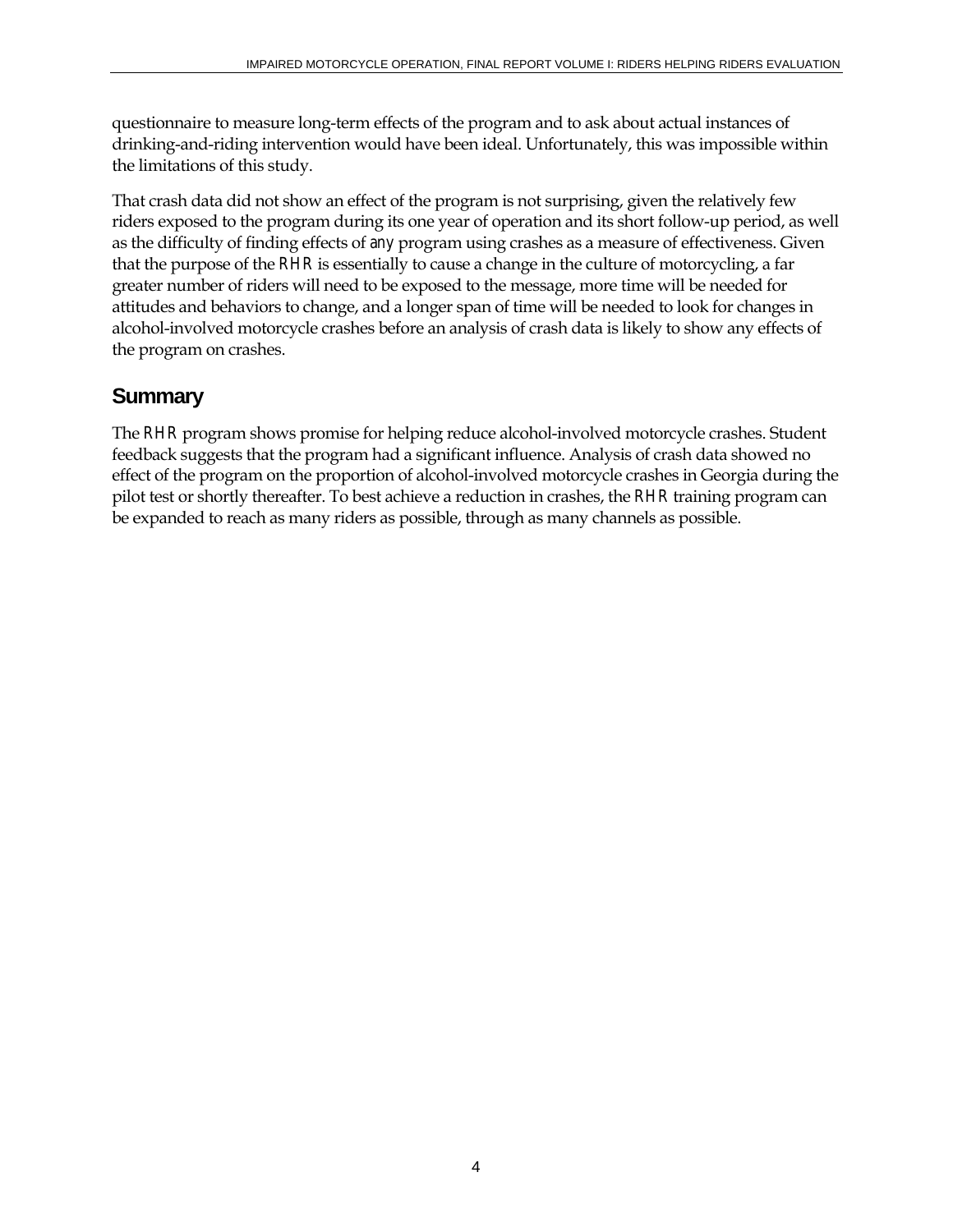## <span id="page-10-0"></span>**Background**

Fatal motorcycle crashes have increased steadily for 9 years, from 2,116 crashes in 1997 to 4,810 in

 2006. This has created much concern among traffic safety officials and the motorcycling community. It is apparent that alcohol plays a significant role in motorcycle crashes. In 2006, 34 percent of motorcycle riders involved in fatal crashes had blood alcohol concentrations (BACs) of .01 grams per deciliter (g/dL) or higher, compared to 27 percent for drivers of passenger cars. No other vehicle type has a higher proportion of alcohol involvement in fatal crashes (NHTSA, 2007). Operating a motorcycle requires greater skill and coordination than operating a passenger vehicle (NHTSA, 1999), which suggests that when errors are made on a motorcycle, the chances of a crash are higher. In the event of a crash, the chances of death or serious injury are higher on a motorcycle (NCSA, 2007). Given the complexity of motorcycle operation, it seems likely that alcohol impairment is more likely to lead to errors (and therefore crashes, serious injury, and death) for motorcycle riders than for drivers of passenger vehicles. It therefore seems reasonable that, to reduce the number of serious motorcycle crashes, we should endeavor to reduce the amount of impaired riding by motorcyclists.

 intervention attempts, as well as approaches to drinking-and-riding prevention that participants To understand what might be done to decrease drinking and riding, NHTSA funded a study to conduct focus groups with riders and leaders in the motorcycling and motorcycle safety communities. This study identified attitudes toward drinking and riding that might affect believed might be successful. The final report (Becker et al., 2003) included some important findings:

- Motorcycle riding is often associated with recreation or socializing in a setting that often includes drinking.
- Participants expressed a belief that there is a bond between motorcyclists, due to common interests, skills, situations, and attitudes associated with riding. This bond may lead riders to come to the aid of riders in trouble, whether known to them or not.
- Participants expressed a belief that drinking and riding is ill-advised, to the extent that few participants would admit to doing so. They, nevertheless, acknowledged that some riders did ride when impaired by alcohol.
- Participants indicated that motorcyclists are highly individualistic and believed in the importance of personal responsibility, so they are disinclined to interfere with the decisions of others. Therefore, while they acknowledge that drinking and riding occurs, they were disinclined to intervene to prevent it.
- Participants pointed out that, unlike drivers of passenger vehicles, riders are unlikely to injure others through impaired riding, that is, impaired riders are "only hurting themselves." This makes it difficult to argue with the notion that impaired people should ride if they want to.
- In group riding situations, if a rider becomes impaired, the focus is generally on separating that impaired rider from the group to protect those who are unimpaired, rather than taking steps to protect the impaired rider.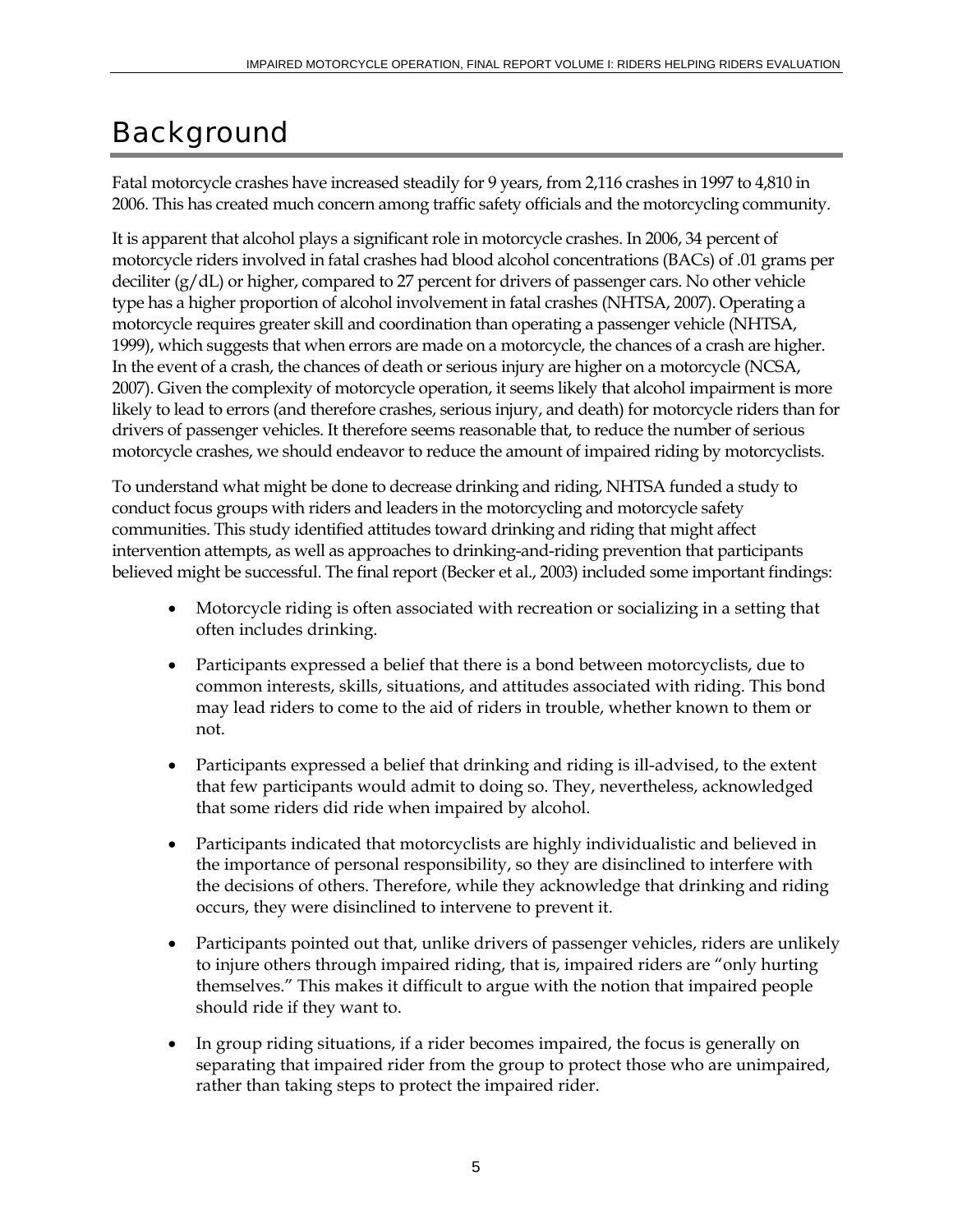<span id="page-11-0"></span>Subsequent to publication of the report, NHTSA solicited proposals for programs that would incorporate the findings of the focus group study. PIRE, as the selected contractor, developed, pilottested, and evaluated that program. The project team was well acquainted with the focus group study having also been the team that also performed that study.

The primary focus of the proposed program was to increase riders' willingness and ability to intervene in the drinking and riding of fellow riders. This effort would build primarily upon two findings from the focus group study: the feeling of community among motorcyclists and the expressed willingness of riders to help each other.

The newly developed program was called *"Riders Helping Riders" (RHR),* which is briefly described under "Program Description." More detailed information is contained in *"Impaired Motorcycle Operation, Final Report Volume II: Riders Helping Riders Instructor's Guide" and "Impaired Motorcycle Operation, Final Report Volume III: Riders Helping Riders Student Manual"* (McKnight & Becker, 2007a; McKnight & Becker, 2007b).

#### **Program Description**

*RHR* is based on research showing that motorcyclists view themselves as members of a community and that they take care of each other when needed. However, riders often express an unwillingness to intervene in the drinking and riding of fellow riders. The research concluded that there was a tremendous opportunity to reduce death and injury caused by drinking and riding by convincing riders of the appropriateness of intervening in drinking and riding, and by providing them with the tools to do so. *RHR* was designed to do this.

It is important to note that the primary goal of the program is to get audience members to intervene in the drinking-and-riding behavior of their rider peers. The program does not focus on the drinking and riding behavior of the audience members themselves. We recognize that a potential added benefit of the program would be that participants are exposed to information concerning the dangers of drinking and riding that may affect their own willingness to ride under the influence of alcohol.

*RHR* was designed as a stand-alone curriculum. It was not intended to replace alcohol-related training provided in other training programs. Here is a brief description of the overall structure of *RHR*:

- • *Introduction* This brief section introduces students to the notion that riders feel a connection to other riders, which often leads riders to look out for one other and help one other if they can. This is an important concept in the subsequent discussion on riders helping other riders avoid drinking and riding.
- • *Reasons to Help*  This section provides background on the drinking-and-riding problem; the increasing number of motorcyclists who are being killed while riding; the high percentage of motorcyclist fatalities that involve drinking and riding; and the need for riders to intervene.
- *How to Help* This section gives students a "toolkit" they can use to help prevent impaired riding. The tools are organized in chronological order, from steps that can be taken early to prevent riders from becoming impaired to steps that may be necessary if all else fails and an impaired rider is about to ride. Because this section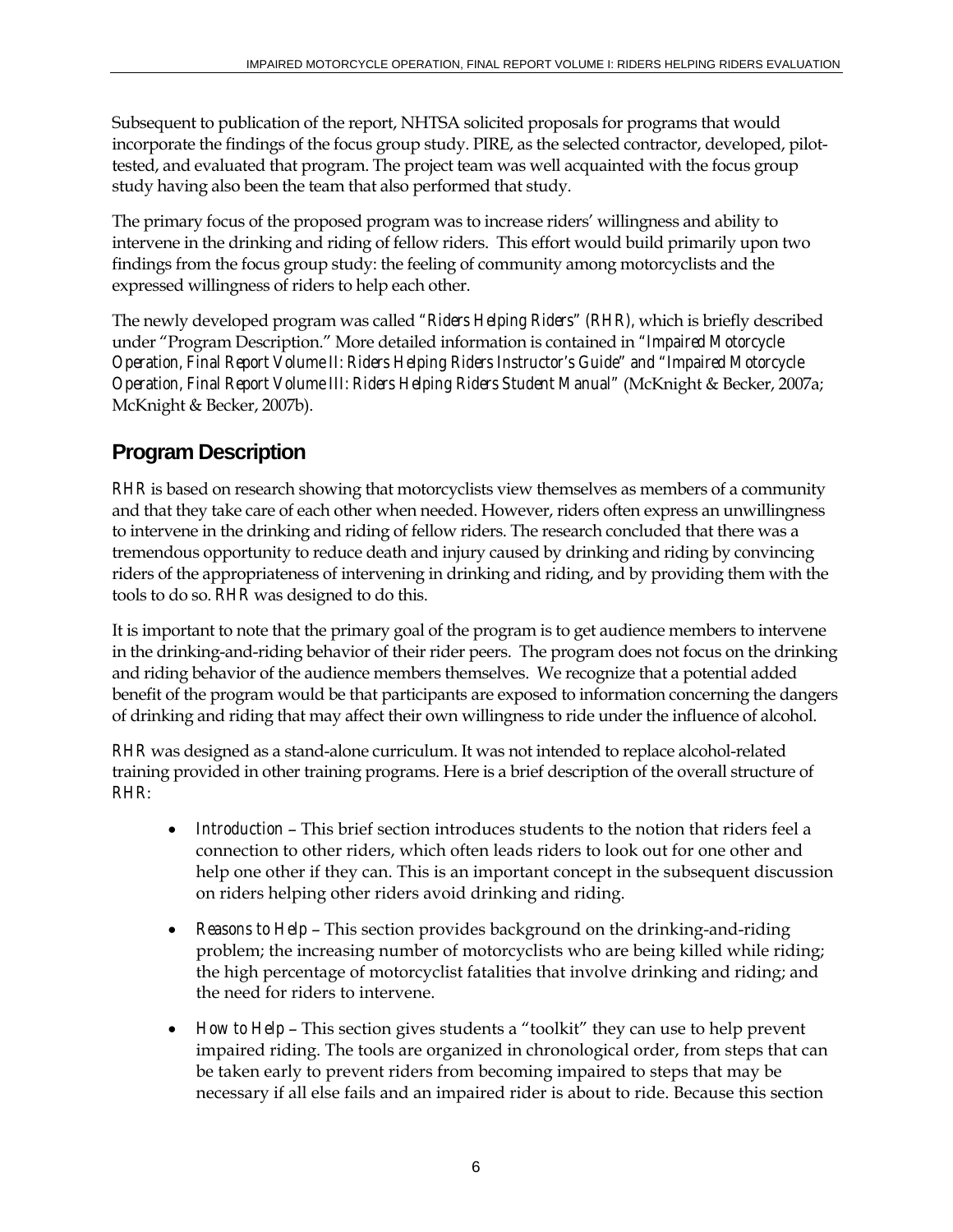contains most of the information, it is the longest section of the program. The subsections of *How to Help* follow:

- *Separate the drinking from the riding* Ways to prevent impaired riding by keeping riders away from alcohol when they will be riding.
- − *Provide alternatives to drinking*  Ways to prevent or reduce rider's consumption of alcohol when it is available.
- − *Recognize impairment*  Ways to recognize riders who are impaired or becoming impaired so that steps can be taken to keep that impairment from getting worse, and to prevent impaired riders from riding.
- − *Discourage impaired riding*  Ways to discourage riders from riding should they become impaired.
- − *Prevent impaired riding*  Ways to prevent impaired riders from riding when they cannot be dissuaded from riding.
- − *Promising to help*  A discussion of what students will do in the future to help riders to not ride while impaired.
- • *Role-Playing Exercises*  An optional exercise available to classes that have enough time to conduct them. This exercise allows students to practice applying the information they have learned and to become comfortable with taking steps to intervene.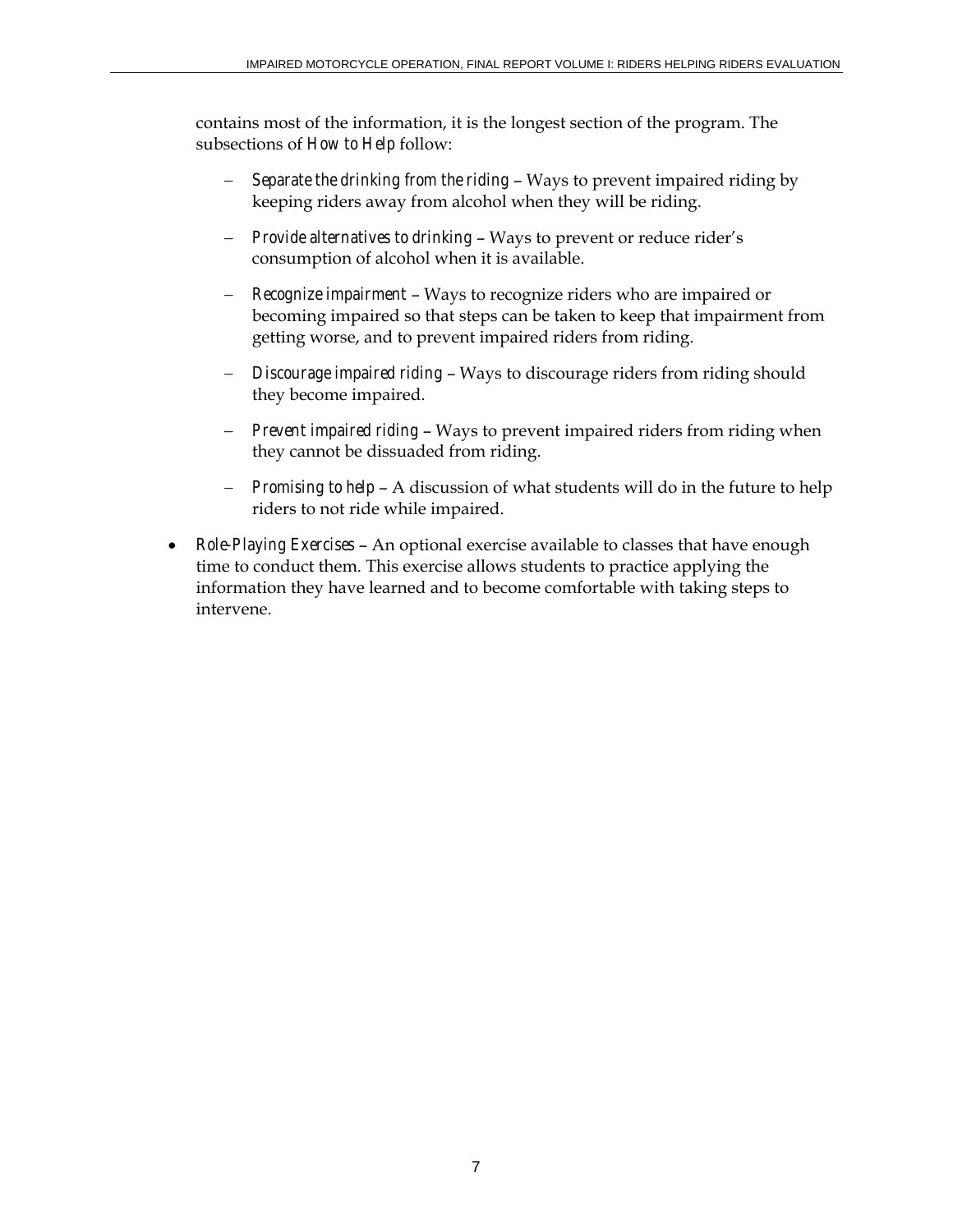## <span id="page-13-0"></span>Methodology

This section describes how the *RHR* was developed, pilot-tested, and evaluated. It also describes media coverage of the program, which potentially influenced drinking and riding in Georgia during the pilot-test period.

### **Curriculum Development**

The initial draft curriculum was a Microsoft PowerPoint presentation. This draft was presented to three groups: employees of two motorcycle shops and a rider club that was organized by one of the shops. After each presentation, comments from the audience were incorporated into the presentation as appropriate.

An agreement was made with SCREP to pilot-test the program. Meetings were held with motorcycle safety instructors from SCREP, who suggested modifications to the program. One of the more significant changes was to replace the PowerPoint presentation with printed instructor and student manuals. The change reflected two facts: (1) the SCREP instructors were not equipped with the computers and the projectors to give the presentations, and (2) the program they were currently teaching was based on printed guides. Like the rest of their course, the new version of *RHR* was an instructor-led discussion, with periodic break-out sessions where groups of students were assigned questions and researched the answers in their student guides. Each group then reported its answers to the questions to the rest of the class. This is essentially the same format used in the Motorcycle Safety Foundation (MSF) rider training programs being used in South Carolina and in most of the United States.

 development of *RHR.* Ultimately, it was not possible to conduct the pilot test in South Carolina fully. However, some of the instructors involved in the development of the curriculum did present the program to students and collected feedback from them. The assistance of the SCREP instructors was invaluable in the

#### **Pilot-testing**

An agreement was made with the Georgia Department of Driver Services Motorcycle Safety Program to include *RHR* in all motorcycle instruction conducted by the State for one year. A one-day training was given to the State's instructors in October of 2005. Inclusion of *RHR* in the Georgia motorcycle safety curriculum began at the start of November 2005 and continued until near the end of October 2006. The program was included in both beginning and experienced rider courses, though the majority of classes were beginning courses. Georgia instructors provided training through the Georgia Department of Driver Services and through Harley-Davidson *Rider's Edge* courses. Some of the instructors from South Carolina who helped develop *RHR* also included it in their classes and received feedback from their students.

#### **Media Coverage**

The basic message of *RHR* is that riders can and should do whatever they can to intervene in the drinking and riding of their rider peers. It was acknowledged that there are many ways in which the message could be communicated—safety instruction is just one. Because we were interested in how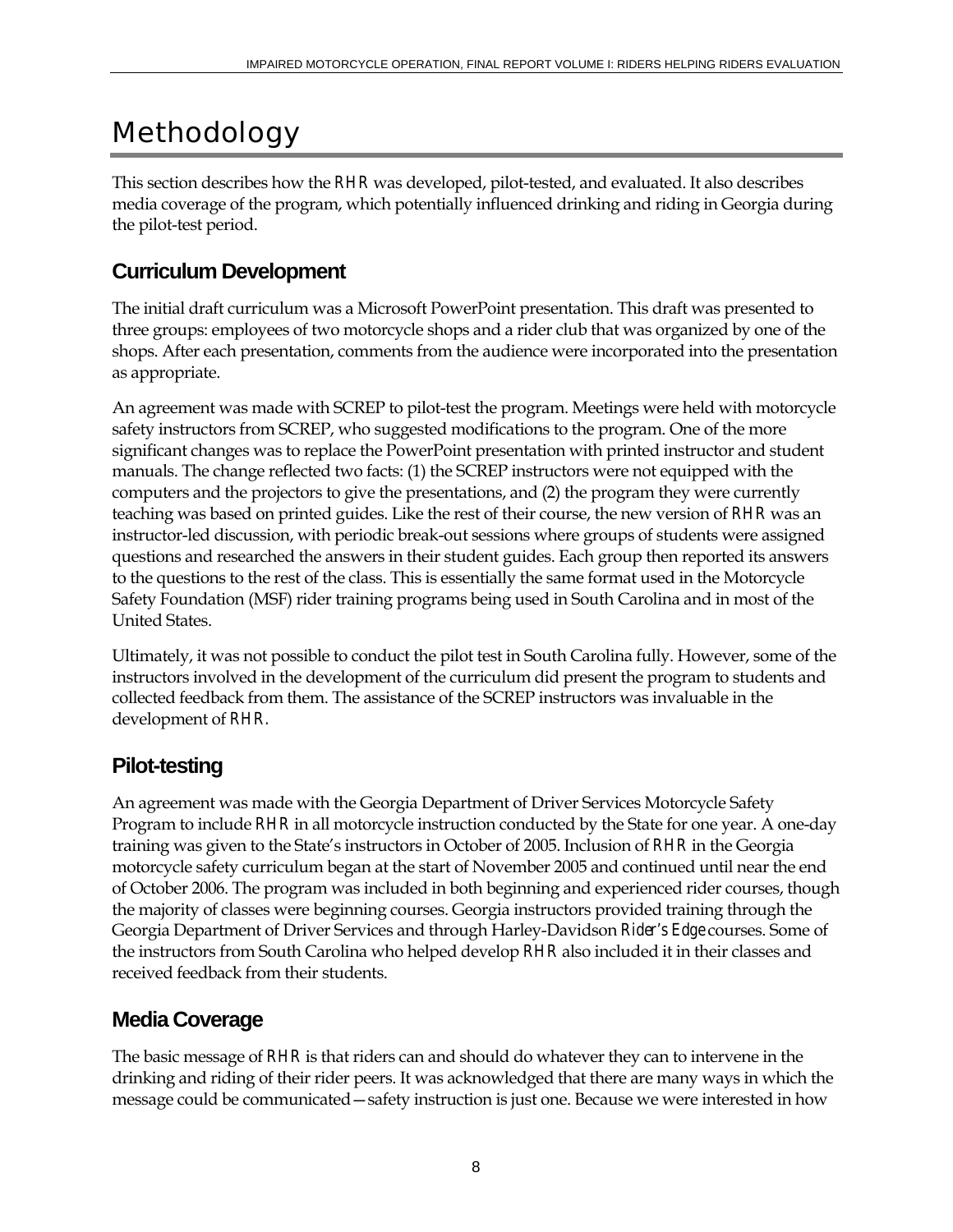<span id="page-14-0"></span> motorcycle crashes in Georgia, we wanted to communicate the *RHR* message to as many riders as communication of the message (and adoption of its philosophy) might affect alcohol-related possible, within the limited resources of the project. We therefore created press releases and sent them to Georgia media outlets to correspond with the Fourth of July holidays (i.e., July 1<sup>st</sup> through 4th) in 2006. The press releases were later modified slightly to take advantage of the publicity surrounding two high-profile motorcycle crashes. The modified press releases were sent out shortly after the Fourth of July in 2006. Two press releases resulted in media coverage of the *RHR* program, including TV news stories in several large markets in Georgia, plus some print and Internet news stories. It is uncertain how many riders may have been exposed to the *RHR* message through these stories. A copy of one press release is included as Appendix A.

#### **Evaluation**

Two means of evaluation were used to determine the effectiveness of the *RHR* program:

- A pre-test/post-test questionnaire of students; and
- A time-series analysis of Georgia's crash data, with a comparison to California's crash data.

The project team did not attempt to conduct an analysis of alcohol-related motorcycle crashes for those students exposed to RHR. Reasons included the relatively small number of motorcycle crashes likely from that sample of riders, potential difficulties in identifying RHR students in the State's crash files, potential difficulty obtaining exposure data (e.g., annual miles ridden) for those riders, and difficulties identifying an appropriate comparison group of riders.

#### **Student Questionnaire**

 retrospective pre-test/post-test design (Pratt et al., 2001). This design offers advantages for the this design, students completed a single questionnaire at the close of the training, asking them to Students who took the *RHR* courses were given a questionnaire to determine how the program had affected their attitudes and future intentions to intervene in drinking and riding of peers. The questionnaire also collected some demographic information about the students. To avoid any confusion as to which material the questionnaire was addressing, it was given immediately after the *RHR* session and before any other alcohol-related material was presented. The questionnaire was a evaluation of changes in knowledge and attitudes in response to exposure to the curriculum. With report their attitudes and knowledge before and after they were exposed to the intervention. The principal strength of the design is reduction of "response shift bias," which occurs when a subject's internal frame of reference is altered under the influence of a training program (Howard et al., 1979). For example, in a traditional pre-test, if subjects are asked to agree whether they have been doing "everything possible" to intervene in the drinking and riding of their friends, they may agree strongly, based on a limited understanding of the possible ways to intervene. After training, they may be more willing to intervene than before, yet because they have a new understanding of different ways to intervene, they may no longer agree that they will do "everything possible" in the future. In this case, even though they are now feeling more responsible, the post-training response has shifted toward being less responsible because the training has shifted their perspective. Retrospective pre-tests are no more susceptible to social desirability or impression management bias than traditional pre-test/post-test designs (Howard et al., 1981), perhaps less so, and also offer the ease of a single administration of an instrument.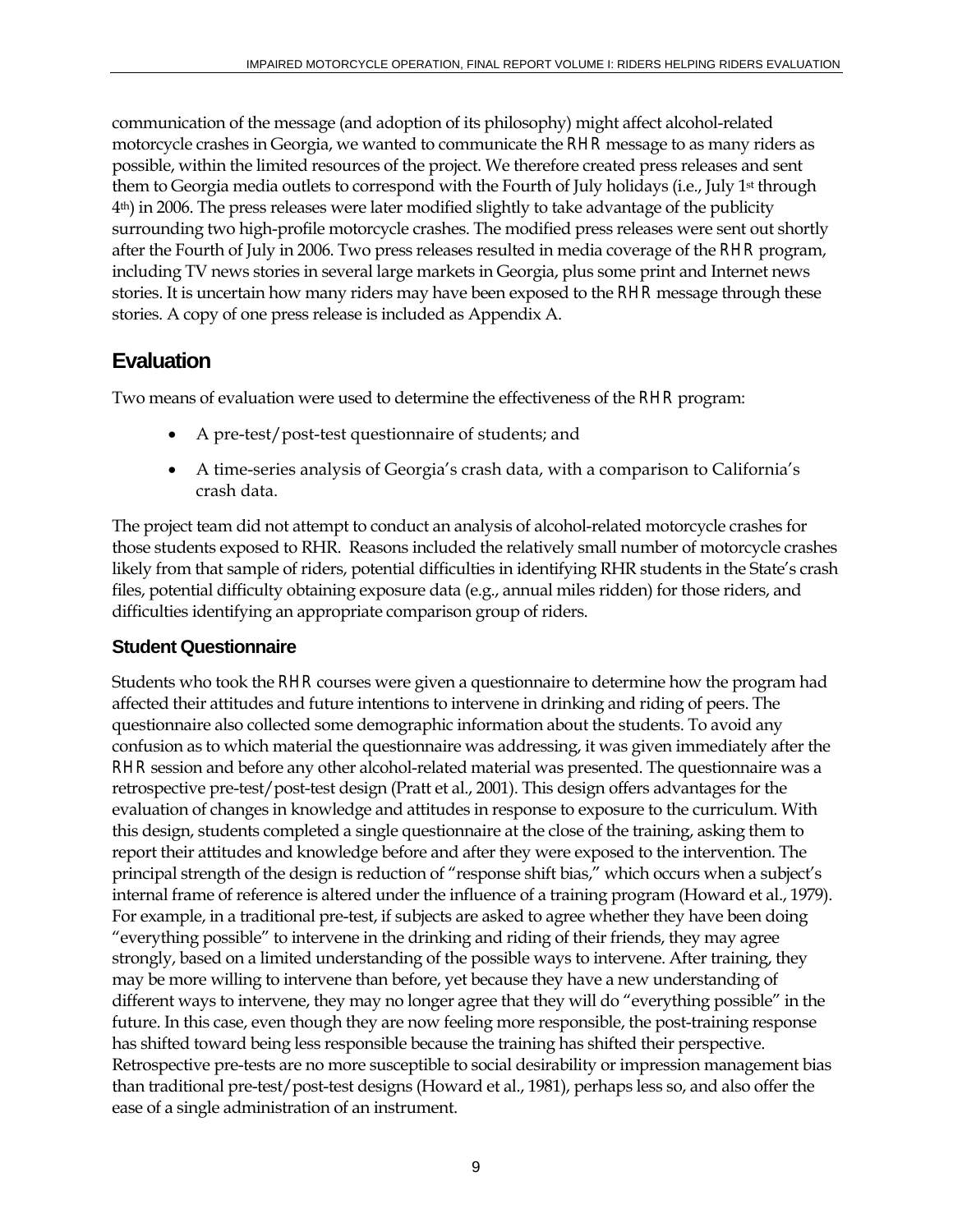<span id="page-15-0"></span>A copy of the student questionnaire is included as Appendix B

#### **Time-Series Analysis of Crash Data**

Georgia crashes from January 1997 through December 2006 were analyzed to determine the effect, if any, of the *RHR* program on alcohol-related motorcycle crashes. The proportion of motorcycle crashes in which alcohol was a factor were compared to alcohol-related crashes for drivers of passenger vehicles, pickup trucks, vans, and sport utility vehicles (SUVs). For additional comparison, a time-series analysis of the proportion of California motorcycle crashes involving alcohol was conducted on data from SWITRS covering January 2001 through December 2006. The span of time during which the effects of the program might appear was the 12 months while the program was being pilot-tested and the 2 months after the pilot test (the last 2 months of 2006). A longer followup period would have been ideal, but this was impossible because of the project's time limits.

An alcohol-related crash was defined as one in which any of the following were true:

- The rider had a BAC  $\ge$  .01 g/dL;
- The crash report showed that the driver had been drinking;
- The crash report listed driving under the influence of alcohol as a contributing factor; or
- The rider refused to provide a breath sample.

The crash data was stratified by vehicle type, and within each vehicle type, by a binary indicator of alcohol involvement. These crashes were then aggregated by these strata for each vehicle type into monthly totals: alcohol-involved drivers versus non-alcohol-involved drivers. The preponderance rate, or odds, of alcohol as a factor in crashes were measured as a ratio of the alcohol-involved drivers in crashes (numerator) to alcohol-negative drivers (denominator).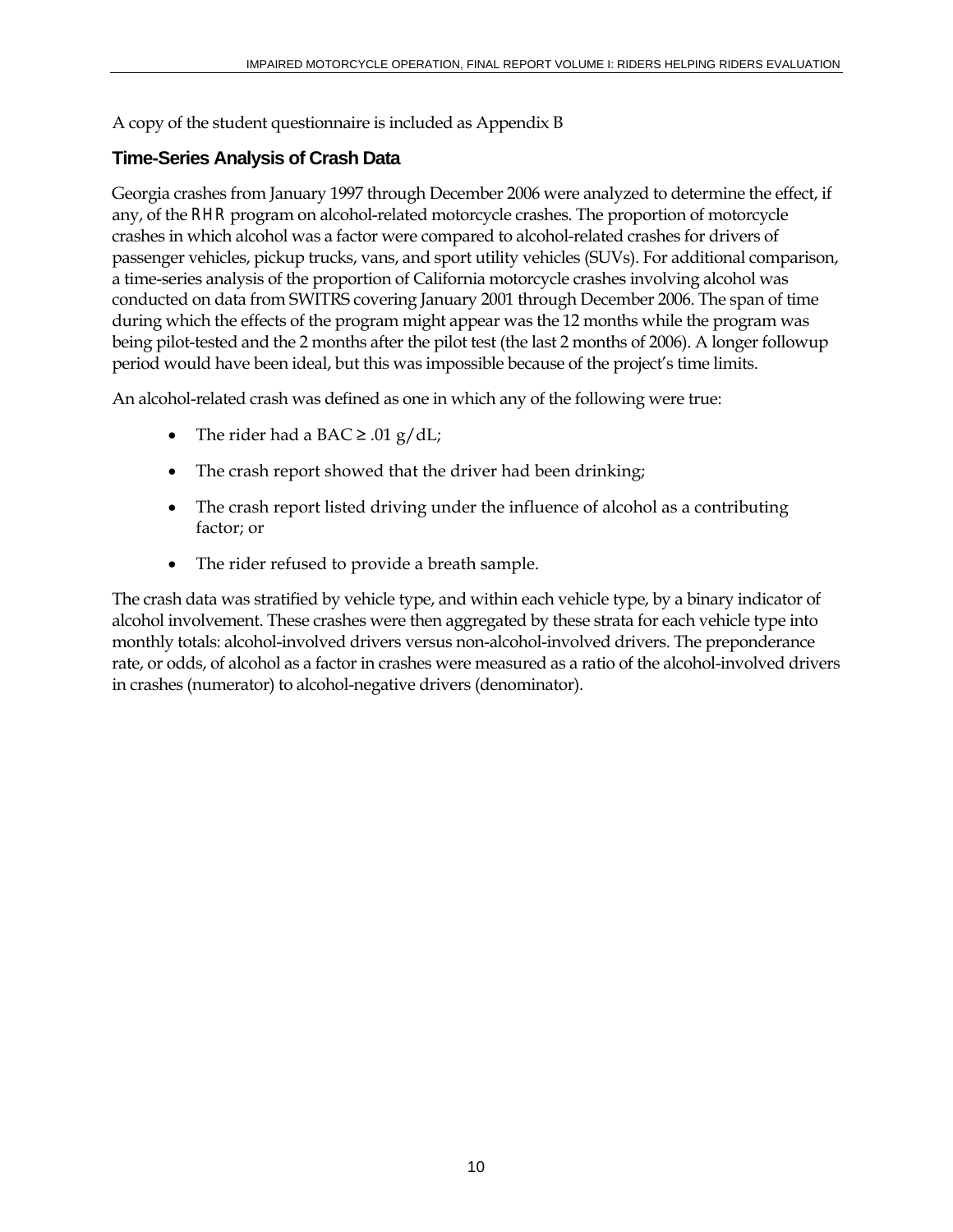## <span id="page-16-0"></span>**Results**

This section discusses the result of the student questionnaires and the time-series analysis of Georgia and California crashes.

#### **Questionnaire Results**

A total of 5,252 students completed questionnaires. The questionnaire contained questions related to the characteristics of the students, questions related to the effect that *RHR* had on their attitudes, and likely effect of *RHR* on future behavior. Not every student responded to every question, but no question received less than a 97.6-percent response rate.

#### **Demographics**

Tables showing complete questionnaire results for each demographic question are provided in Appendix C. A brief description follows:

- 68 percent of students were males.
- • 21 percent were age 21 to 30; 28 percent, 31 to 40; 26 percent, 41 to 50; and 18 percent, 51 or older.
- 90 percent were employed.
- 61 percent were married or living with a significant other; 15 percent, separated or divorced; and 22 percent, never married.
- 74 percent were White; 18 percent, African-American; 3 percent, Hispanic; and 2 percent, Asian/Pacific Islander.
- 57 percent had little or no previous riding experience; 31 percent had some experience; 4 percent considered themselves very experienced; and 7 percent were returning to riding after a long break.
- 52 percent were new or returning riders who had not ridden in the past year; 29 percent rode fewer than 1000 miles in the past year; and 11 percent rode between 1,000 and 3,000 miles in the past year.
- 66 percent of students were in Georgia's Department of Driver Services classes; 27 percent were in Harley-Davidson Rider's Edge classes; and 7 percent were in South Carolina Rider Education Program classes.

#### **Behavior and Attitudes**

 relate to how likely they would have been to behave a certain way prior to the *RHR* instruction, and strongly students agreed or disagreed with certain statements before *RHR* and after. Table 1 shows Students were asked 14 questions concerning the effect of *RHR* on certain attitudes and future behaviors. According to the design of a retrospective pre-test/post-test, behavior-related questions how likely they would be to behave that way after *RHR*. Attitude-related questions asked how the questions, by type, from the greatest change to the least change pre/post change.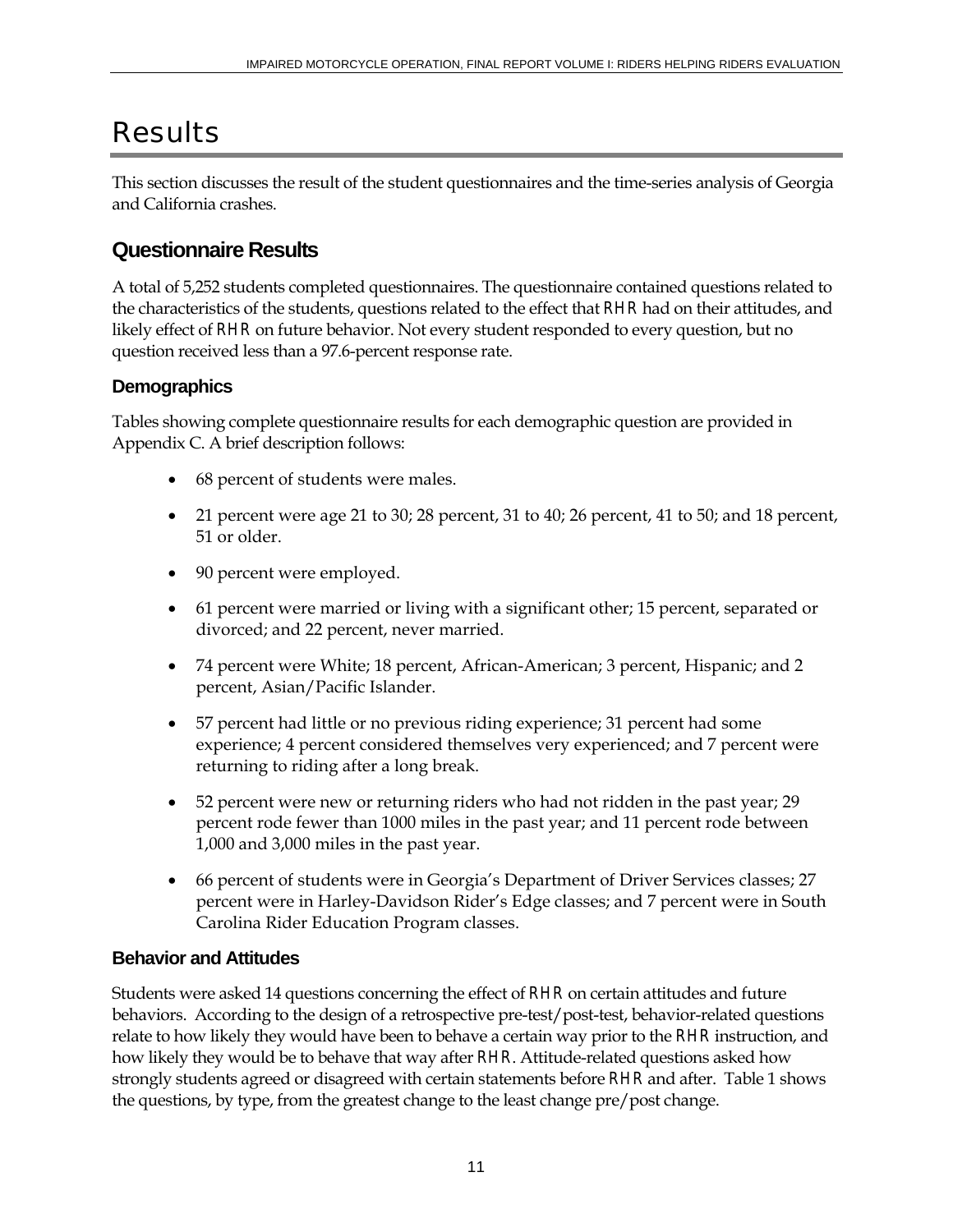|                                                                                                                                                                                     | <b>Mean Pre-test</b><br><b>Selection</b> | <b>Mean Post-test</b><br><b>Selection</b> | <b>Mean</b><br><b>Difference</b> | t     |
|-------------------------------------------------------------------------------------------------------------------------------------------------------------------------------------|------------------------------------------|-------------------------------------------|----------------------------------|-------|
| Questions regarding willingness to help different type of motorists (4-point scale)                                                                                                 |                                          |                                           |                                  |       |
| 18. Would you stop and help a rider you<br>do not know?                                                                                                                             | 2.49                                     | 3.22                                      | 0.73                             | 56.28 |
| 19. Would you stop and help a rider you<br>know?                                                                                                                                    | 3.52                                     | 3.85                                      | 0.32                             | 29.20 |
| 20. Would you stop and help a driver of<br>a car?                                                                                                                                   | 2.22                                     | 2.41                                      | 0.19                             | 24.14 |
| Questions regarding intervening in drinking and riding (4-point scale)                                                                                                              |                                          |                                           |                                  |       |
| 21. Would you watch how much riders<br>around you are drinking?                                                                                                                     | 2.91                                     | 3.67                                      | 0.76                             | 53.89 |
| 22. Would you stop a fellow rider you<br>did not know from drinking and riding?                                                                                                     | 2.62                                     | 3.38                                      | 0.76                             | 60.57 |
| 23. Would you talk to the friends of a<br>drinking rider you did not know in an<br>effort to prevent that rider from drinking<br>and riding?                                        | 2.94                                     | 3.60                                      | 0.66                             | 54.95 |
| 24. Would you think about ways to<br>discourage drinking and riding if you<br>were planning a group ride?                                                                           | 3.35                                     | 3.87                                      | 0.52                             | 40.88 |
| 25. Would you think about ways to<br>discourage drinking and riding if you<br>were planning a private party?                                                                        | 3.33                                     | 3.83                                      | 0.50                             | 42.45 |
| 26. If you noticed, by watching, that<br>riders you knew were impaired, would<br>you try to stop them from riding?                                                                  | 3.39                                     | 3.84                                      | 0.45                             | 39.32 |
| 27. Would you stop your best friend<br>from drinking and riding?<br>28. Would you stop your boyfriend,                                                                              | 3.84                                     | 3.96                                      | 0.12                             | 19.43 |
| girlfriend, or relative from drinking and<br>riding?                                                                                                                                | 3.87                                     | 3.97                                      | 0.09                             | 16.23 |
| Attitude questions (5-point scale)                                                                                                                                                  |                                          |                                           |                                  |       |
| 29. You can't leave it up to a drinking<br>rider to decide whether he or she is<br>safe to ride.<br>30. Even if riders have not had enough<br>to drink to be obviously intoxicated, | 4.26                                     | 4.62                                      | 0.36                             | 33.83 |
| they can still be a danger to<br>themselves.                                                                                                                                        | 4.45                                     | 4.77                                      | 0.32                             | 35.72 |
| 31. A person who has been drinking is<br>the least capable of deciding how safe<br>he or she is to ride.                                                                            | 4.42                                     | 4.68                                      | 0.26                             | 28.48 |

#### **Table 1. Pre-test/post-test Differences in Attitude and Behavior**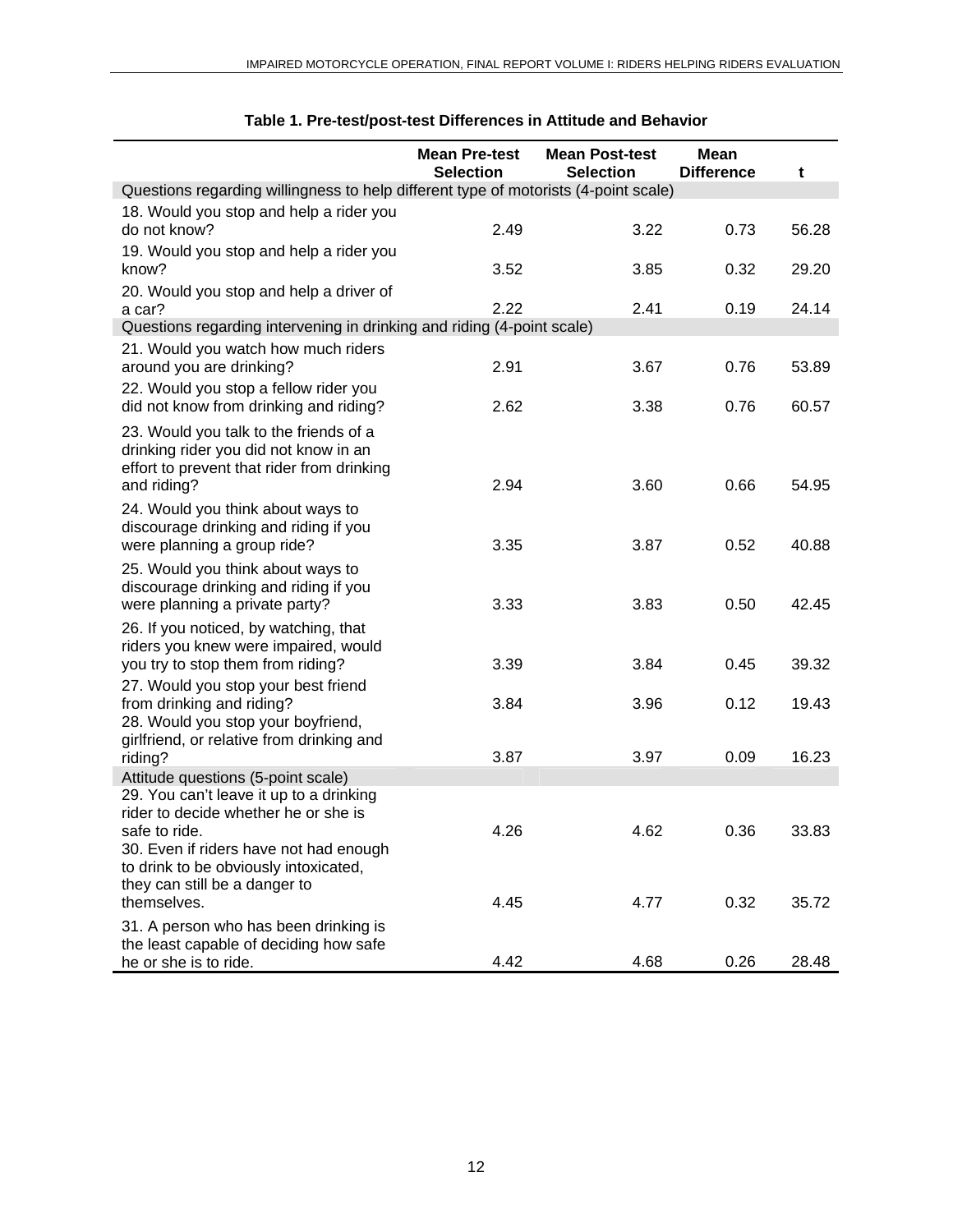<span id="page-18-0"></span> (not attributable to chance). Means for pre-test and post-test are provided, along with mean change. Behavior-related questions (questions 18 to 28) used a 4-point scale to record how often a rider might behave a certain way (never, rarely, sometimes, often). Attitude-related questions (questions 29 to 31) used a 5-point scale (strongly disagree, disagree, do not agree or disagree, agree, strongly agree) to record riders' agreement with statements concerning drinking and riding. A paired-samples Ttest indicated that means across all students changed in the positive (more responsible, more likely to intervene) direction for responses to all questions, and that all changes were statistically significant The t value indicates the likelihood that pre-post differences were by chance -- the higher the value, the less likely that results were attributable to chance. Appendix D provides graphs showing the shift toward more positive responses for all questions.

#### **Demographics and Pre-test/post-test Changes**

Differences between pre-test and post-test responses were calculated for each question, for each student. These were treated as measures of pre-test/post-test "improvement" for each questionnaire item. An analysis of variance was performed to determine whether improvement varied significantly as a function of demographic variables. Analyses of variance were also performed to determine whether there were significant differences by demographic group for pre-test responses or for posttest responses. The results helped determine the extent to which differences in *improvement* were a function of differences in willingness to intervene *before* training versus differences *after* training. Cases in which there were significant differences in improvement on questionnaire items between demographic groups are discussed in the following paragraphs, and the graphs showing pre-test and post-test responses for different demographic groups are included in Appendix E – Student Questionnaire Results: Demographics and Pre-Test/Post-Test Changes. Where there were no significant effects of a particular demographic variable for a particular question, the results for that combination of question and demographic variable are not presented.

- *Age group* An analysis of the influence of age group on increased willingness to intervene showed a significant group effect for all questions related to intervening with people known to the student (questions 21 to 26). These effects were primarily due to the 6 percent of students age 20 and younger. When these students were removed from the sample, the only questions showing a significant influence of age group were questions 25 and 26 ( $p = .000$ ), which deal with intervening with best friends, boyfriends, girlfriends, and relatives. In these cases, the increase in willingness was greater for the older age group. For questions 21 to 26, means for the older groups were significantly lower ( $p \le 0.002$ ) for the pre-test questions. Differences in improvement may have been a function of older subjects being more affected by the training, though it seems as likely that a ceiling effect limited the amount of improvement among younger students.
- • *Gender –*Only question 24 (concerning making plans for a group ride) showed a significant gender effect: males showed more improvement than females ( $p = .001$ ). Females also had significantly higher means (*p* = .000) both pre-test and post-test the training for this question, which suggests that the reduced improvement among males was not simply the result of a ceiling effect.
- *Employment* Students employed full-time showed significantly greater improvement ( $p = .001$ ) than part-time workers in willingness to watch how much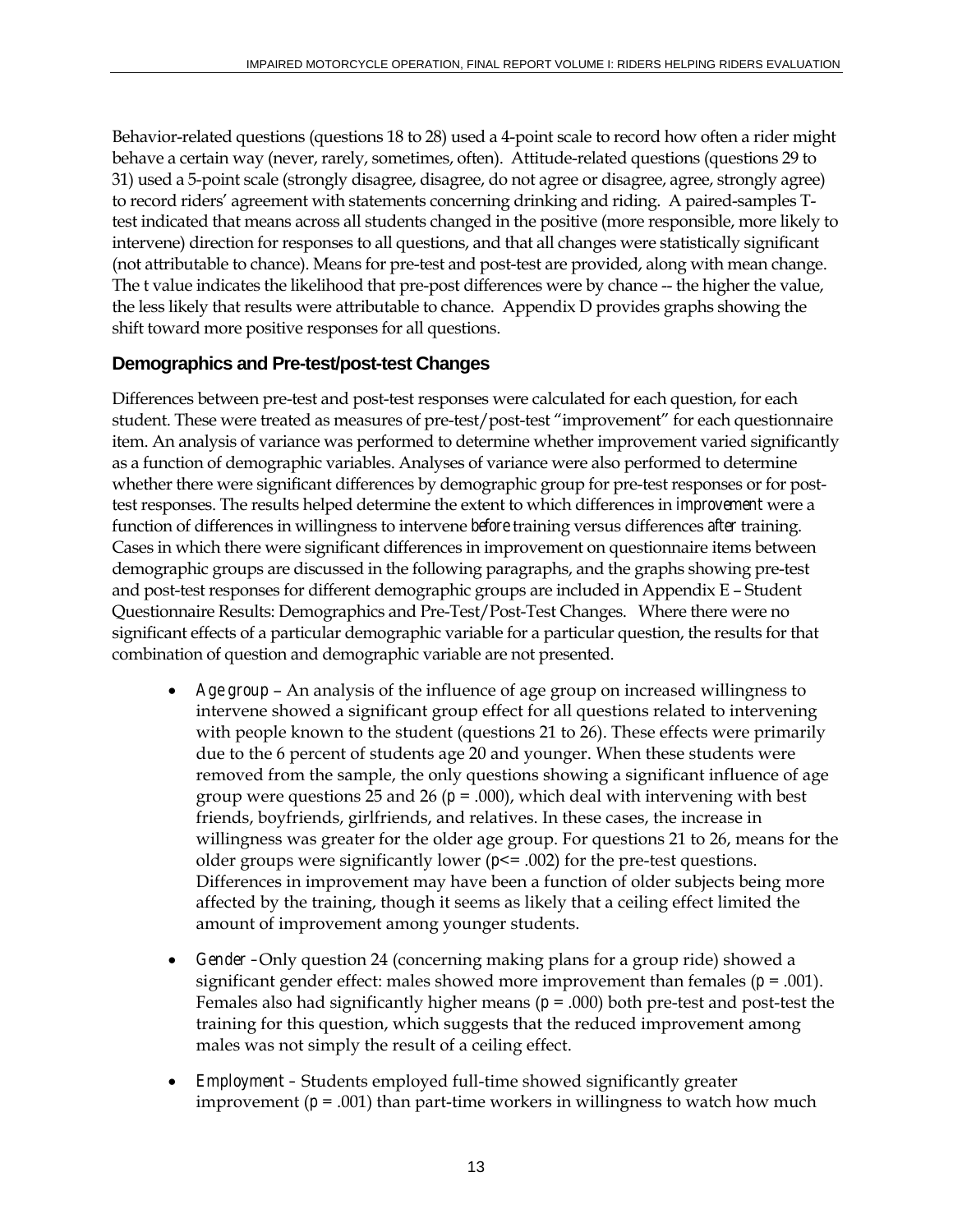other riders are drinking (question 21). Full-time employees had significantly lower pre-test scores (*p*=.000) but not post-test scores, suggesting either that they were more affected by the training or that part-time employees' reduced improvement was due to having limited room for improvement.

- *Marital status –* There were significant differences ( $p = .000$ ) in marital status for improvement in willingness to intervene with best friends, boyfriends, girlfriends, and relatives (questions 25 and 26). This may be related to the age effect, as Never Married and Living With Boyfriend/Girlfriend were at the low end of the scale; Widowed was at the high end; and Married, Divorced, and Separated were in the middle for these questions. When a marital status variable was created where Never Married and Living With Boyfriend/Girlfriend = 1; Married, Divorced, and Separated = 2; and Widowed = 3, that variable correlated significantly (*p*=.000) with age ( $r = .419$ ) and age group ( $r = .422$ ), suggesting that marital status effects are confounded with age effects. Marital status significantly influenced responses to question 22 ("If you knew riders were impaired, would you try to stop them from riding?"); however, no pattern could be discerned for these differences.
- *Urbanization –* Responses to question 21 (willingness to monitor others' drinking) varied significantly by the type of area in which the student lives, with students living in rural areas showing the least amount of improvement and students living in suburbs and cities showing more improvement. Because the rural subjects showed significantly more willingness to monitor drinking in the pre-test, their relative lack of improvement is likely due to a ceiling effect rather than a lack of response to the training.
- *Race –* Improvement scores differed significantly by race for questions 18, 19, 21 ( $p =$ .000), and 24 ( $p = .006$ ) and total improvement score ( $p = .001$ ). Overall, White students showed the least improvement, and African-America, Hispanic, and Asian students (in no regular order) had higher improvement scores. White students started with significantly higher means on the pre-test items, which suggests that the reduced improvement among White students may have been caused by a ceiling effect.
- *Riding experience* Improvement in scores varied significantly by riding experience for total improvement score and all questions except questions 25 and 26 (intervening with best friends, boyfriends, girlfriends, and relatives). Significance was  $p < 0.005$  for all but question 20, which was  $p = 0.006$ . Overall, the students with Little or No Experience showed the greatest improvement, and the Very Experienced showed the least improvement; those with Some Experience and those Returning to Riding After Some Time Away were in the middle. This may have been because riders with more experience tended to have significantly higher means for pre-test questions. These differences were significant for all but behavior questions 25 and 26 and the three attitude questions (29-31).

Differences between findings for age group and riding experience may seem strange to some who would expect the two variables to be highly related. When the responses to the question of riding experience were recoded into three groups (1 = Little or No Experience, 2 = Some Experience or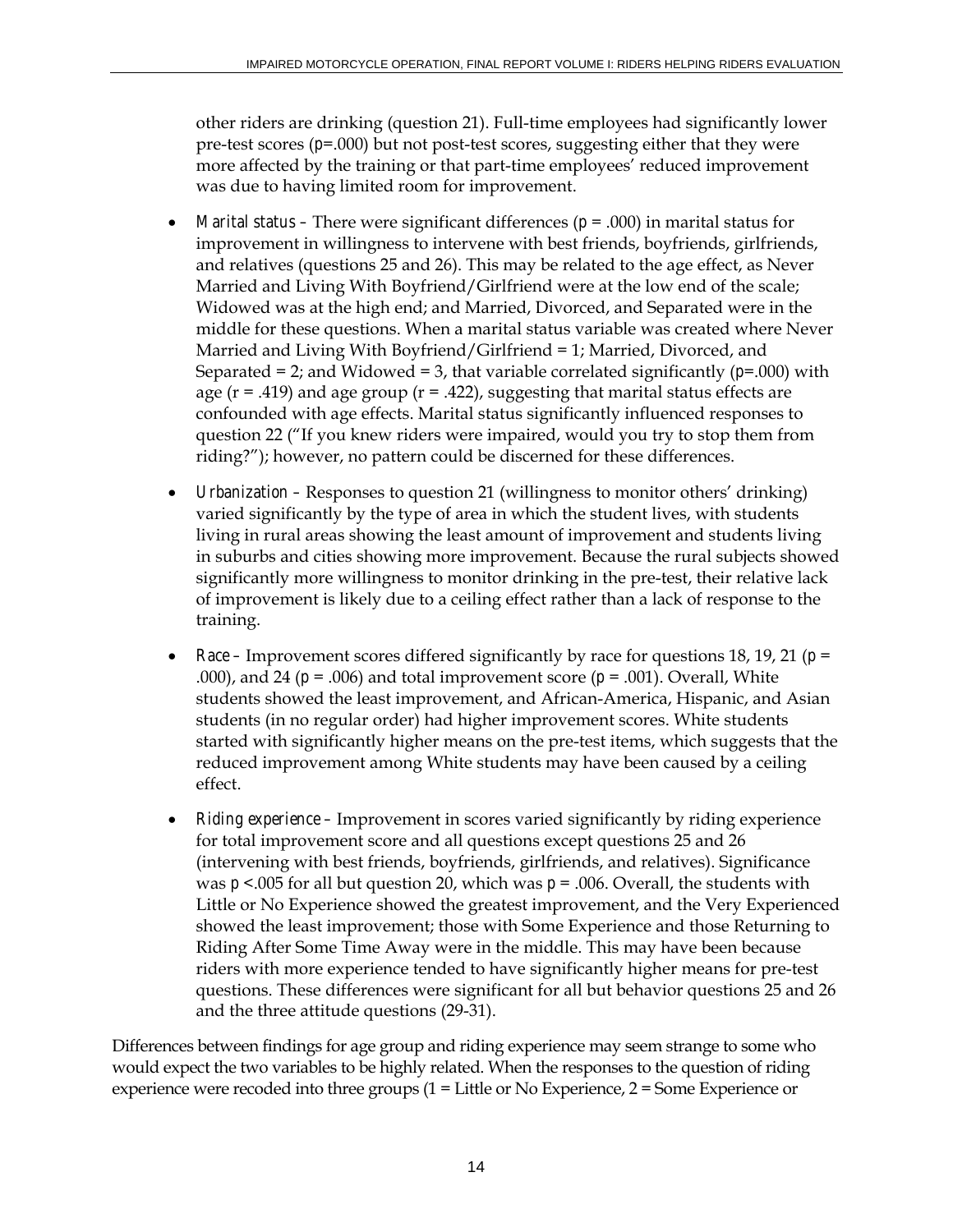<span id="page-20-0"></span> may be relatively new to riding, or may have had little recent experience. Returning to Riding After Time Away, and 3 = Very Experienced), riding experience correlated significantly ( $p=$  .000) but not strongly with age ( $r=$  .101) and age group ( $r=$  .094). This weak correlation is likely a reflection of the fact that, unlike passenger car drivers, many older motorcyclists

#### **Time-Series Analysis**

 were performed on monthly aggregated ratios, using auto-regressive integrated moving average To understand the effect that RHR might have had on alcohol-involved motorcycle crashes, timeseries analyses were performed using crash data from Georgia and California. Time-series analyses ARIMA intervention analysis. After differencing the motorcycle ratio series to achieve stationarity (a necessary assumption) and accounting for temporal trend and drift elements, the binary function representing intervention (pre-test and post-test) was estimated as a regressor along with other AR and MA parameters. The intervention estimate was a nonsignificant .83 percent decrease that was not statistically different from zero change (*t*=0.04, *p*=.97). Tests for comparison series (other vehicle types) were not performed, as visual inspection of the plots indicated these were little different from the treatment group's experience, and with the zero effect found for motorcycles, there was no effect to be found by testing the contrast groups. The results of the time-series analysis for California motorcycle crashes showed no significant differences (*p*=.26) in alcohol involvement between two periods: (1) the one year before the start of *RHR* in Georgia and (2) the 12 months of the program and the 2 months following.

 between the proportion of alcohol-involved crashes for the 12 months *before* the introduction of *RHR*  and the 14 months *after* the introduction of *RHR* are nonsignificant. Figure 1 shows the proportion of Georgia motorcycle crashes and passenger car crashes where the rider had been drinking, as identified in the Georgia crash records for the 120 months from January 1997 through December 2006. It also shows the proportion of California motorcycle crashes where the rider had been drinking, starting in January 2001. Figure 2 shows the same crash trends using smoothed curves to facilitate understanding of the overall trends. In both figures, a vertical gray line indicates the point at which *RHR* was introduced. In Georgia, decreasing alcohol involvement for motorcycle crashes appears to begin early in 2001 and continues until early 2004. Differences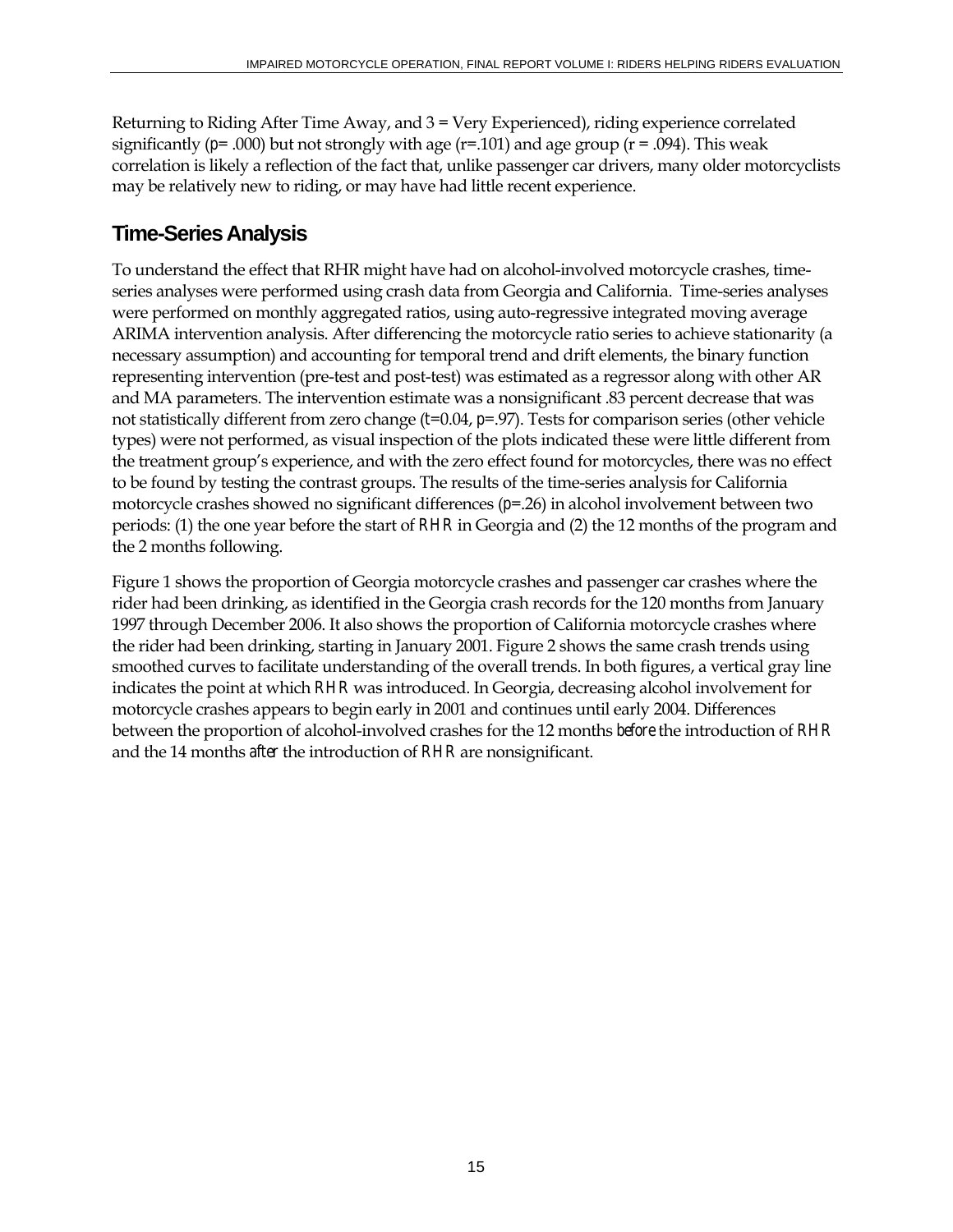<span id="page-21-0"></span>

**Figure 1.** Ratio of Alcohol to Non-Alcohol-Involved Crashes for Georgia Motorcycles (GA MC), California Motorcycles (CA MC), and Georgia Passenger Cars (GA PC)



**Figure 2.** Ratio of Alcohol to Non-Alcohol-Involved Crashes for Georgia Motorcycles (GA MC), California Motorcycles (CA MC), and Georgia Passenger Cars (GAPC) (Smoothed)

The reason for the decrease in the proportion of alcohol-involved crashes from 2001 to 2004 is unknown. There was no corresponding decrease in proportions of alcohol involvement for either Georgia passenger car crashes or California motorcycle crashes. No specific drinking and motorcycling prevention programs were known to have been conducted in Georgia during the period for which data are shown. Because the decrease in alcohol crashes had ended by the start of the program, there would be no reason to believe that the program was responsible for ending the decreasing trend in alcohol-involved motorcycle crashes.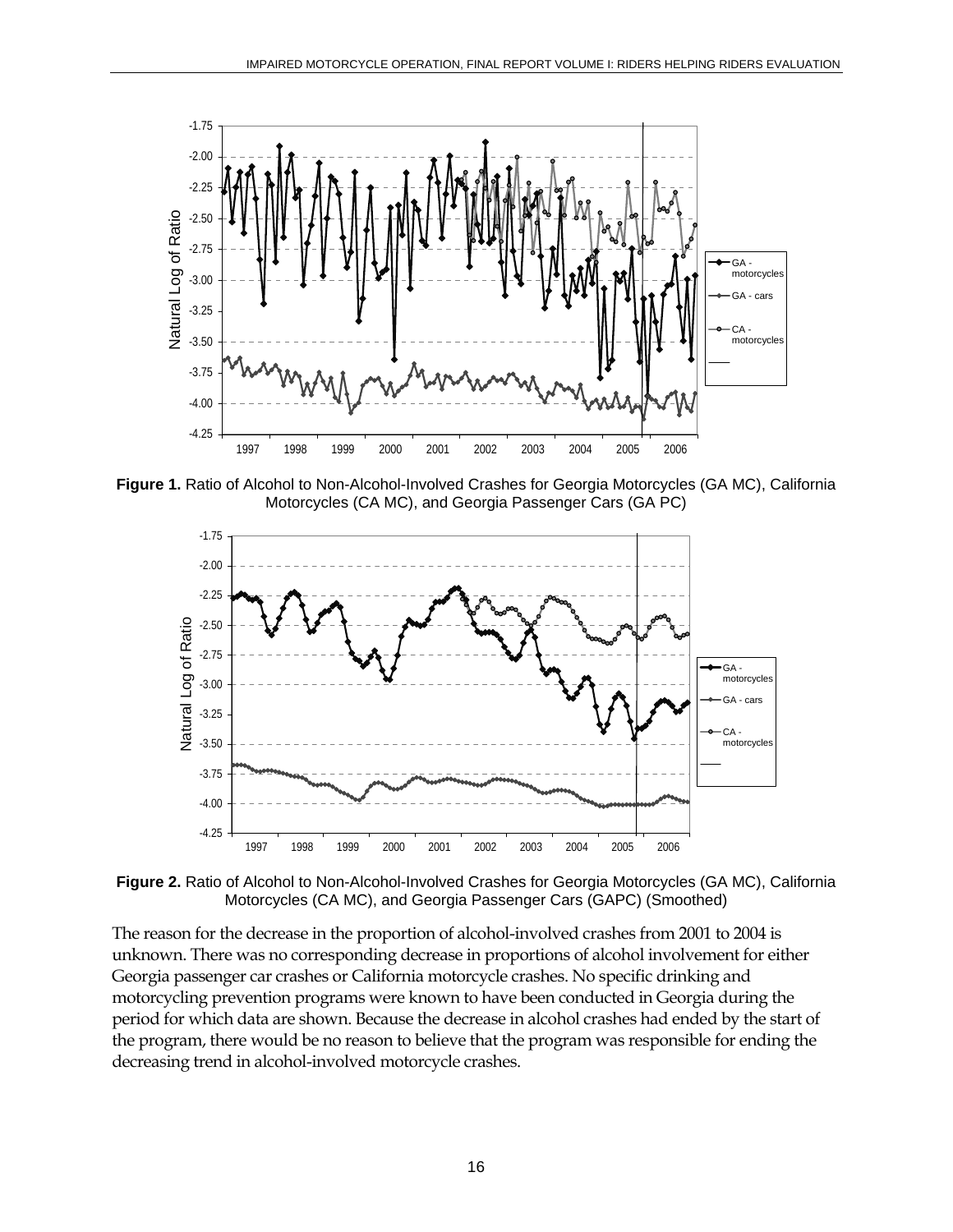## <span id="page-22-0"></span>**Discussion**

#### **Student Questionnaire**

Results of the student questionnaire show that students clearly reported having been positively influenced by *RHR*. The questions that showed the greatest change in willingness to intervene were those that dealt with riders unknown to the intervening rider. Large changes were also reported for willingness to plan and observe riders for signs of impairment. The least change was associated with willingness to intervene with those closest to the intervener. Examination of means for pre-test responses shows that this is due to a ceiling effect (i.e., these items changed least because they had the least room to change—students were already highly prepared to intervene in the drinking-andriding behavior of those closest to them). Examination of the graphs in Appendix D shows that, in most cases, increased means for post-test responses to questions concerning willingness to intervene were primarily due to students answering that they would be willing to intervene "often" in the future.

 passenger car drivers. This suggests that the program successfully communicated to students, who membership in the riding community. Questions regarding helping various types of motorists (not necessarily impaired) were related to the portion of the curriculum that discusses riders' tendency to help other riders. This information primarily prepares students for the notion of helping impaired riders. The results related to these questions are not tremendously important to understanding the effects of *RHR*. The effect to the intervention questions was similar, where riders showed more of an increase in willingness to help riders unknown to them; this did not transfer to any significant increase in willingness to help may not have believed it before *RHR*, the notion that riders can and do help other riders based on

and post-test responses were similar for the three attitude questions. As with the behavior questions, responses to all three attitude questions changed for the positive after *RHR*. Increased means were largely the result of more students reporting that they Strongly Agree with the questions regarding the need to intervene with impaired riders. Means for pre-test

Examining the influence of students' demographic characteristics revealed significant differences between groups in an increased willingness to intervene and more responsible attitudes. In most cases, those groups who improved the least were those who started with higher (more responsible) scores on the pre-test. One way to look at this is that there was a ceiling effect that prevented capturing the extent of improvement of those who started out relatively more responsible. Another way to look at it is that the training was apparently most effective for those who needed it most (i.e., the people who started the training with less responsible behavior and attitudes).

An obvious limitation of this study is that it relies on students' reports of their future willingness to intervene. Ideally, students would also have been given a questionnaire several months after the class to determine whether they were still as willing to intervene or whether and to what extent they *had* intervened in the months since the class. Unfortunately, such a followup study was not possible given the resources available for this project.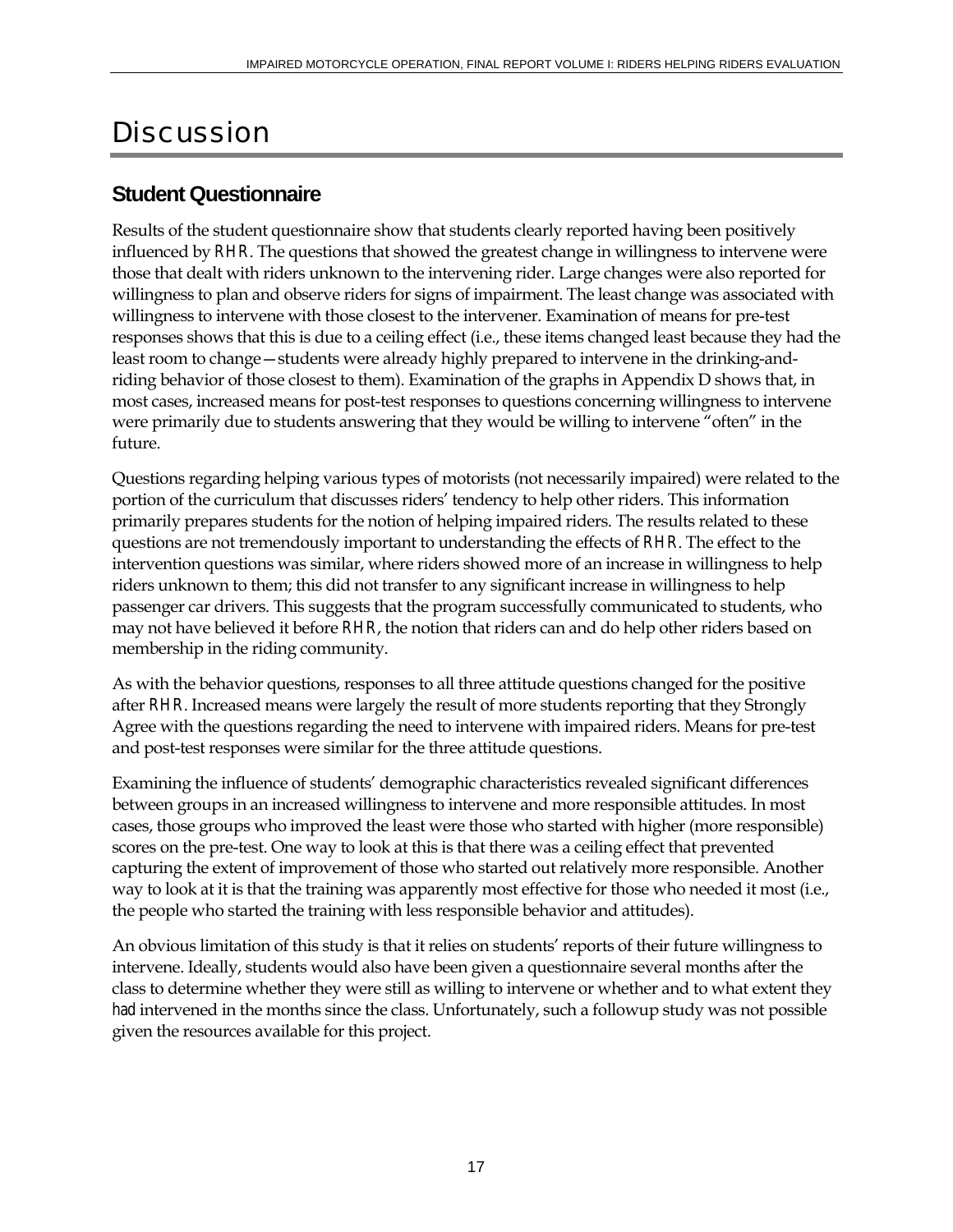#### <span id="page-23-0"></span>**Time-Series Analysis**

 2007) shows there were 231,013 people in Georgia with motorcycle licenses (MSF, 2007). The An analysis of crash data showed no change in alcohol-involved motorcycle crashes following the introduction of *RHR* to motorcycle safety instruction in Georgia. This is not surprising. Further, it should not be considered proof that *RHR* was not effective. Over 1 year, 4,889 Georgia students were exposed to the program. The majority of these were new riders who were not riding a significant number of miles per year. An unknown number of riders were also exposed to the *RHR* message of alcohol peer intervention through news stories that resulted from news releases in the summer of 2006. By comparison, vehicle registration data for 2005 shows 142,010 registered motorcycles in Georgia (www.fhwa.dot.gov/policy/ohim/hs05/xls/mv1.xls) and licensing data for 2002 (published in purpose of the program is to attempt to change the culture of motorcycling such that the motorcycling community, which has expressed an unwillingness to intervene in impaired riding in the past, becomes willing to intervene in the future. To accomplish this culture change will certainly require spreading the *RHR* message through more outlets than were available during this project, and it will require more than the 14 months following initiation of the program to register effects on alcohol-involved crashes.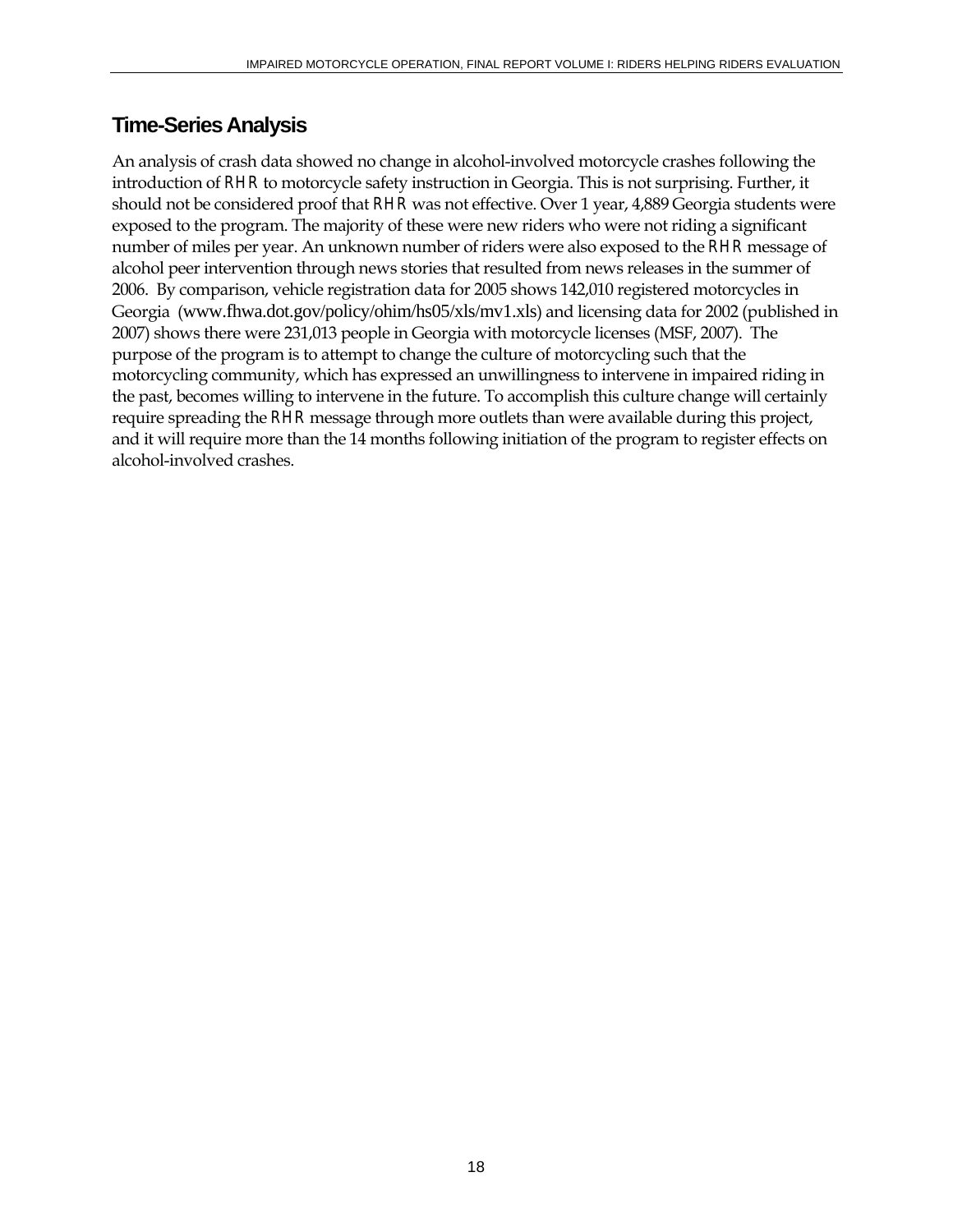## <span id="page-24-0"></span>**Summary**

 training. Ideally, a followup questionnaire would have been used to measure long-term effects of the *RHR* training appears to have had a significant positive effect on students' willingness to intervene in the drinking and riding of other riders. A caveat is that these findings are based on *self-reported*  changes in attitudes and behavior and that the post-training measure was taken immediately after program and to ask about actual instances of drinking-and-riding intervention.

 That crash data did not show an effect of the program is not surprising, given the relatively few riders exposed to the program over the course of one year, the short followup period, and the difficulty of finding effects of a program using crashes as a measure. The purpose of *RHR* is essentially to cause a change in the culture of motorcycling. It is therefore reasonable to suggest that a far greater number of riders will need to be exposed to the message, more time will be needed for attitudes and behaviors to change, and a longer period will be needed to look for changes in alcoholinvolved motorcycle crashes before an analysis of crash data is likely to show any effects of the program on crashes.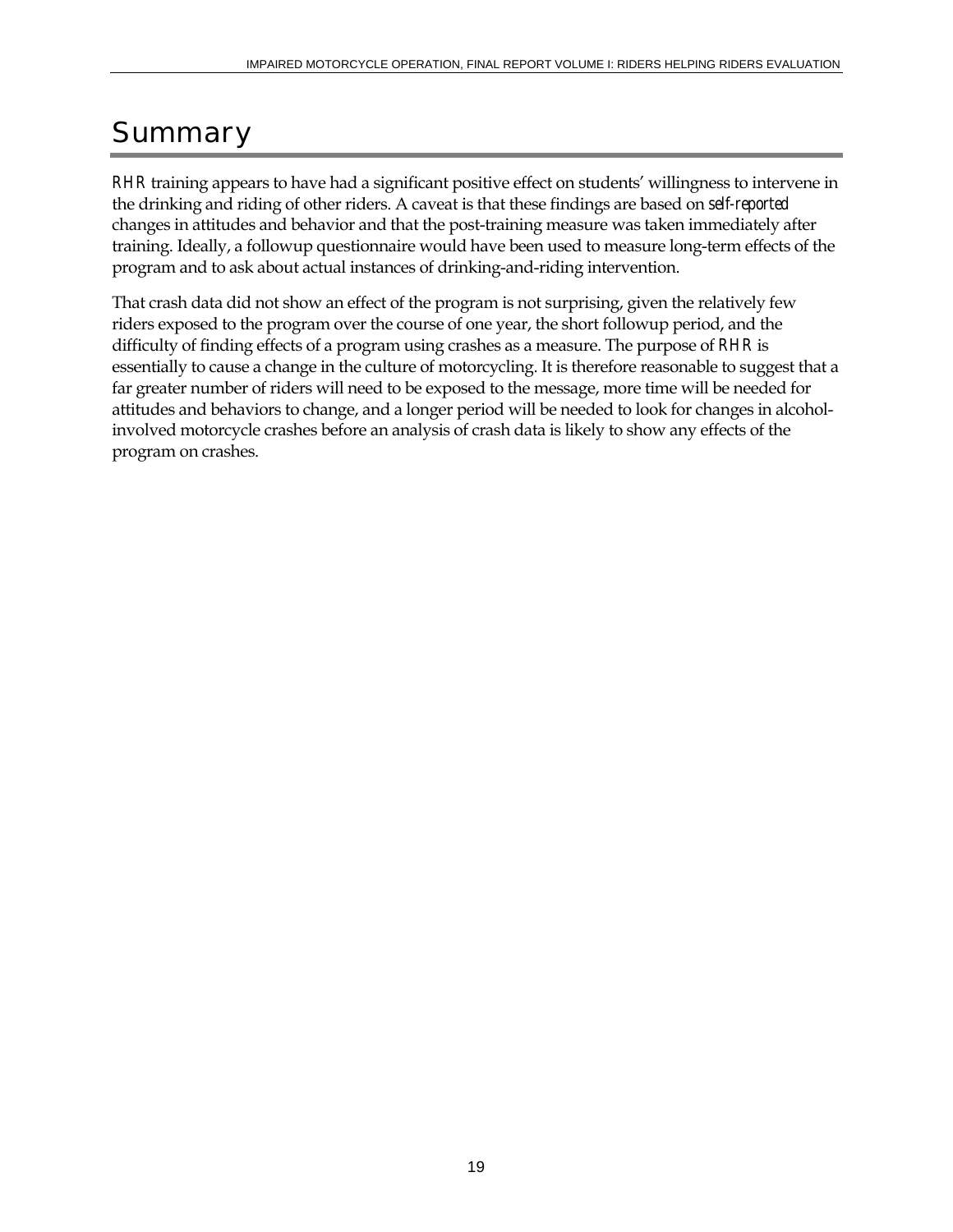## <span id="page-25-0"></span>**References**

- Becker, L. R., McKnight, A. S., Nelkin, V. S., & Piper, D. L. (2003, February). *Drinking, riding, and prevention: A focus group study.* Final Report DOT HS 809 490. Washington, DC: National Highway Traffic Safety Administration.
- Howard, G. S., Dailey, P. R., & Gulanick, N. A. (1979). The feasibility of informed pretests in attenuating response-shift bias. *Applied Psychological Measurement, 3*(4), 481–494.
- Howard, G. S., Millham, J., Slaten, S., & O'Donnell, L. (1981). Influence of subject response style effects on retrospective measures. *Applied Psychological Measurement, 5*(1), 89-100.
- McKnight, A. S., & Becker, L. R. (2007a). *Impaired Motorcycle Operation, Final Report, Volume II: Riders Helping Riders Instructor's Guide.* DOT HS 810 907. Washington, DC: National Highway Traffic Safety Administration. Available online: http://www.nhtsa.dot.gov/staticfiles/DOT/NHTSA/Traffic Injury Control/Articles/Associated Files/810907.pdf
- McKnight, A. S., & Becker, L. R. (2007b). *Impaired Motorcycle Operation, Final Report, Volume III: Riders Helping Riders Student Manual.* DOT HS 810 908. Washington, DC: National Highway Traffic Safety Administration. Available online: http://www.nhtsa.dot.gov/staticfiles/DOT/NHTSA/Traffic Injury Control/Articles/Associated Files/810908.pdf
- Motorcycle Safety Foundation. (2007). *Cycle Safety Information: State Motorcycle Operator Licensing 2007*. Motorcycle Safety Foundation. Accessed April 14, 2008, from the Web: http://www.msf-usa.org/Downloads/StateMotorcycleOperatorLicensingCSI2007Final.pdf.
- National Center for Statistics and Analysis. (2007). *Traffic safety facts: 2006 data Motorcycles.*  DOT HS 810 806. Washington, DC: National Highway Traffic Safety Administration. Available online: http://www.nhtsa.dot.gov/portal/nhtsa\_static\_file\_downloader.jsp?file=/staticfiles/D OT/NHTSA/NCSA/Content/TSF/2006/810806.pdf
- National Highway Traffic Safety Administration. (October 1999). *Motorcycle Safety*. National Highway Traffic Safety Administration. Accessed online March 18, 2008, from: http://www.nhtsa.dot.gov/people/injury/pedbimot/motorcycle/motosafety.html.
- National Highway Traffic Safety Administration. (2007). *Fatality Analysis Reporting System* . Washington, DC: National Highway Traffic Safety Administration. Accessed online December 2007, from: http://www-nrd.nhtsa.dot.gov/departments/nrd-30/ncsa//fars.html.
- Pratt, C. C., McGuigan, W. C., & Katzev, A. R. (2001). Measuring program outcomes: Using retrospective pretest methodology. *American Journal of Evaluation, 21*(3), 341-349.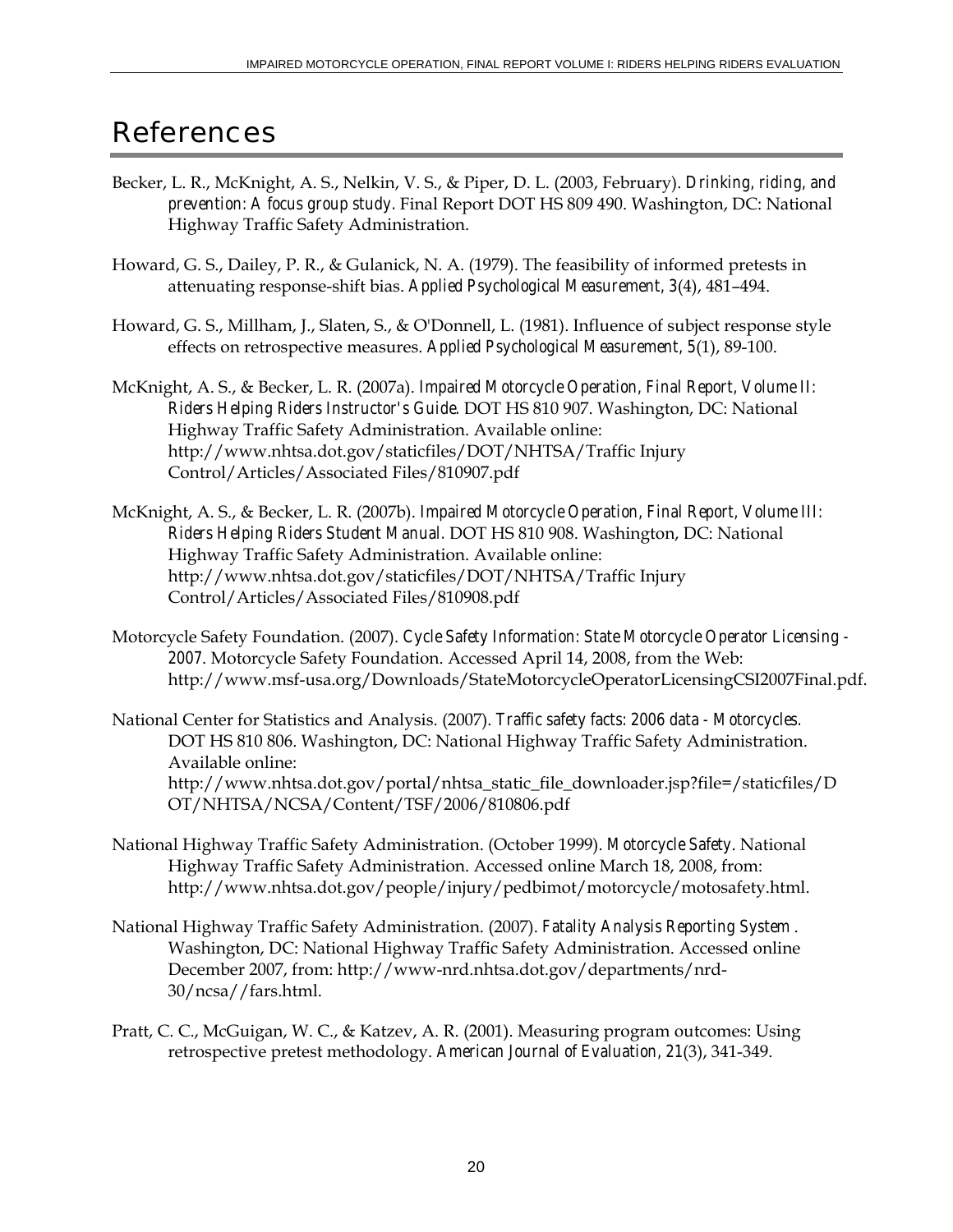## <span id="page-26-0"></span>Appendix A – Press Release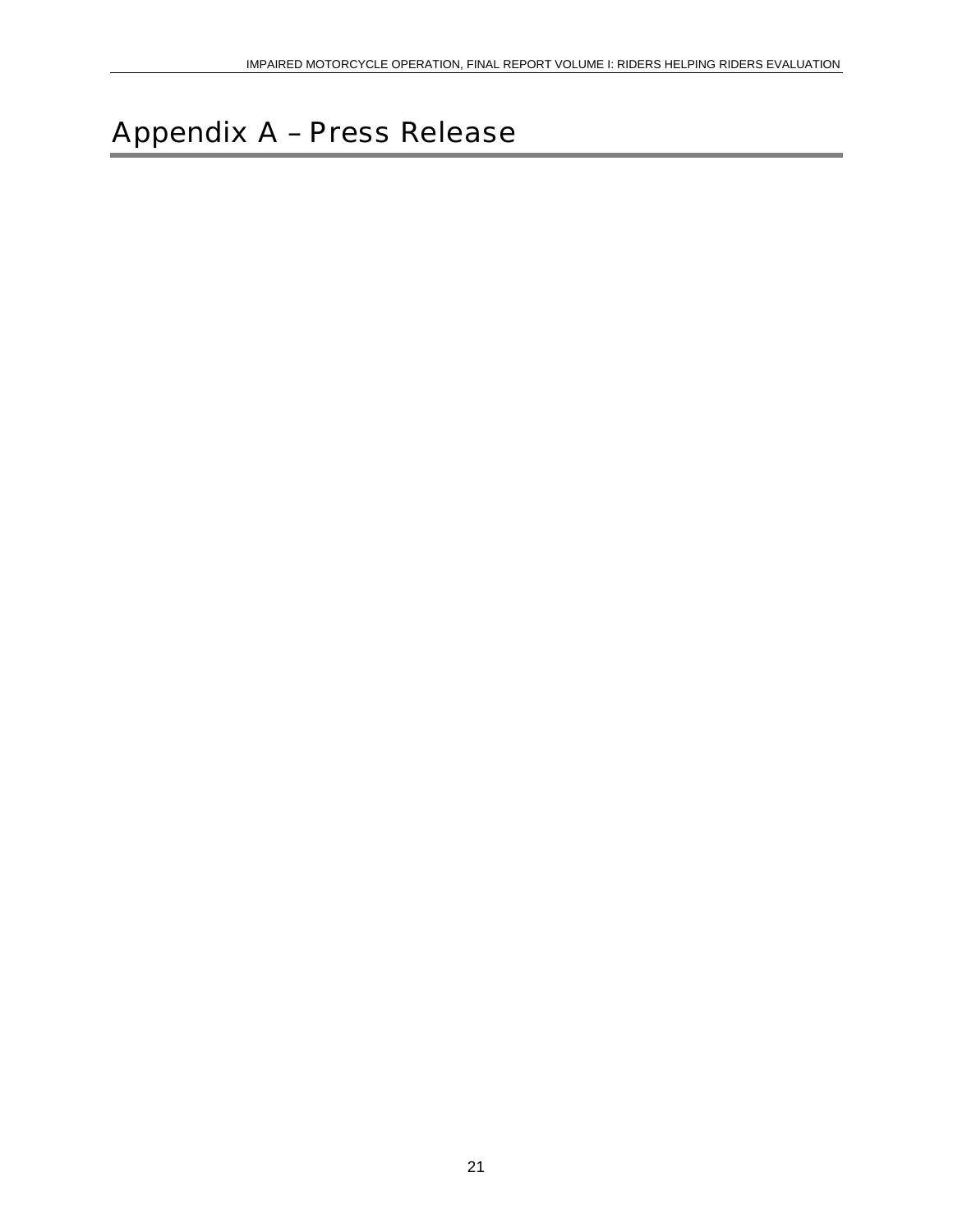# **NEWS RELEASE** *For more information:* **For more information:**

#### **FOR IMMEDIATE PRESS RELEASE** Contact: Jeanne Phillips Contact: Jeanne Phillips **RELEASE PRESS RELEASE**

888-846-PIRE (7473)

#### **High Profile Motorcycle Crashes Highlight Importance of Georgia's New Safety Program**

The recent serious motorcycle crash of Ben Roethlisberger, and fatal crash of GA Southern receiver Teddy Craft, is bringing a greater awareness to the issue of motorcycle safety. While alcohol played no role in the crashes of Roethlisberger and Craft, impaired riding is nevertheless one of the largest factors in motorcycle crashes in Georgia and across the US.

In fact, **alcohol is involved in 34 percent of all deadly motorcycle crashes…**  compared to 26 percent for passenger cars. Research shows that *alcohol contributes to a higher percentage of fatal motorcycle crashes than it does for any other type of vehicle.*  Here in Georgia, nearly a third of all motorcycle fatalities involve alcohol.

But a new state-wide program is getting out the "ride sober" message across Georgia – using a source riders trust the most – other riders. The program is called **Riders Helping Riders** and it builds on the close-knit community of motorcyclists to train riders to intervene when other riders are drinking, much the same as they would help when any other rider is in trouble.

Riders Helping Riders is included in all motorcycle safety training programs by the Georgia Department of Driver Services. It teaches ways to reduce or eliminate the likelihood of riding after drinking, how to keep an eye on riders who are drinking, and how to know whether they're becoming impaired and would be a danger to themselves and others.

pilot program is successful, it may be instituted nationwide. Riders Helping Riders was designed by Pacific Institute for Research and Evaluation (PIRE) and funded by the National Highway Traffic Safety Administration. If the Georgia

We would be happy to coordinate your coverage of Motorcycle Safety Program Instructors and their classes in cities across the state.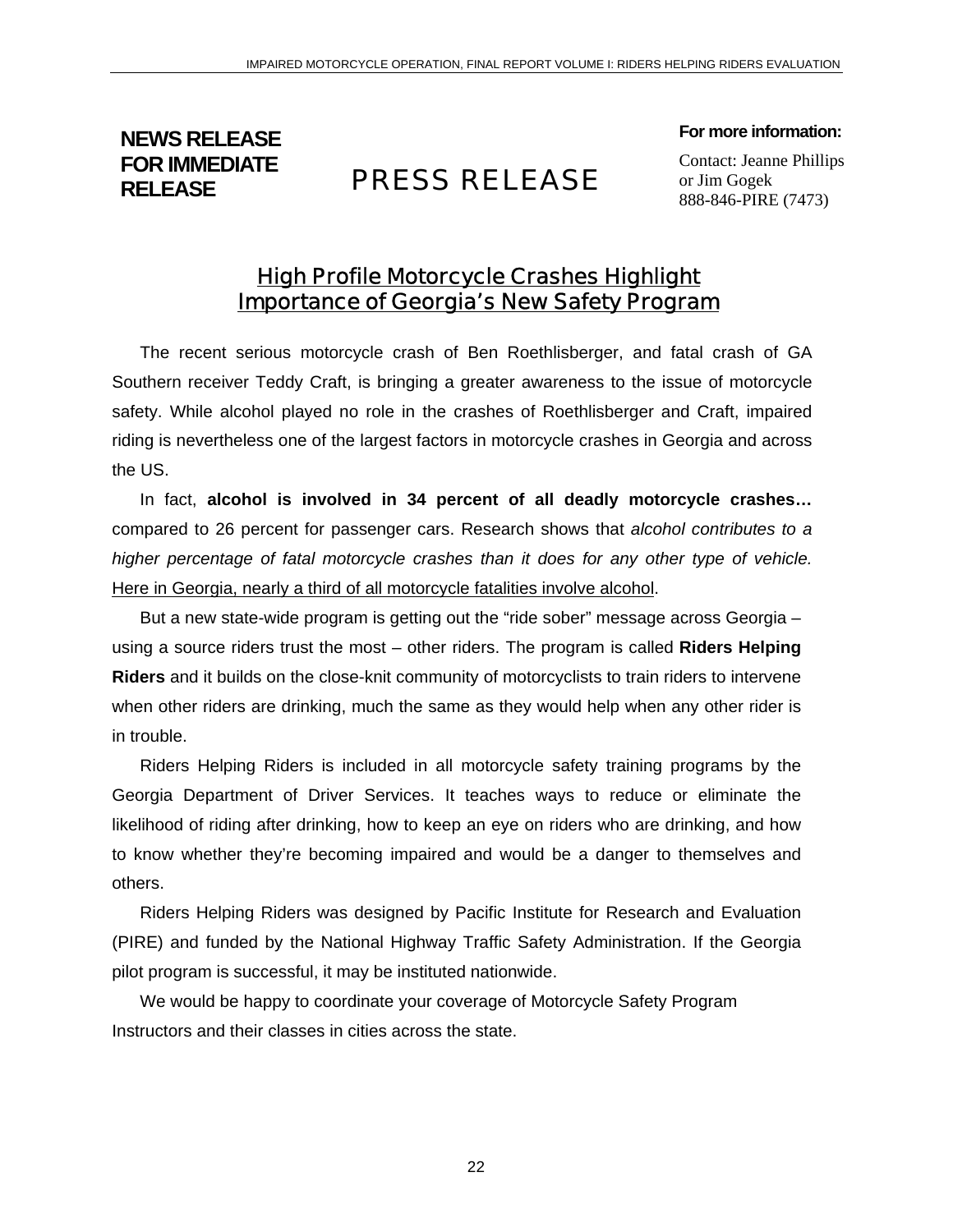## <span id="page-28-0"></span>Appendix B – Student Questionnaire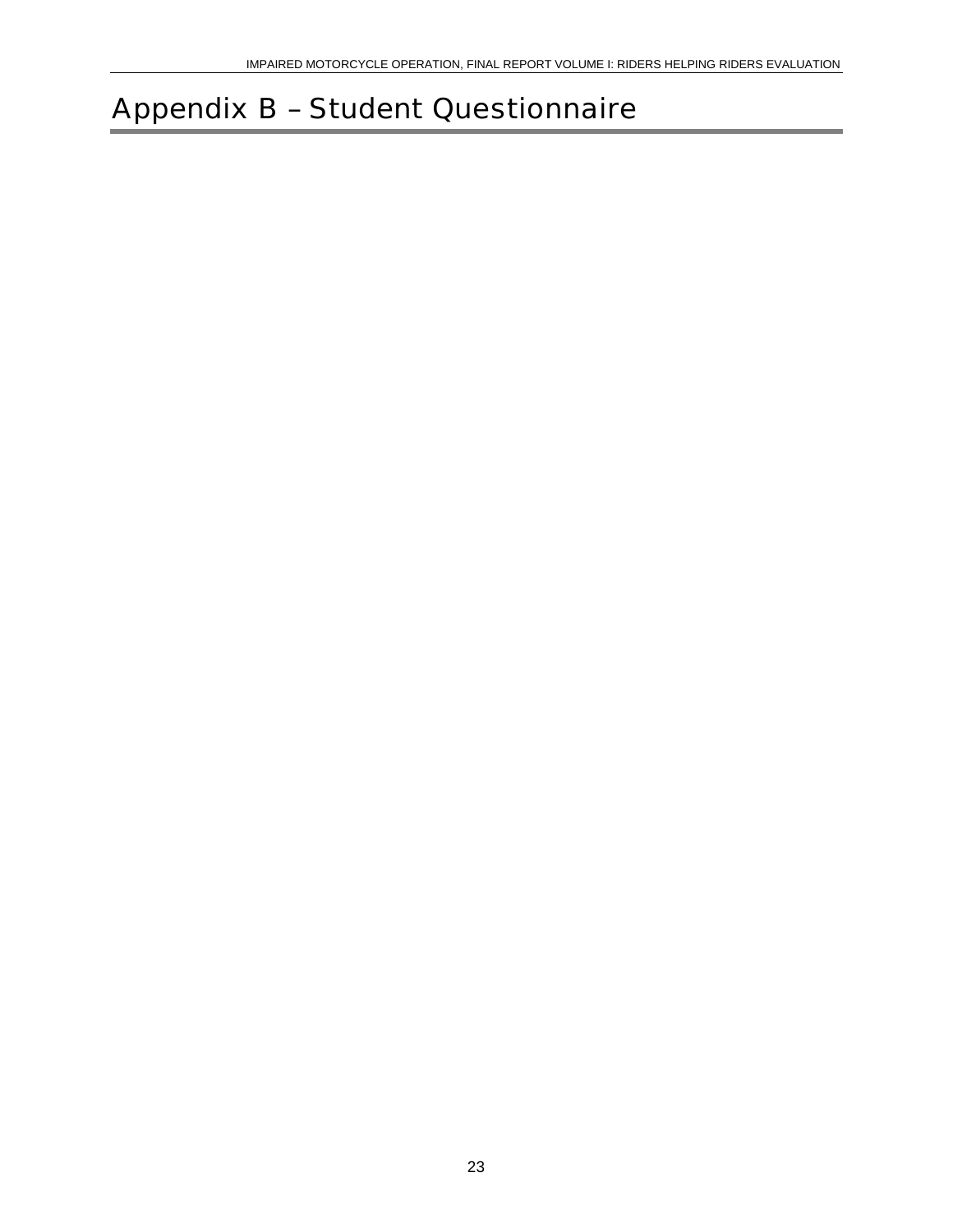| Location:                                                                                                                                                                                                                                             | Date:                                                                                                                                                                                                                                                                                                                    |  |  |  |  |  |
|-------------------------------------------------------------------------------------------------------------------------------------------------------------------------------------------------------------------------------------------------------|--------------------------------------------------------------------------------------------------------------------------------------------------------------------------------------------------------------------------------------------------------------------------------------------------------------------------|--|--|--|--|--|
| <b>Participant Information Form</b>                                                                                                                                                                                                                   |                                                                                                                                                                                                                                                                                                                          |  |  |  |  |  |
|                                                                                                                                                                                                                                                       | Part I. Please complete the questions below. The information you provide will be used only to summarize the<br>characteristics of the group. The data collected will remain confidential. Your name and address are<br>not<br>needed. If you are uncomfortable with a particular question, you do not have to answer it. |  |  |  |  |  |
| What is your age?<br>q1.                                                                                                                                                                                                                              | Where do you live?<br>q5.<br>$\bigcirc$ 1 In the city<br>$\bigcirc$ 2 In a suburb<br>$\bigcirc$ 3 In a housing area that is not in a city or town<br>$\bigcirc$ 4 In a rural area                                                                                                                                        |  |  |  |  |  |
| $q2$ .<br>Are you: (please choose one)<br>$\bigcirc$ 1 Male<br>$\bigcirc$ 2 Female                                                                                                                                                                    | Do you consider yourself to be:<br>q6.<br>$\bigcirc$ 1 African-American/Black<br>$\bigcirc$ 2 Hispanic/Latino<br>$\bigcirc$ 3 Asian/Pacific Islander<br>$\bigcirc$ 4 White<br>$\bigcirc$ 5 Mixed Race<br>$\bigcirc$ 6 Other, please specify<br>$q6\_other$                                                               |  |  |  |  |  |
| q3.<br>Are you employed outside the home?<br>$\bigcirc$ 1 Yes<br>$\bigcirc$ 2 No<br>IF YES, do you work?<br>$\bigcirc$ 1 Full time<br>$\bigcirc$ 2 Part time<br>IF YES, what is your occupation?<br>q3a.                                              | q7.<br>I would describe my level of riding experience as:<br>$\bigcirc$ 1 Little or no experience (new rider)<br>$\bigcirc$ 2 Some experience<br>$\bigcirc$ 3 Very experienced<br>$\bigcirc$ 4 Returning to riding after time away                                                                                       |  |  |  |  |  |
| q4.<br>What is your marital status?<br>$\bigcirc$ 1 Married<br>$\bigcirc$ 2 Living with girlfriend/partner<br>$\bigcirc$ 3 Single, never married<br>$\bigcirc$ 4 Separated<br>$\bigcirc$ 5 Divorced<br>$\bigcirc$ 6 Other, please specify<br>q4_other | q8.<br>I have participated in 'Riders Helping Riders' as part of<br>$a/an$ :<br>$\bigcirc$ 1 Basic rider course<br>$\bigcirc$ 2 Experienced rider course<br>$\bigcirc$ 3 Other class<br>$\bigcirc$ 4 Seminar or club meeting<br>$\bigcirc$ 5 Other (describe)<br>q8_other                                                |  |  |  |  |  |
|                                                                                                                                                                                                                                                       | 6981214719                                                                                                                                                                                                                                                                                                               |  |  |  |  |  |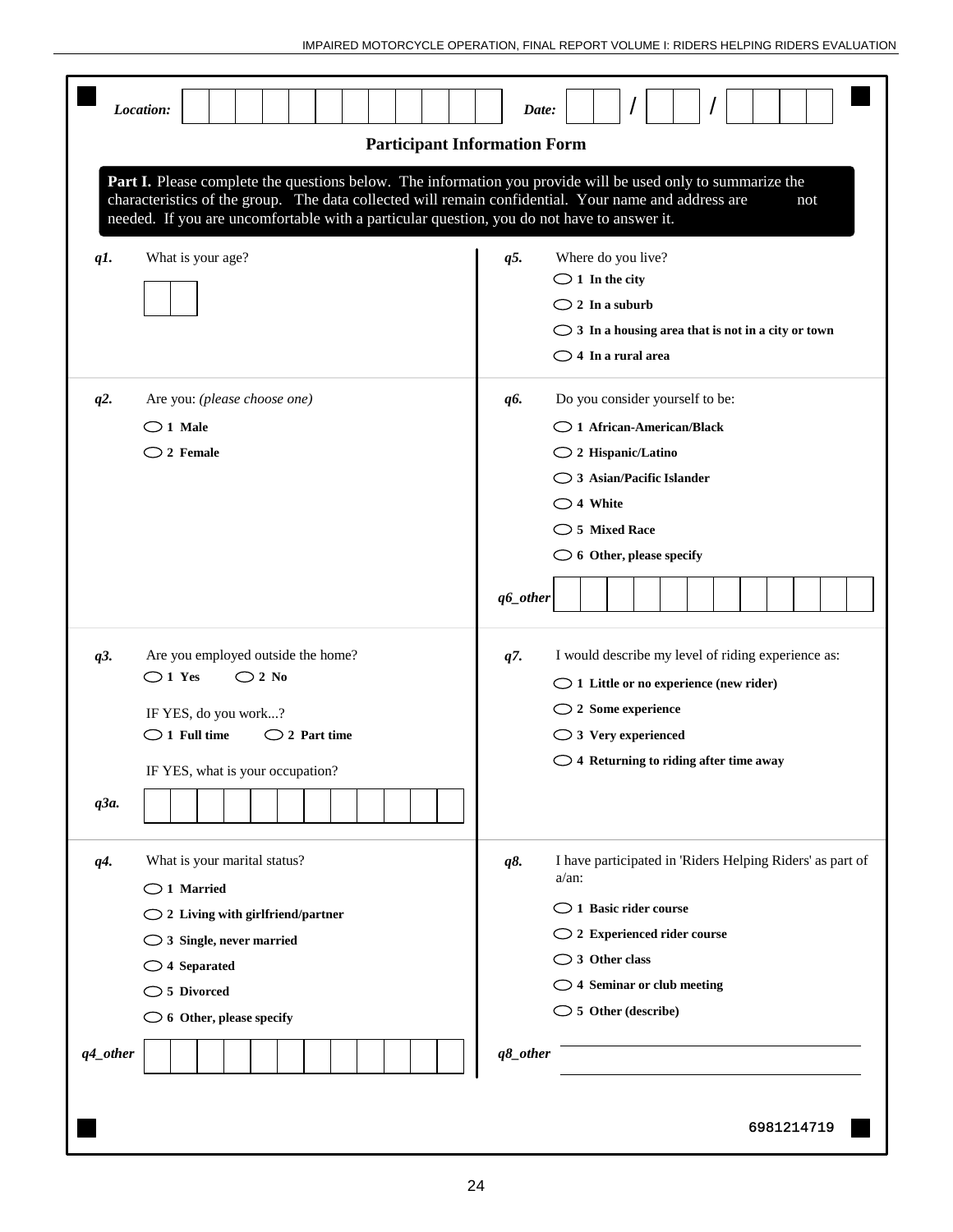|              | (Part I Continued)                                                                                                                                                                 |              |                                                                                                                                                                                                                                                                                                                                 |
|--------------|------------------------------------------------------------------------------------------------------------------------------------------------------------------------------------|--------------|---------------------------------------------------------------------------------------------------------------------------------------------------------------------------------------------------------------------------------------------------------------------------------------------------------------------------------|
| q9.          | Are you a member of a motorcycle club or similar<br>motorcycle-riding related group?                                                                                               | q14.         | Prior to this class or seminar, have you taken a rider<br>training course?                                                                                                                                                                                                                                                      |
|              | $\bigcirc$ 1 Yes                                                                                                                                                                   |              | $\bigcirc$ 1 Yes                                                                                                                                                                                                                                                                                                                |
|              | $\bigcirc$ 2 No                                                                                                                                                                    |              | $\bigcirc$ 2 No                                                                                                                                                                                                                                                                                                                 |
|              | $\bigcirc$ 3 Not applicable/I am a new or returning rider                                                                                                                          |              |                                                                                                                                                                                                                                                                                                                                 |
| $q10$ .      | When do you do most of your motorcycle riding?<br>(choose one)                                                                                                                     | q15.         | How often are you in situations where riders are<br>drinking alcoholic beverages?<br>$\bigcirc$ 1 Never<br>$\bigcirc$ 2 Seldom                                                                                                                                                                                                  |
|              | $\bigcirc$ 1 Morning/evening rush hours                                                                                                                                            |              | $\bigcirc$ 3 A few times a month                                                                                                                                                                                                                                                                                                |
|              | $\bigcirc$ 2 Weekends                                                                                                                                                              |              | $\bigcirc$ 4 A few times a week                                                                                                                                                                                                                                                                                                 |
|              | $\bigcirc$ 3 Night                                                                                                                                                                 |              | $\bigcirc$ 5 Almost every day                                                                                                                                                                                                                                                                                                   |
|              | $\bigcirc$ 4 Not applicable/I am a new or returning rider                                                                                                                          |              | $\bigcirc$ 6 Not applicable/I am a new or returning rider                                                                                                                                                                                                                                                                       |
| q11.         | Do you ride principally for: (choose one)                                                                                                                                          |              | $\bigcirc$ 7 Other, please specify                                                                                                                                                                                                                                                                                              |
|              | $\bigcirc$ 1 Routine transportation                                                                                                                                                | $q15\_other$ |                                                                                                                                                                                                                                                                                                                                 |
|              | $\bigcirc$ 2 Recreation                                                                                                                                                            |              |                                                                                                                                                                                                                                                                                                                                 |
|              | $\bigcirc$ 3 Transportation and Recreation                                                                                                                                         |              |                                                                                                                                                                                                                                                                                                                                 |
|              | $\bigcirc$ 4 Not applicable/I am a new or returning rider                                                                                                                          | q16.         | Where does this drinking take place? (check all that<br><i>apply</i> )                                                                                                                                                                                                                                                          |
|              | $\bigcirc$ 5 Other, please specifiy                                                                                                                                                |              | $\bigcirc$ q16_1 At private parties and social gatherings                                                                                                                                                                                                                                                                       |
| $q11\_other$ |                                                                                                                                                                                    |              | $\bigcirc$ q16_2 At riding club meetings                                                                                                                                                                                                                                                                                        |
|              |                                                                                                                                                                                    |              | $\bigcirc$ q16_3 Bike nights at bars/restaurants                                                                                                                                                                                                                                                                                |
| q12.         | In the past year, I have rode:<br>$\bigcirc$ 1 Less than 1000 miles<br>$\bigcirc$ 2 $\,$ 1000 - 3000 miles<br>$\bigcirc$ 3 3000 - 5000 miles<br>$\bigcirc$ 4 5000 miles or greater | $q16\_other$ | $\bigcirc$ q16_4 Rallies a<br>This option creates a separate<br>$\bigcirc$ q16_5 Informa<br>column in the database for each<br>choice in the field. Selected<br>$\bigcirc$ q16_6 Not app<br>choices will have a "1" in their<br>$\bigcirc$ q16_7 Other, p<br>respective columns while<br>unselected choices will have a<br>"0". |
|              | $\circ$ 5 Not applicable/I am a new or returning rider                                                                                                                             |              |                                                                                                                                                                                                                                                                                                                                 |
| $q13$ .      | Do you usually ride your motorcycle: (choose one)                                                                                                                                  | q17.         | Please mark the answer that best describes your opinion<br>with regard to the following statement:                                                                                                                                                                                                                              |
|              | $\bigcirc$ 1 Alone                                                                                                                                                                 |              | "Drinking alcohol prevents a motorcycle rider from riding safely."                                                                                                                                                                                                                                                              |
|              | $\bigcirc$ 2 With a few friends (not in a club)                                                                                                                                    |              | In my opinion, I:                                                                                                                                                                                                                                                                                                               |
|              | $\bigcirc$ 3 In a group with club members                                                                                                                                          |              | $\bigcirc$ 1 Strongly disagree                                                                                                                                                                                                                                                                                                  |
|              | $\bigcirc$ 4 Not applicable, I am a new or returning rider                                                                                                                         |              | $\bigcirc$ 2 Disagree                                                                                                                                                                                                                                                                                                           |
|              | $\bigcirc$ 5 Other, please specify                                                                                                                                                 |              | $\bigcirc$ 3 Do not agree or disagree                                                                                                                                                                                                                                                                                           |
|              |                                                                                                                                                                                    |              | $\bigcirc$ 4 Agree                                                                                                                                                                                                                                                                                                              |
| $q13\_other$ |                                                                                                                                                                                    |              | $\bigcirc$ 5 Strongly agree                                                                                                                                                                                                                                                                                                     |
|              |                                                                                                                                                                                    |              | 3574214714                                                                                                                                                                                                                                                                                                                      |

25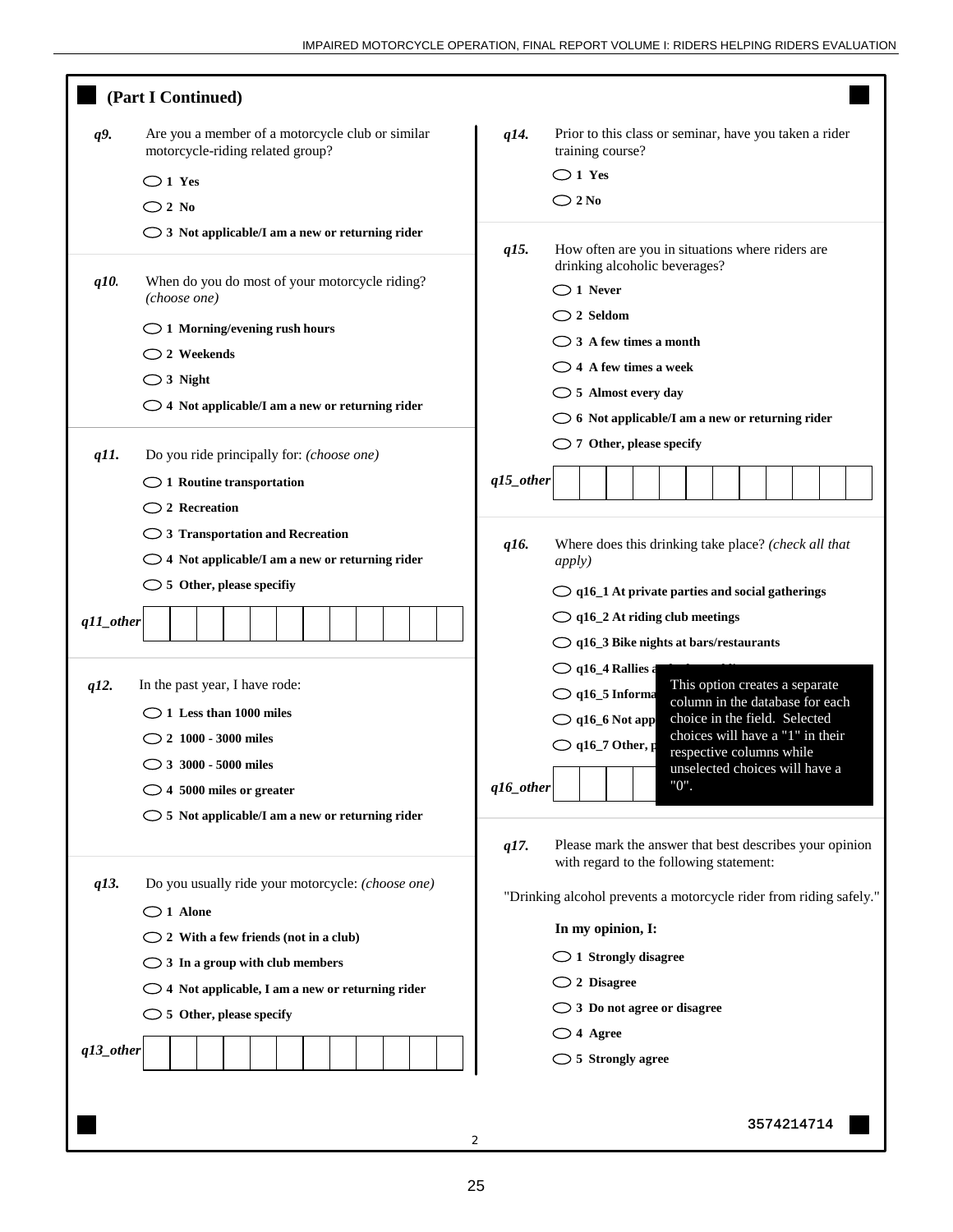|                                   | <b>RIDERS HELPING RIDERS</b><br><b>PILOT PRETEST/POSTTEST</b> |                                                                     |                              |     |                                                                                                                                                                                                                   |                          |                             |                                                    |                                          |
|-----------------------------------|---------------------------------------------------------------|---------------------------------------------------------------------|------------------------------|-----|-------------------------------------------------------------------------------------------------------------------------------------------------------------------------------------------------------------------|--------------------------|-----------------------------|----------------------------------------------------|------------------------------------------|
|                                   |                                                               |                                                                     |                              |     | We'd like to ask you a few questions regarding your views on helping other riders.                                                                                                                                |                          |                             |                                                    |                                          |
| Part II.                          |                                                               |                                                                     |                              |     | For each of the statements, please darken one circle (on the left) for <b>BEFORE</b> attending <i>Riders Helping</i><br>Riders' and one circle (on the right) for <b>AFTER</b> attending 'Riders Helping Riders'. |                          |                             |                                                    |                                          |
|                                   |                                                               | <b>BEFORE</b><br><b>ATTENDING 'RIDERS</b><br><b>HELPING RIDERS'</b> |                              |     |                                                                                                                                                                                                                   |                          | <b>AFTER</b>                | <b>ATTENDING 'RIDERS</b><br><b>HELPING RIDERS'</b> |                                          |
| NEVER                             | RARELY                                                        | SOMETIMES                                                           | <b>OFTEN</b>                 |     | <b>STATEMENT</b>                                                                                                                                                                                                  | NEVER                    | RARELY                      | SOMETIMES                                          | <b>OFTEN</b>                             |
| N<br>$\bigcirc$ 1                 | $\mathbf R$                                                   | $\mathsf{s}$<br>$\bigcirc$ 2 $\bullet$ 3                            | $\mathbf{o}$<br>$\bigcirc$ 4 |     | Example                                                                                                                                                                                                           | N<br>$\bigcirc$ 1        | $\mathbf R$<br>$\bigcirc$ 2 | $\mathsf{s}$                                       | $\mathbf{o}$<br>$\bigcirc$ 3 $\bullet$ 4 |
|                                   |                                                               |                                                                     |                              |     | <b>Answer Each of the</b><br><b>Questions Below</b>                                                                                                                                                               |                          |                             |                                                    |                                          |
| N<br>$q18$ _bef $\bigcirc$        | R<br>$\circ$                                                  | S<br>$\circ$                                                        | $\mathbf{o}$<br>$\circ$      |     | "On An Average Day"<br>18. Would you stop and help a rider you<br>know?                                                                                                                                           | N<br>$\circ$             | R<br>$\circ$                | S<br>$\circ$                                       | $\mathbf O$<br>$O$ q18_aft               |
| N<br>q19_bef $\bigcirc$           | R<br>$\circ$                                                  | $\mathsf{s}$<br>$\bigcirc$                                          | O<br>$\circ$                 |     | 19. Would you stop and help a rider you<br>did not know?                                                                                                                                                          | N<br>$\circ$             | R<br>$\circ$                | S<br>$\circ$                                       | $\mathbf{o}$<br>$\bigcirc$ q19_aft       |
| <b>N</b><br>$q20$ _bef $\bigcirc$ | $\mathbf R$<br>$\circ$                                        | $\mathbf{s}$<br>$\circ$                                             | $\mathbf{o}$<br>$\circ$      |     | 20. Would you stop and help a driver of a<br>car?                                                                                                                                                                 | N<br>$\circ$             | $\mathbf R$<br>$\circ$      | $\mathbf{s}$<br>$\circ$                            | $\mathbf{o}$<br>$O$ q20_aft              |
| N<br>$q21$ _bef $\bigcirc$        | R<br>$\bigcirc$                                               | S<br>$\circ$                                                        | O<br>$\bigcirc$              |     | 21. Would you watch how much riders<br>around you are drinking?                                                                                                                                                   | N<br>$\bigcirc$          | R.<br>$\circlearrowright$   | ${\sf s}$<br>$\circ$                               | O<br>$\bigcirc$ q21_aft                  |
| N<br>$q22$ _bef $\bigcirc$        | R<br>◯                                                        | ${\sf S}$<br>$\circ$                                                | $\mathbf{o}$<br>$\bigcirc$   | 22. | If you noticed by watching, that riders<br>you knew were impaired, would you try<br>to stop them from riding?                                                                                                     | $\mathbf N$<br>$\circ$   | R<br>◯                      | ${\sf s}$<br>$\bigcirc$                            | $\mathbf{o}$<br>$O$ q22_aft              |
| N<br>$q23$ _bef $\bigcirc$        | ${\sf R}$<br>◯                                                | S<br>$\bigcirc$                                                     | $\mathbf{o}$<br>$\circ$      | 23. | Would you think about ways to<br>discourage drinking and riding if you<br>were planning a private party?                                                                                                          | N<br>$\bigcirc$          | R<br>$\circlearrowright$    | S<br>$\circ$                                       | O<br>$\bigcirc$ q23_aft                  |
| N<br>$q24$ _bef $\bigcirc$        | R<br>$\circ$                                                  | ${\sf s}$<br>$\circ$                                                | $\mathbf{o}$<br>$\circ$      |     | 24. Would you think about ways to<br>discourage drinking and riding if you<br>were planning a group ride?                                                                                                         | N<br>$\circ$             | R<br>$\circ$                | $\mathsf{s}$<br>$\circ$                            | $\mathbf{o}$<br>$Q$ q24_aft              |
| N<br>$q25$ _bef $\bigcirc$        | R<br>$\circ$                                                  | S<br>$\circ$                                                        | $\mathbf O$<br>$\bigcirc$    |     | 25. Would you stop your best friend from<br>drinking and riding?                                                                                                                                                  | N<br>$\bigcirc$          | R<br>$\circ$                | ${\sf s}$<br>$\circ$                               | O<br>$\bigcirc$ q25_aft                  |
| N<br>$q26$ <sub>-bef</sub>        | R<br>$\circ$                                                  | ${\sf S}$<br>$\circ$                                                | $\mathbf{o}$<br>$\circ$      |     | 26. Would you stop your boyfriend,<br>girlfriend, or a relative from drinking<br>and riding?                                                                                                                      | ${\bf N}$<br>$\circ$     | R<br>$\circ$                | ${\sf s}$<br>$\circ$                               | $\mathbf{o}$<br>$Q$ q26_aft              |
| N<br>$q27$ _bef $\bigcirc$        | R<br>$\circ$                                                  | S<br>$\bigcirc$                                                     | $\mathbf O$<br>$\bigcirc$    |     | 27. Would you talk to the friends of a<br>drinking rider you did not know in an<br>effort to prevent that rider from<br>drinking and riding?                                                                      | N<br>$\circlearrowright$ | $\mathsf R$<br>$\bigcirc$   | ${\sf s}$<br>$\bigcirc$                            | $\mathbf O$<br>$\bigcirc$ q27_aft        |
| N<br>$q28$ _bef $\bigcirc$        | R<br>$\circ$                                                  | $\mathbf{s}$<br>$\circ$                                             | $\mathbf{o}$<br>$\circ$      | 28. | Would you stop a fellow rider you did<br>not know from drinking and riding?                                                                                                                                       | N<br>$\circ$             | R<br>$\circ$                | $\mathbf{s}$<br>$\circ$                            | $\mathbf O$<br>$O$ q28_aft               |
|                                   |                                                               |                                                                     |                              |     |                                                                                                                                                                                                                   |                          |                             |                                                    | 0843214710                               |

3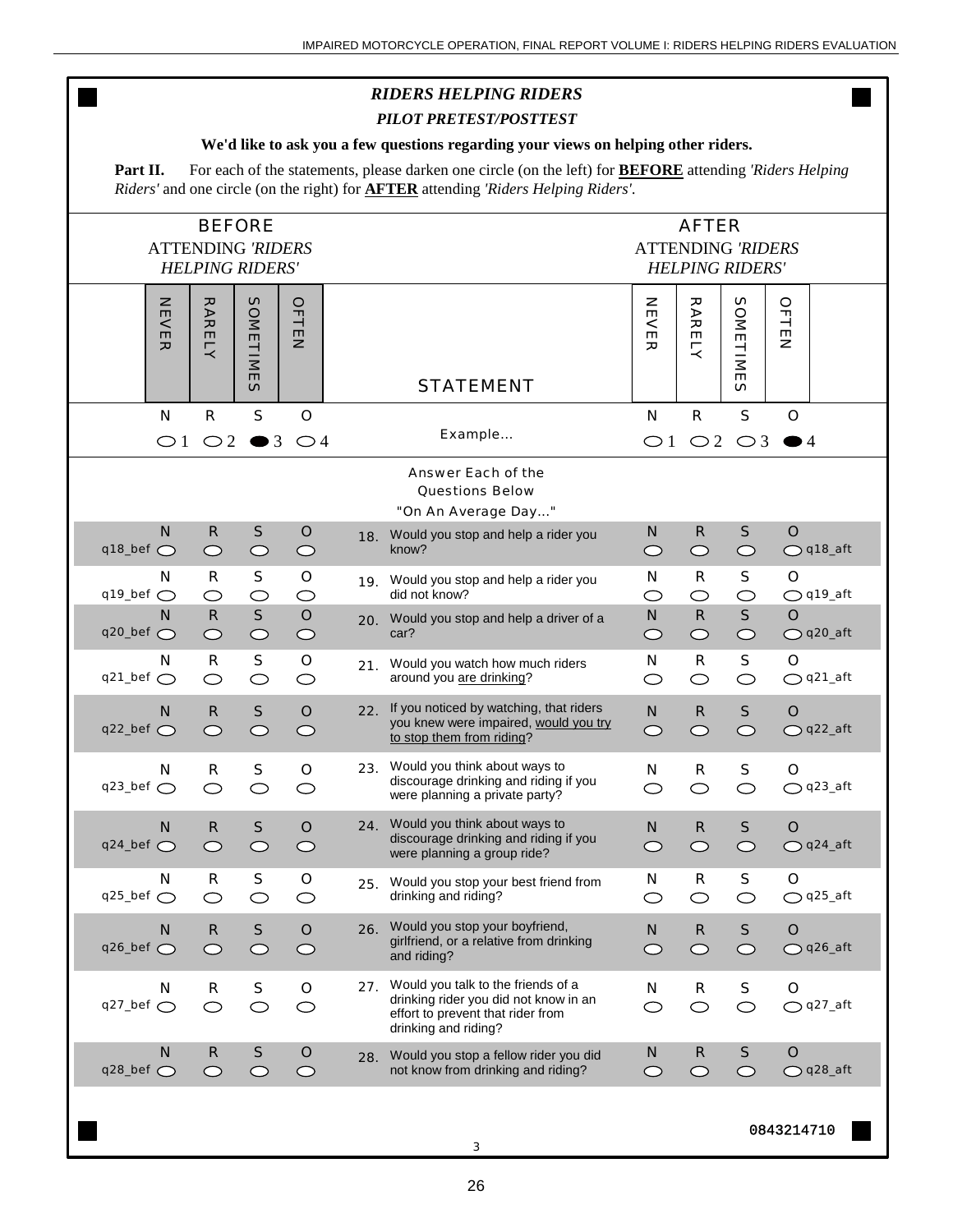

**Part III.** For each of the statements, please darken one circle (on the left) for **BEFORE** attending *'Riders Helping Riders'* and one circle (on the right) for **AFTER** attending *'Riders Helping Riders'*.

## **Thank you for your participation.**

4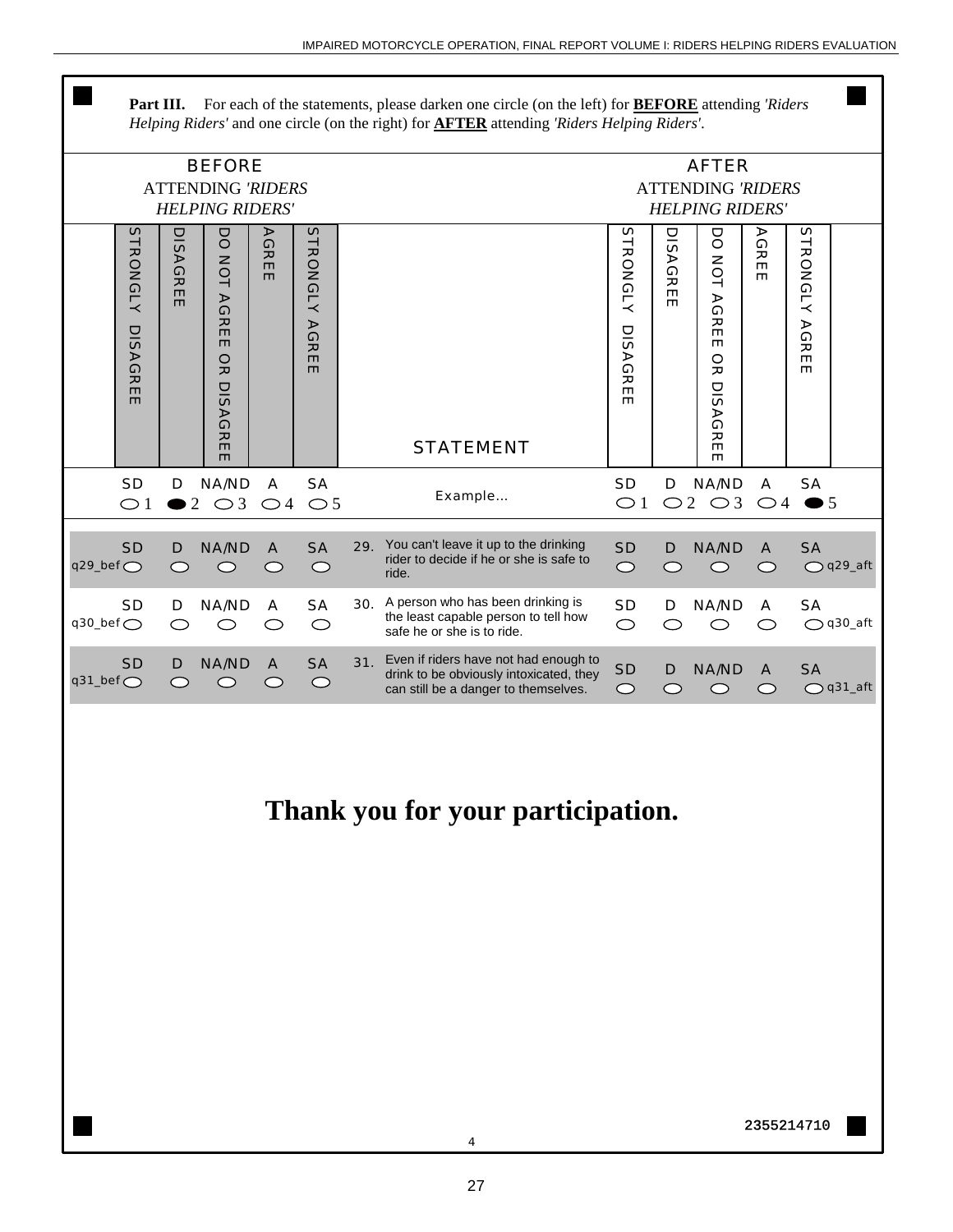## <span id="page-33-0"></span>Appendix C – Student Questionnaire Results: Demographic Questions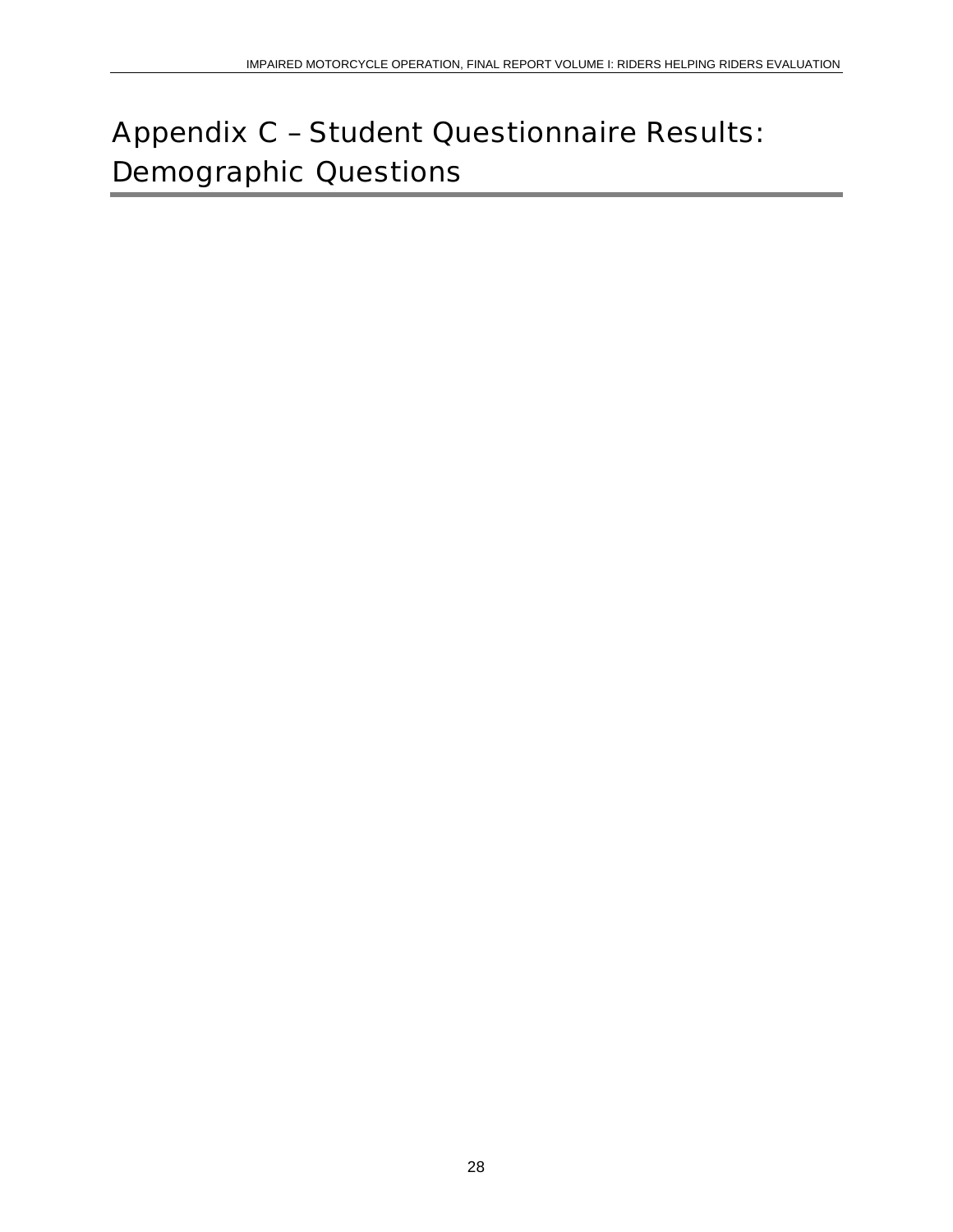| Age                                | Number | Percent |
|------------------------------------|--------|---------|
| <21                                | 284    | 5.4     |
| 21-30                              | 1,119  | 21.3    |
| $31 - 40$                          | 1,464  | 27.9    |
| $41 - 50$                          | 1,357  | 25.8    |
| $51-60$                            | 724    | 13.8    |
| $>60$                              | 191    | 3.6     |
| Missing                            | 113    | 2.2     |
|                                    |        |         |
| Gender                             | Number | Percent |
| Male                               | 3,563  | 67.8    |
| Female                             | 1,652  | 31.5    |
| Missing                            | 37     | .7      |
|                                    |        |         |
| <b>Employment Status</b>           | Number | Percent |
| Employed                           | 4,719  | 89.9    |
| Unemployed                         | 489    | 9.3     |
| Missing                            | 44     | .8      |
|                                    |        |         |
| <b>Marital Status</b>              | Number | Percent |
| Married                            | 2,868  | 54.6    |
| Living with significant other      | 316    | 6.0     |
| Single, never married              | 1,150  | 21.9    |
| Separated                          | 95     | 1.8     |
| Divorced                           | 686    | 13.1    |
| Other                              | 79     | 1.5     |
| Missing                            | 58     | 1.1     |
|                                    |        |         |
| Urbanization                       | Number | Percent |
| Live in the city                   | 1,252  | 23.8    |
| Live in a suburb                   | 2,625  | 50.0    |
| Live in a housing area that is not |        |         |
| in a city or town                  | 320    | 6.1     |
| Live in a rural area               | 1,007  | 19.2    |
| Missing                            | 48     | .9      |
|                                    |        |         |
| Race                               | Number | Percent |
| African-American/Black             | 923    | 17.6    |
| Hispanic/Latino                    | 150    | 2.9     |
| Asian/Pacific Islander             | 96     | 1.8     |
| White                              | 3,874  | 73.8    |
| Mixed Race                         | 82     | 1.6     |
| Other                              | 61     | 1.2     |
| Missing                            | 66     | 1.3     |
|                                    |        |         |
| <b>Riding Experience</b>           | Number | Percent |
| Little or no experience (new       |        |         |
| rider)                             | 2,977  | 56.7    |
| Some experience                    | 1,629  | 31.0    |
| Very experienced                   | 199    | 3.8     |
| Returning to riding after time     |        |         |
| away                               | 363    | 6.9     |
| Missing                            | 84     | 1.6     |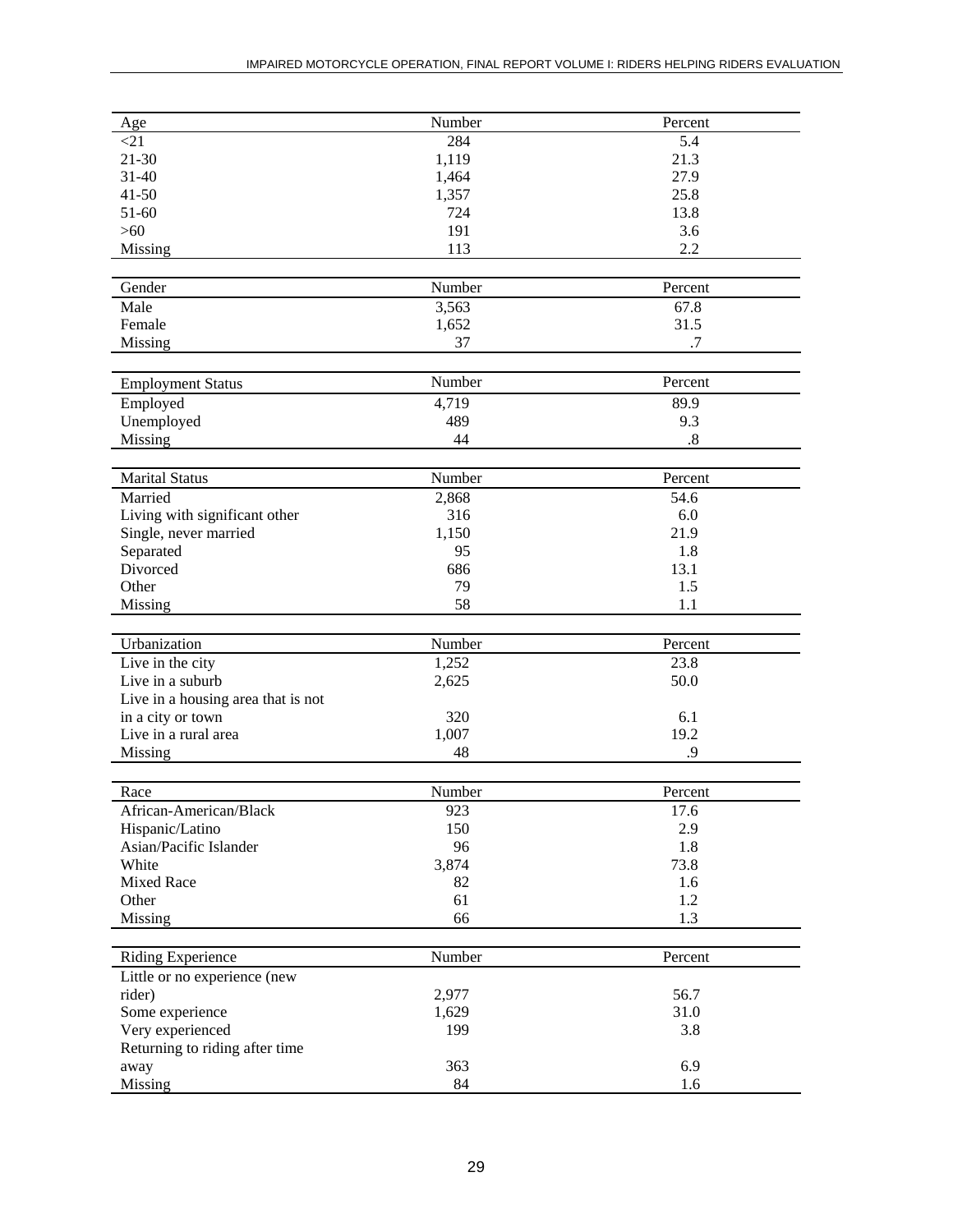| Took RHR as part of:               | Number | Percent    |
|------------------------------------|--------|------------|
| Basic rider course                 | 4,862  | 92.6       |
| Experienced rider course           | 127    | 2.4        |
| Other class                        | 35     | $\cdot$ .7 |
| Seminar or club meeting            | 9      | $\cdot$ .2 |
| Other (describe)                   | 53     | 1.0        |
| Missing                            | 166    | 3.2        |
|                                    |        |            |
| Member of a motorcycle club or     |        |            |
| group?                             | Number | Percent    |
| Yes                                | 731    | 13.9       |
| N <sub>o</sub>                     | 3,487  | 66.4       |
| Not applicable/I am a new or       |        |            |
| returning rider                    | 933    | 17.8       |
| Missing                            | 101    | 1.9        |
|                                    |        |            |
| Primary riding time                | Number | Percent    |
| Morning/evening rush hours         | 458    | 8.7        |
| Weekends                           | 1,913  | 36.4       |
| Night                              | 51     | 1.0        |
| Not applicable/I am a new or       |        |            |
| returning rider                    | 2,713  | 51.7       |
| Missing                            | 117    | 2.2        |
|                                    |        |            |
| Primary riding purpose             | Number | Percent    |
| Routine transportation             | 180    | 3.4        |
| Recreation                         | 1,882  | 35.8       |
| Transportation and recreation      | 815    | 15.5       |
| Not applicable/I am a new or       |        |            |
| returning rider                    | 2,230  | 42.5       |
| Other                              | 19     | $\cdot$ 4  |
| Missing                            | 126    | 2.4        |
|                                    |        |            |
| Miles ridden in last year          | Number | Percent    |
| Less than 1,000 miles              | 1,528  | 29.1       |
| $1,000 - 3,000$ miles              | 550    | 10.5       |
| $3,000 - 5,000$ miles              | 179    | 3.4        |
| 5,000 miles or greater             | 134    | 2.6        |
| Not applicable/I am a new or       |        |            |
| returning rider                    | 2,733  | 52.0       |
| Missing                            | 128    | 2.4        |
|                                    |        |            |
| Usually rides:                     | Number | Percent    |
| Alone                              | 1,262  | 24.0       |
| With a few friends (not in a club) | 943    | 18.0       |
| In a group with club members       | 105    | 2.0        |
| Not applicable, I am a new or      |        |            |
| returning rider                    | 2,746  | 52.3       |
| Other                              | 74     | 1.4        |
| Missing                            | 122    | 2.3        |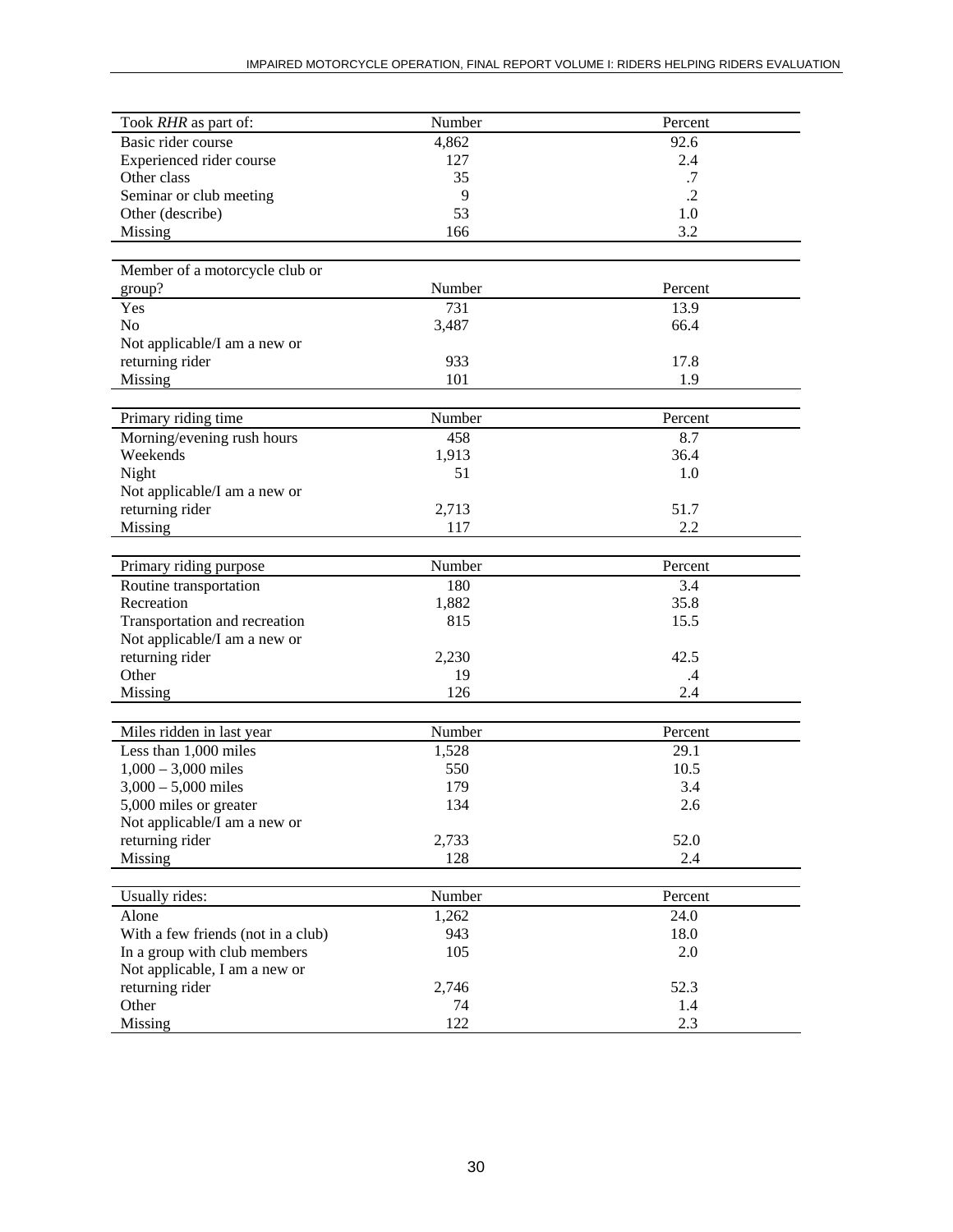| Training prior to current class?             | Number | Percent                           |
|----------------------------------------------|--------|-----------------------------------|
| Yes                                          | 408    | 7.8                               |
| N <sub>0</sub>                               | 4,740  | 90.3                              |
| Missing                                      | 104    | 2.0                               |
|                                              |        |                                   |
| How often are you in a situation             |        |                                   |
| where riders are drinking                    |        |                                   |
| alcoholic beverages?                         | Number | Percent                           |
| Never                                        | 1,413  | 26.9                              |
| Seldom                                       | 1,238  | 23.6                              |
| A few times a month                          | 318    | 6.1                               |
| A few times a week                           | 62     | 1.2                               |
| Almost every day                             | 12     | $\cdot$                           |
| Not applicable/I am a new or                 |        |                                   |
| returning rider                              | 2,084  | 39.7                              |
| Other                                        | 13     | $\cdot$ .2                        |
| Missing                                      | 112    | 2.1                               |
|                                              |        |                                   |
| Students reported seeing riders drink at the |        |                                   |
| following locations:                         |        | Percentage of students reporting: |
| Private parties and social gatherings        |        | 15.6                              |
| Riding club meetings                         |        | 1.7                               |
| Bike nights at bars/restaurants              | 11.4   |                                   |
| Informal group rides                         |        | 8.1                               |
| Other                                        |        | 2.1                               |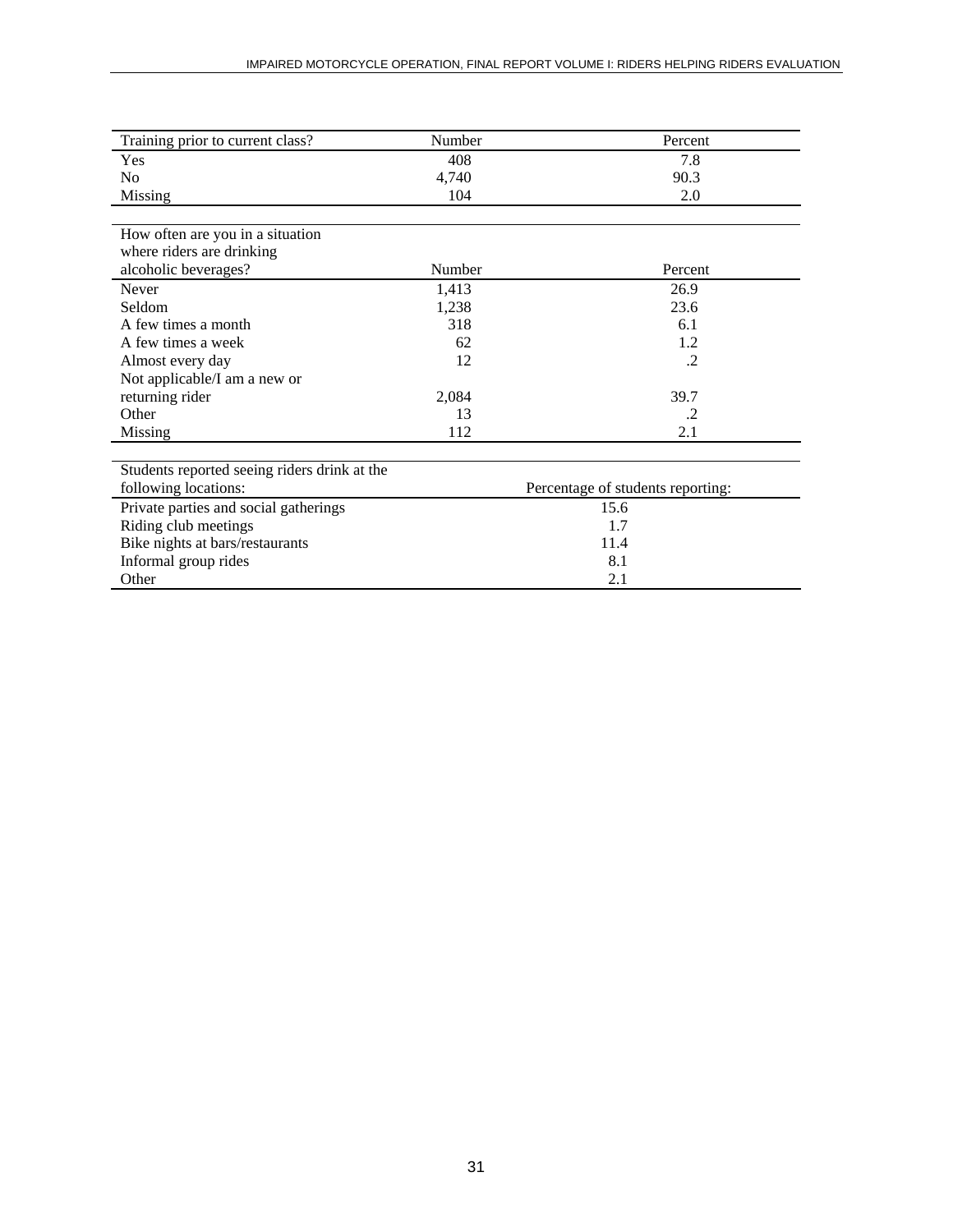## <span id="page-37-0"></span>Appendix D – Student Questionnaire Results: Behavior and Attitude Questions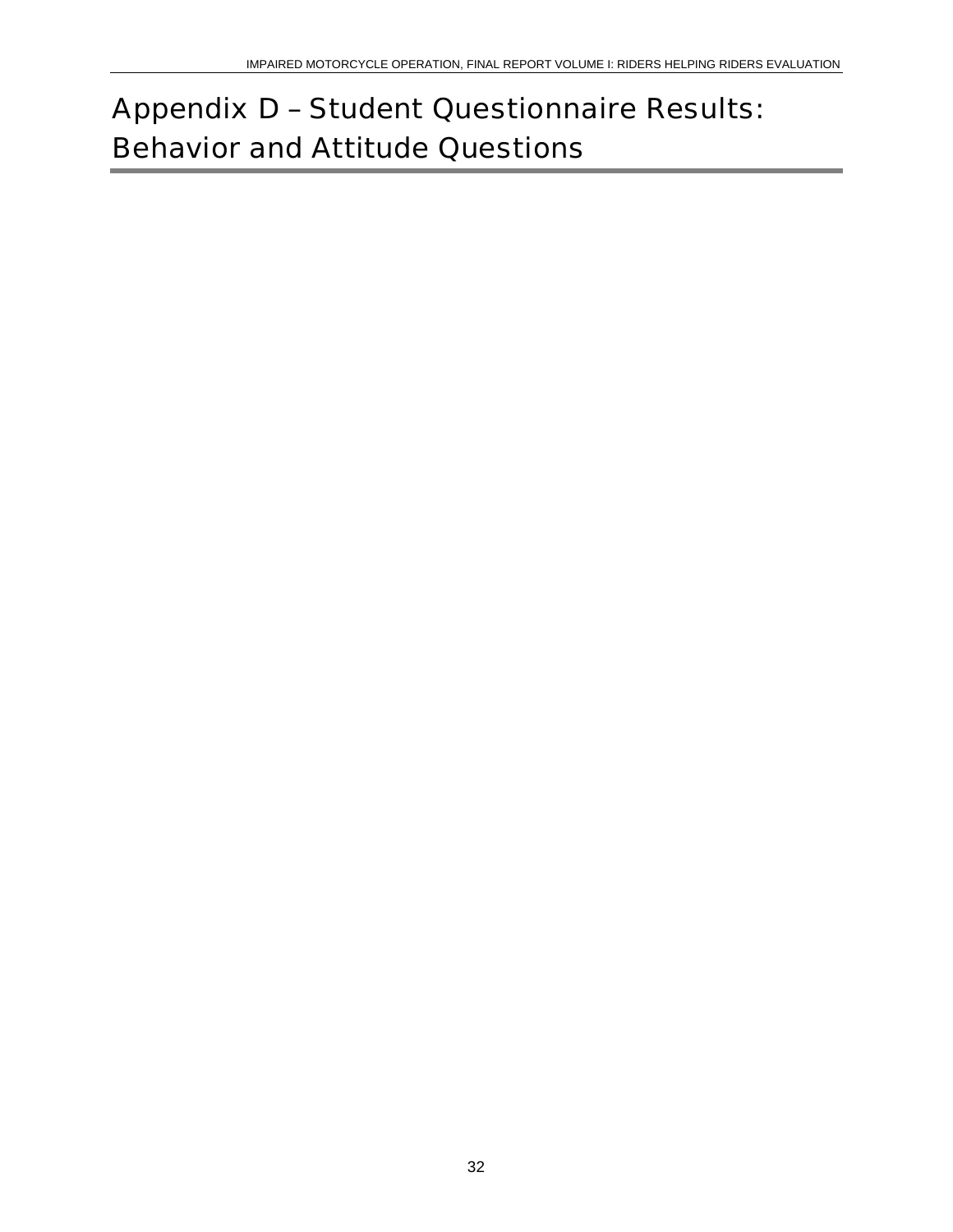

**Q 18 - Would you stop and help a rider you know?** 

**Willingness to intervene** 

**Q 19 - Would you stop and help a rider you did not know?** 

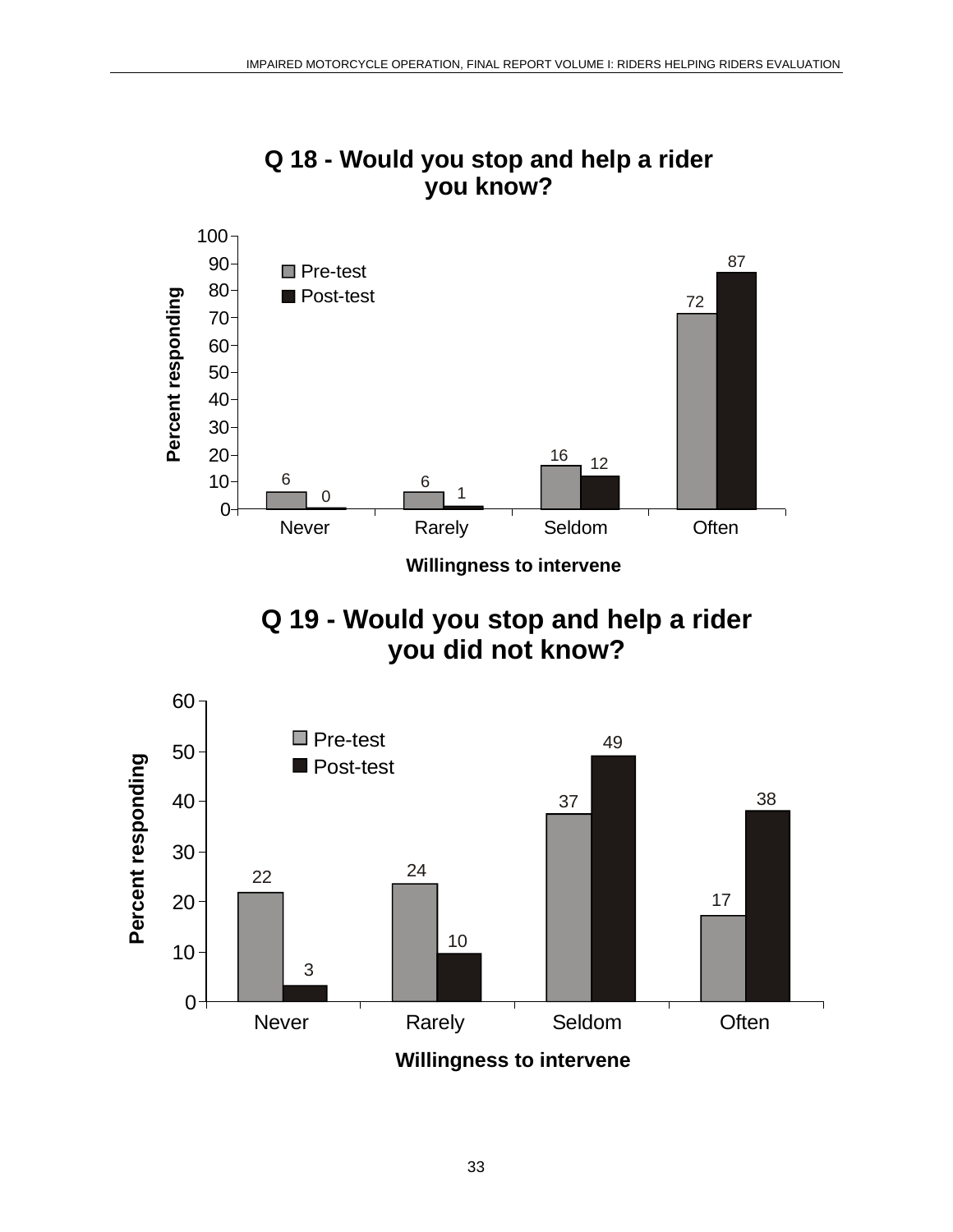

**Q 20 - Would you stop and help a driver of a car?**

**Q 21 - Would you watch how much riders around you are drinking?** 

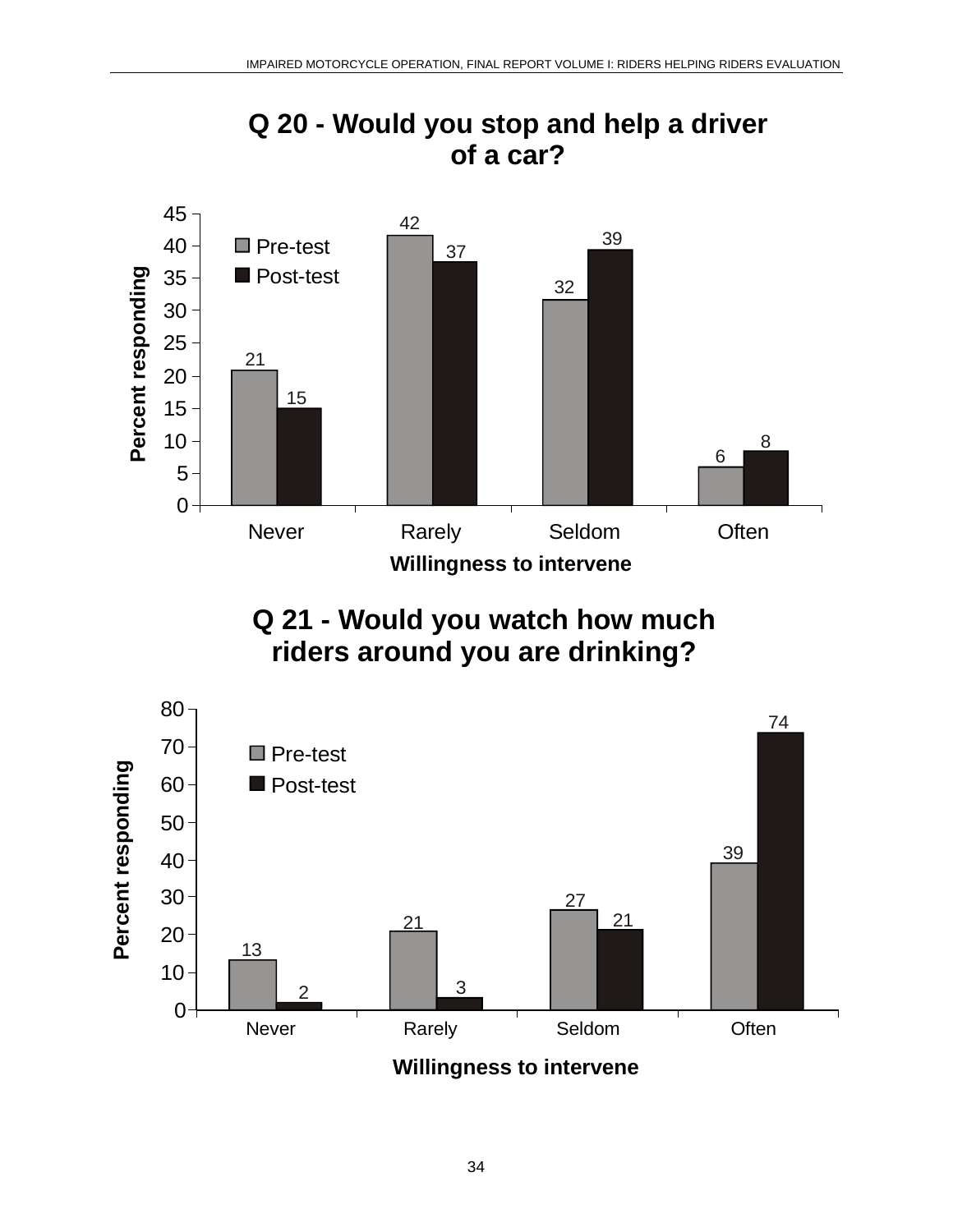

**Willingness to intervene** 

### **Q 23 - Would you think about ways to discourage drinking and riding if you were planning a private party?**



**Q 22 - If you noticed by watching, that**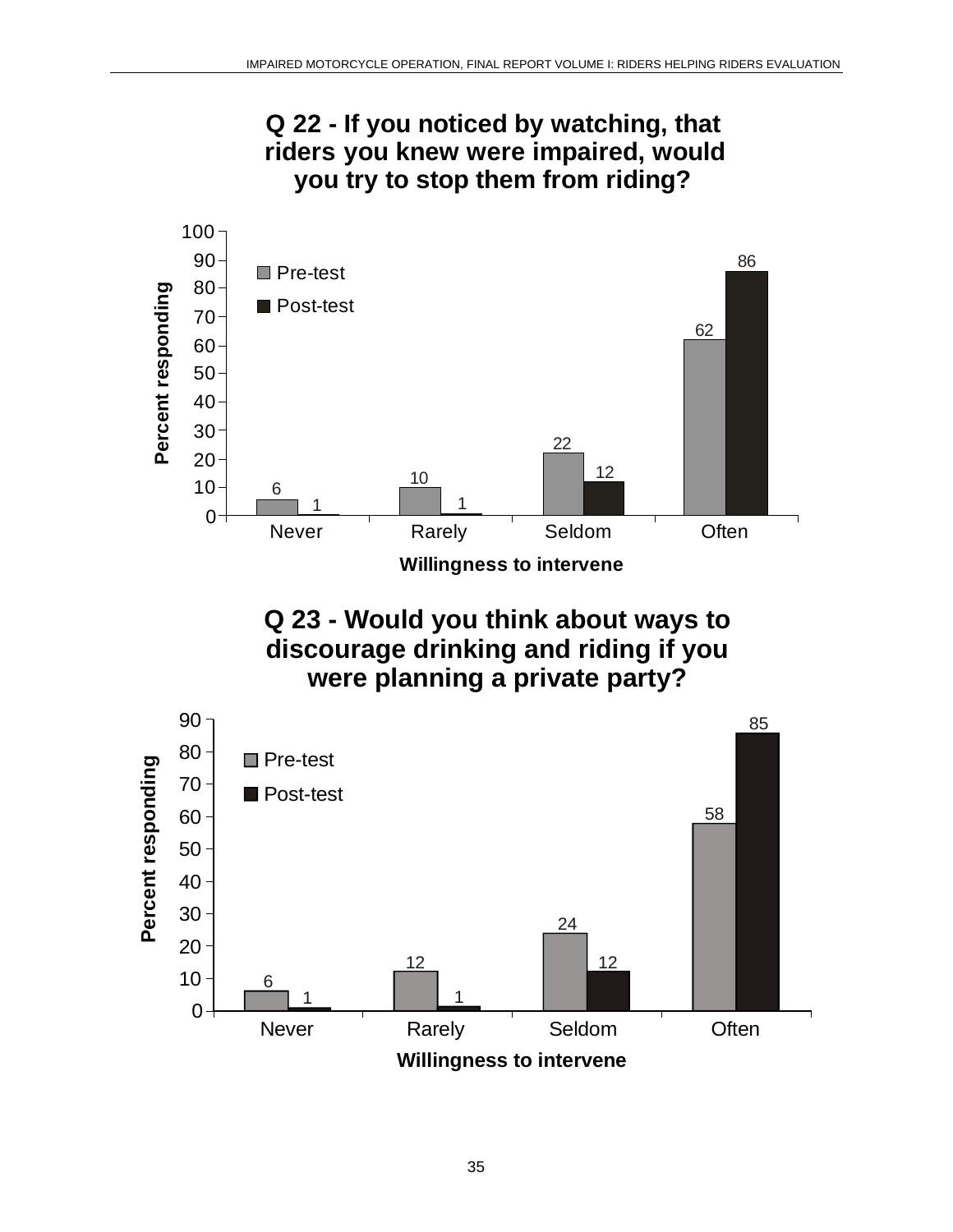

**Willingness to intervene** 

**Q 25 - Would you stop your best friend from drinking and riding?** 

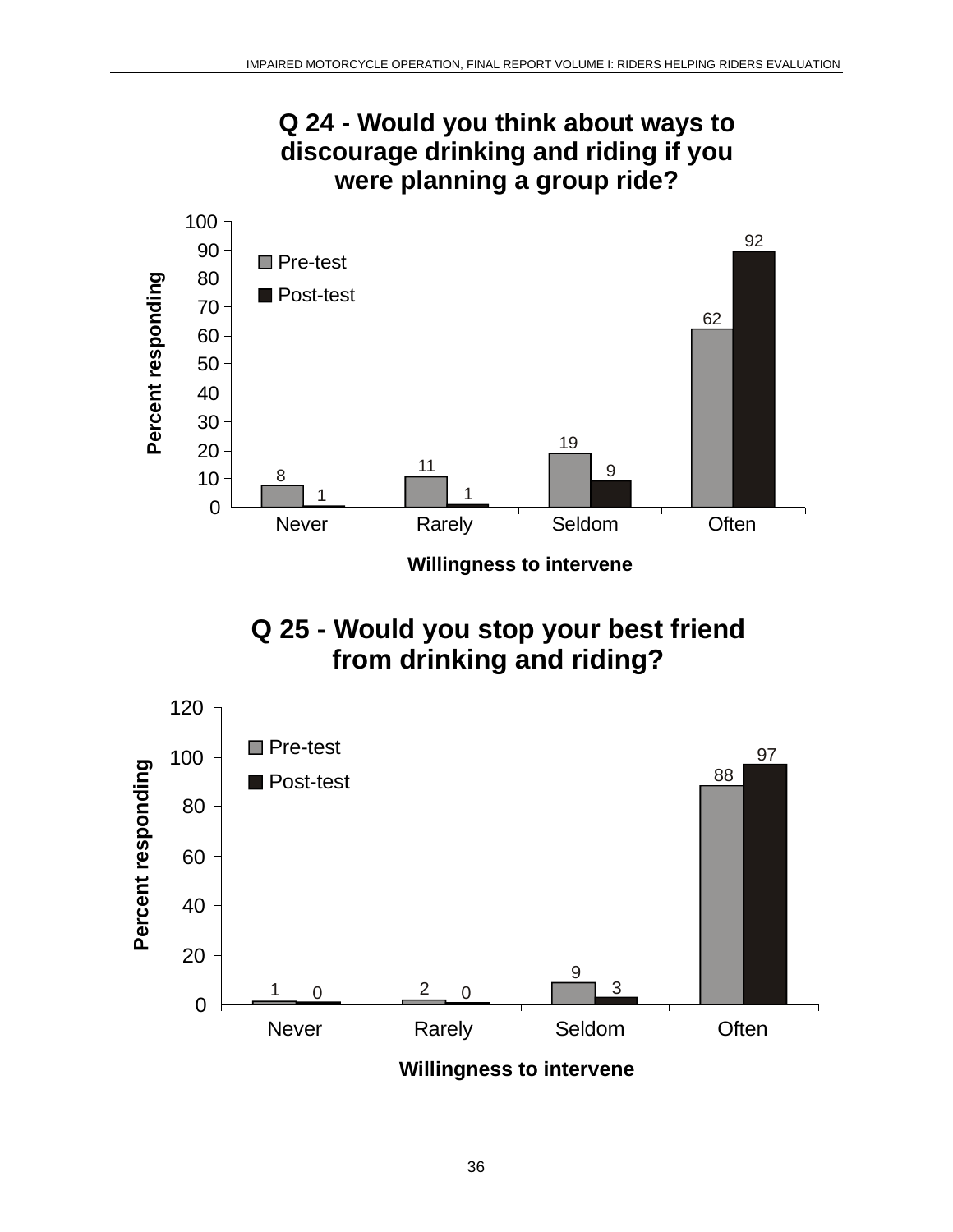

#### **drinking rider you did not know in an effort to prevent that rider from drinking and riding? Q 27 - Would you talk to the friends of a**

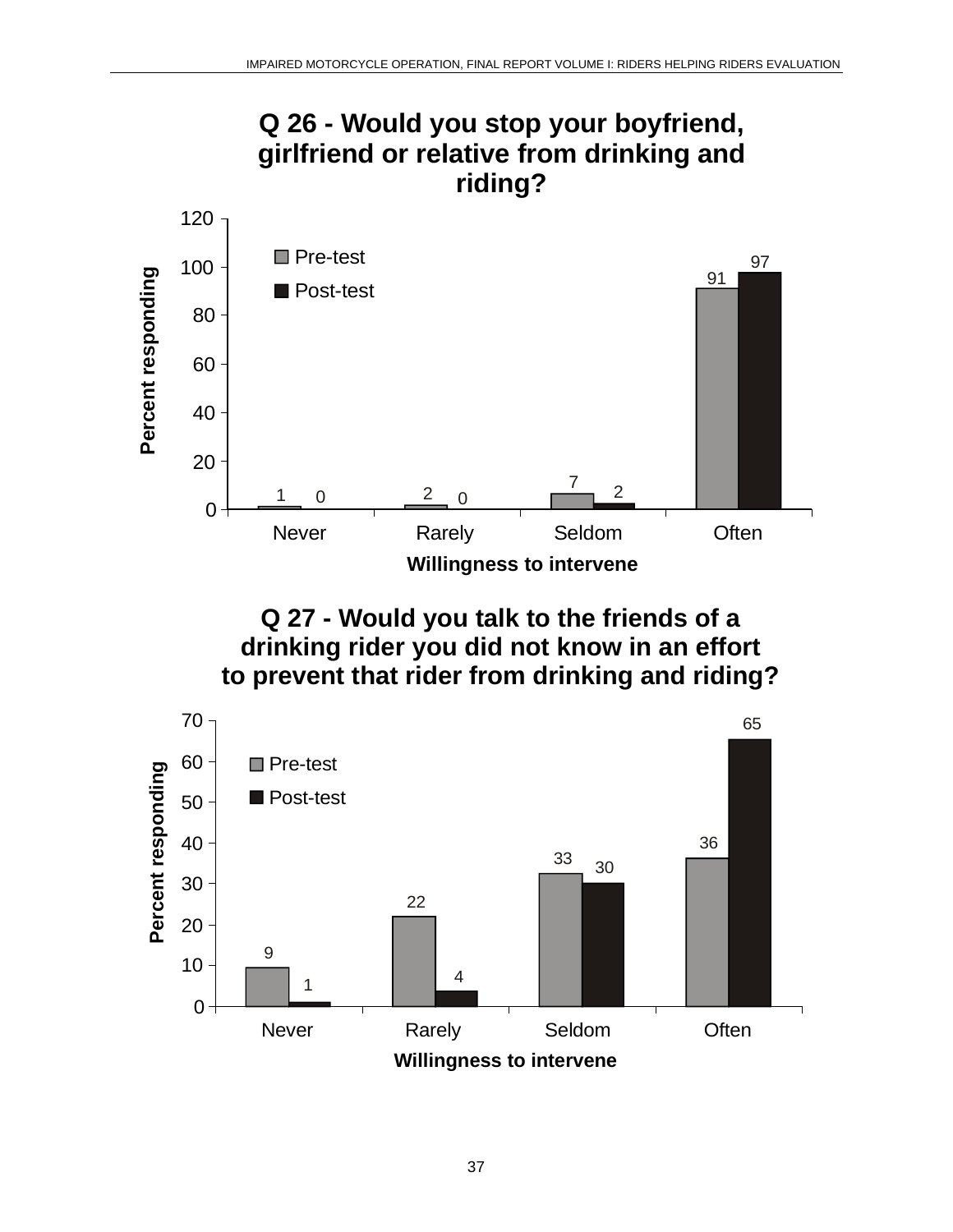

### **Q 28 - Would you stop a fellow rider you did not know from drinking and riding?**

 **rider to decide whether he or she is safe Q 29 - You can't leave it up to a drinking to ride** 

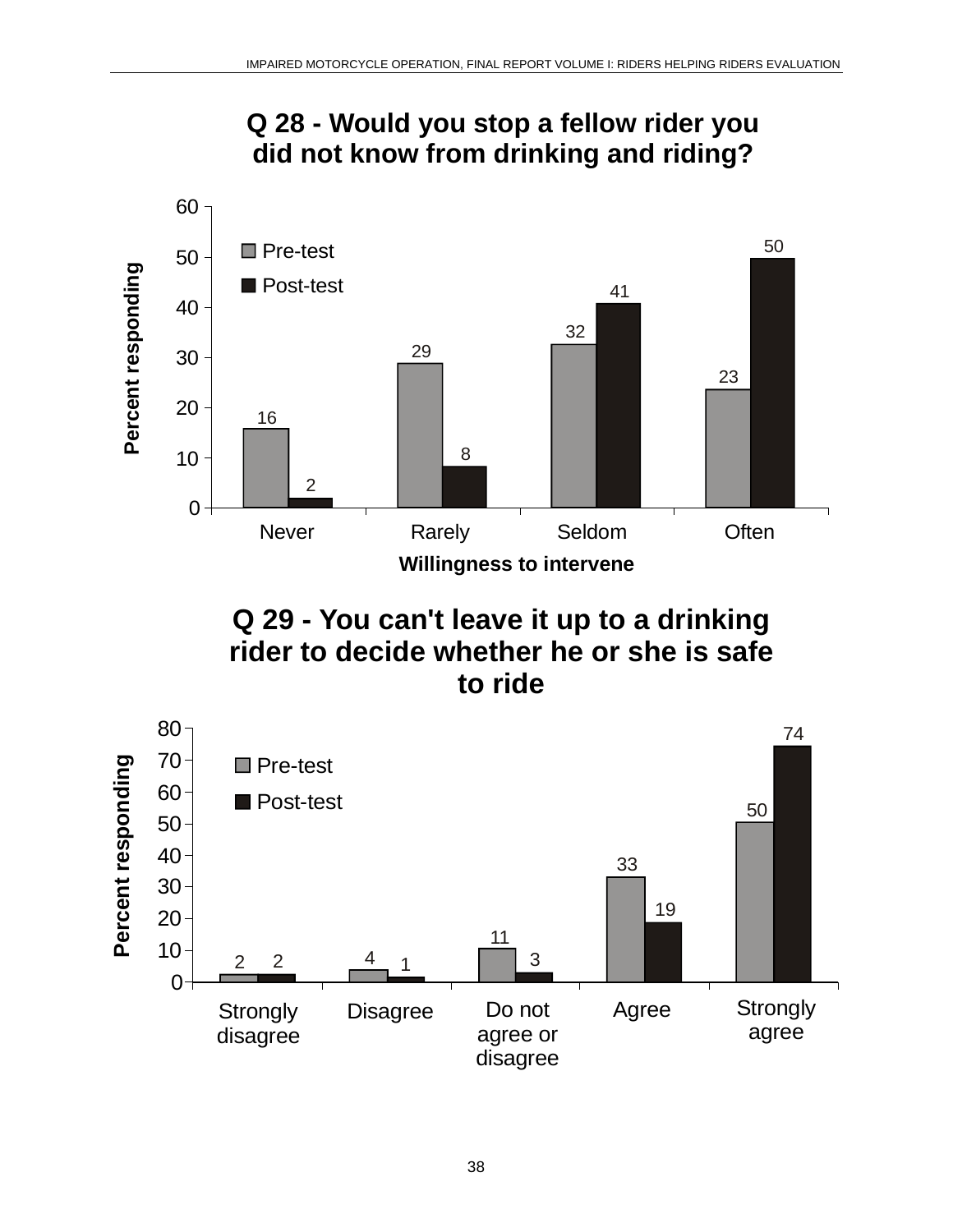



 **to drink to be obviously intoxicated, they can still be a danger to themselves Q 31 - Even if riders have not had enough**

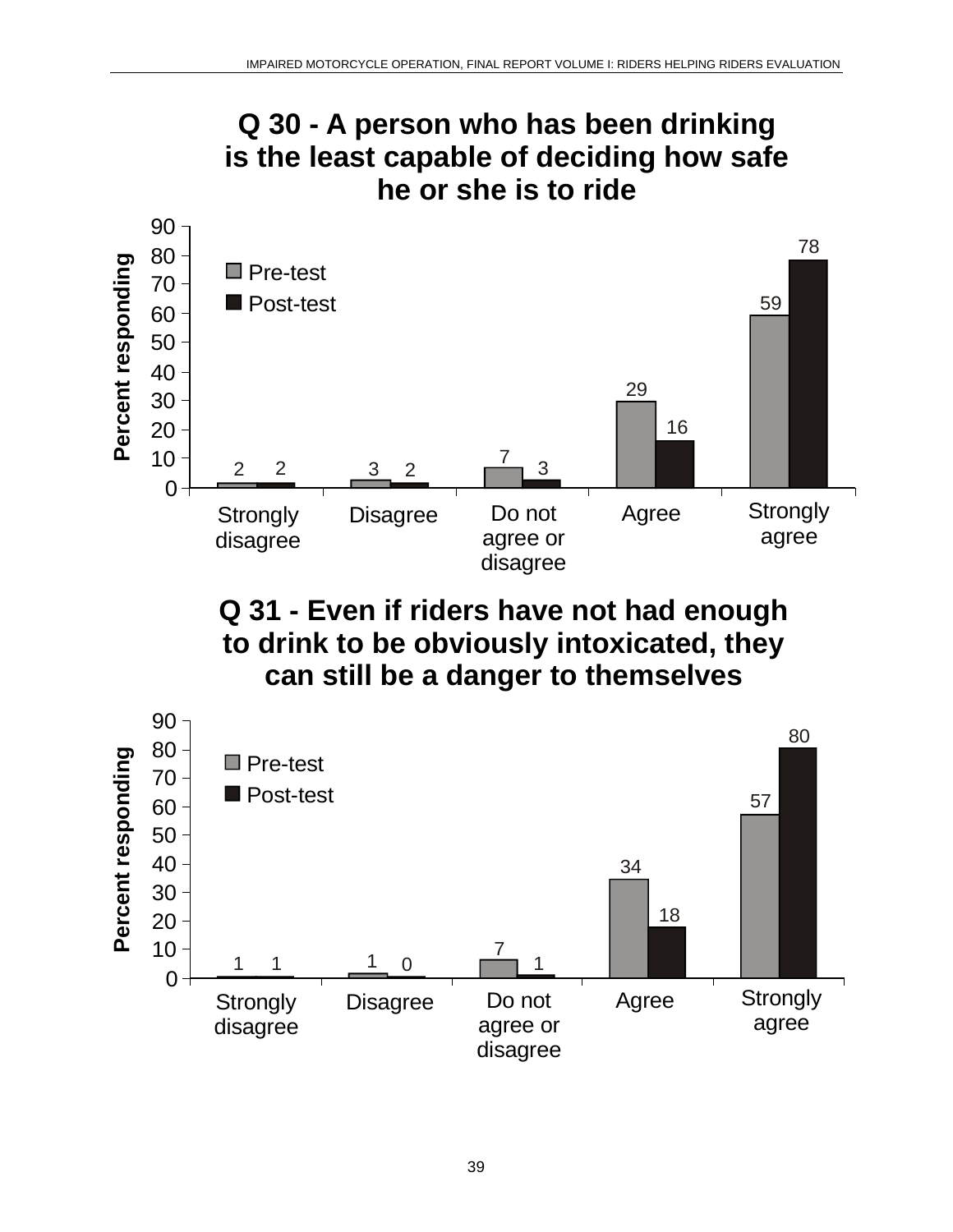## <span id="page-45-0"></span>Appendix E – Student Questionnaire Results: Demographics and Pre-test/post-test Changes

This appendix contains graphs showing means and 95-percent confidence intervals for pre- and posttest responses by demographic groups. These are presented for questionnaire items that showed significant effect of demographics and were discussed in the section on Demographics and Pre-Test/Post-Test Changes on pages 13-14 of this report. The values on the y axes for each chart are based on willingness to intervene as expressed in responses to the questionnaire items, where 1 = Never,  $2 =$  Rarely,  $3 =$  Seldom, and  $4 =$  Often.



**Question 25 - Pre and Post responses by age group**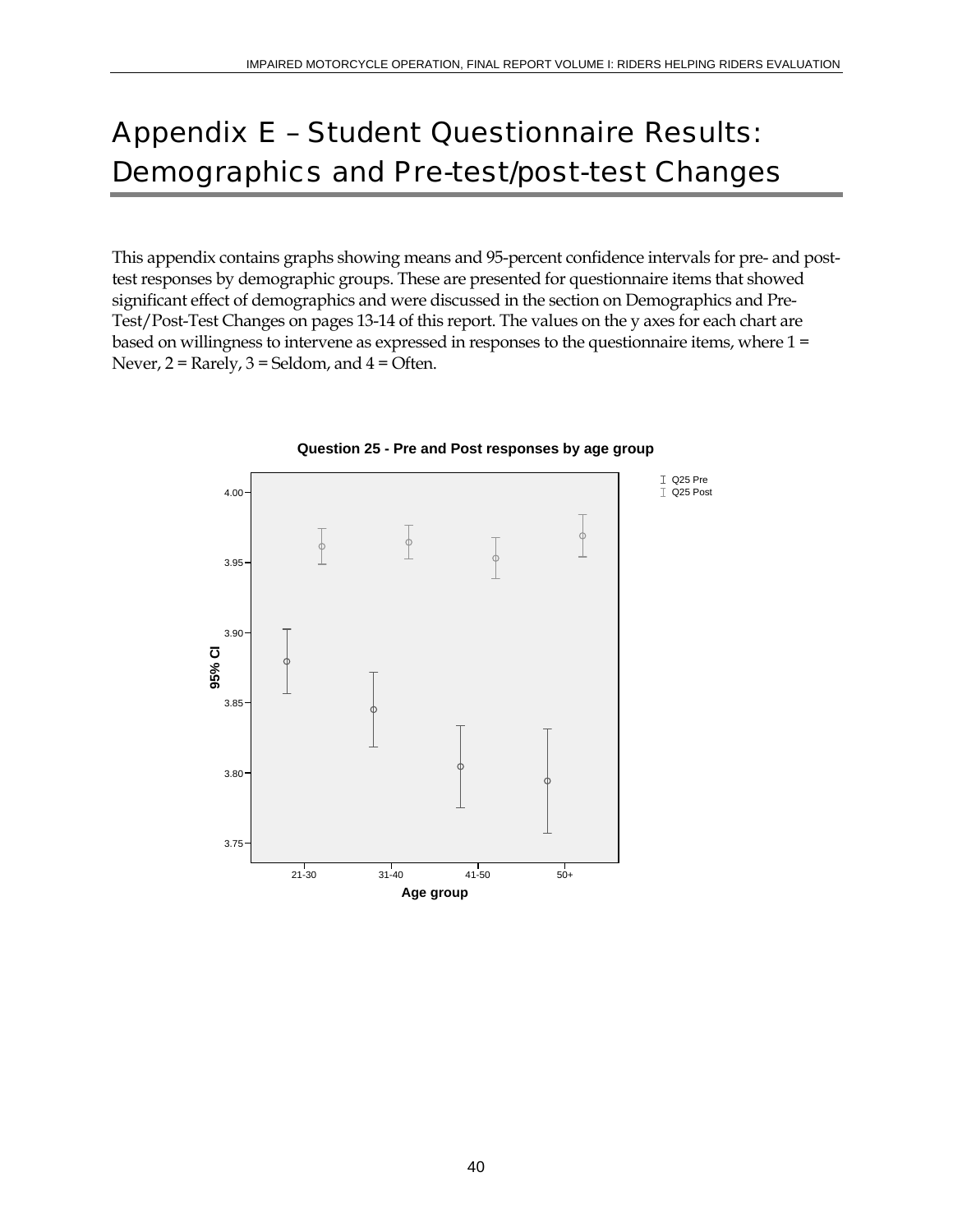

**Question 24 - pre and post responses by gender** 



41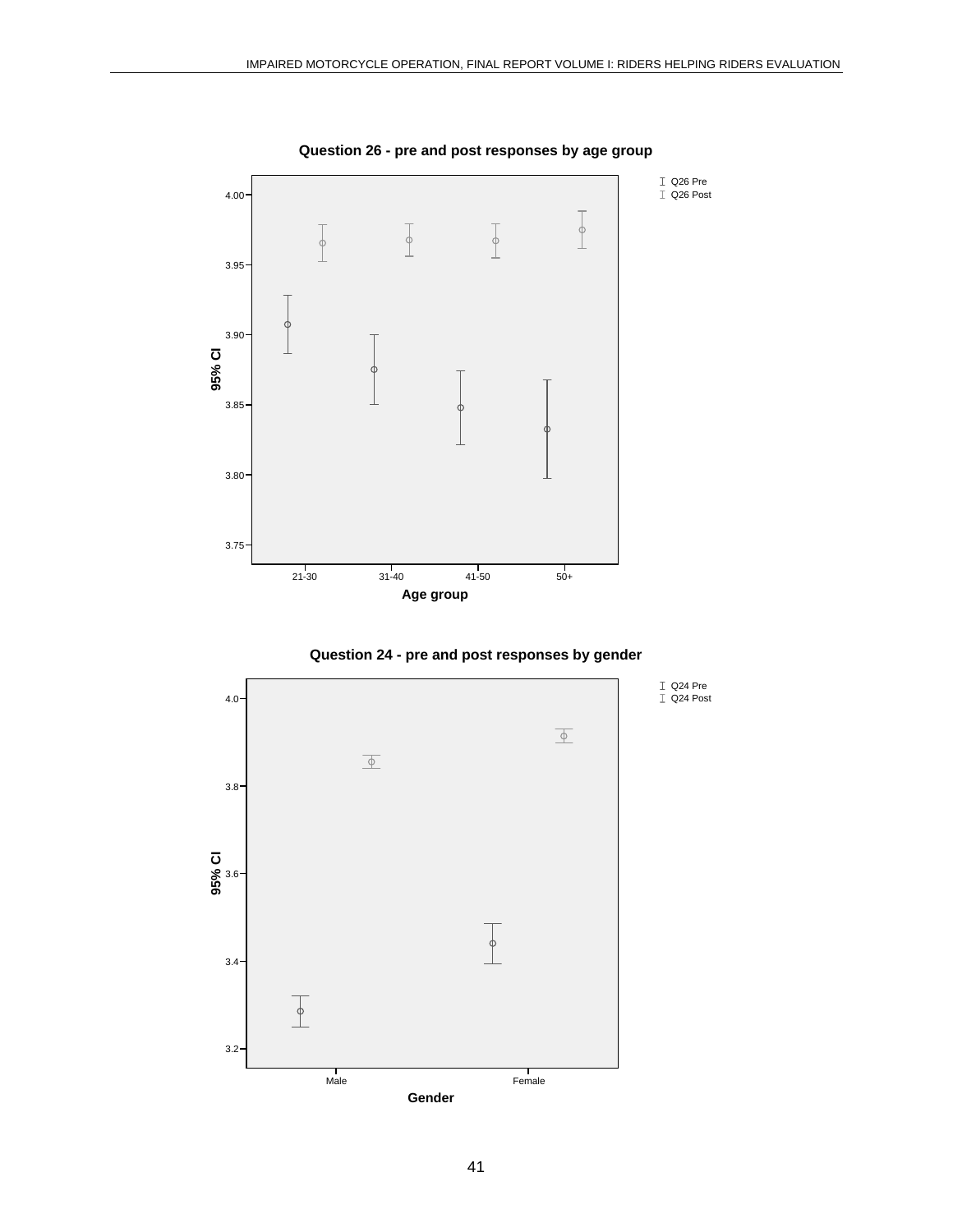

**Question 21 - pre and post responses by employment level** 



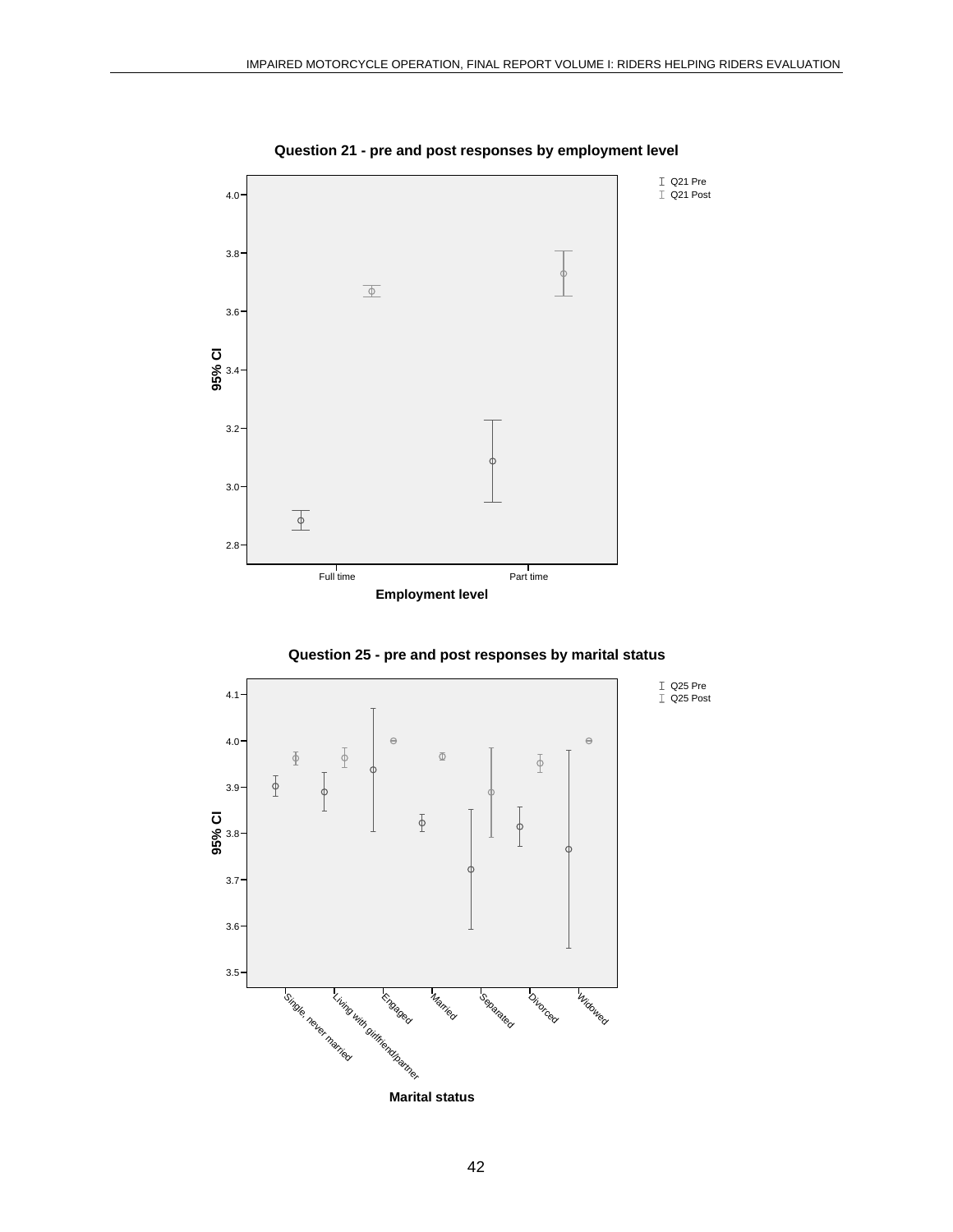

**Question 26 - pre and post responses by marital status**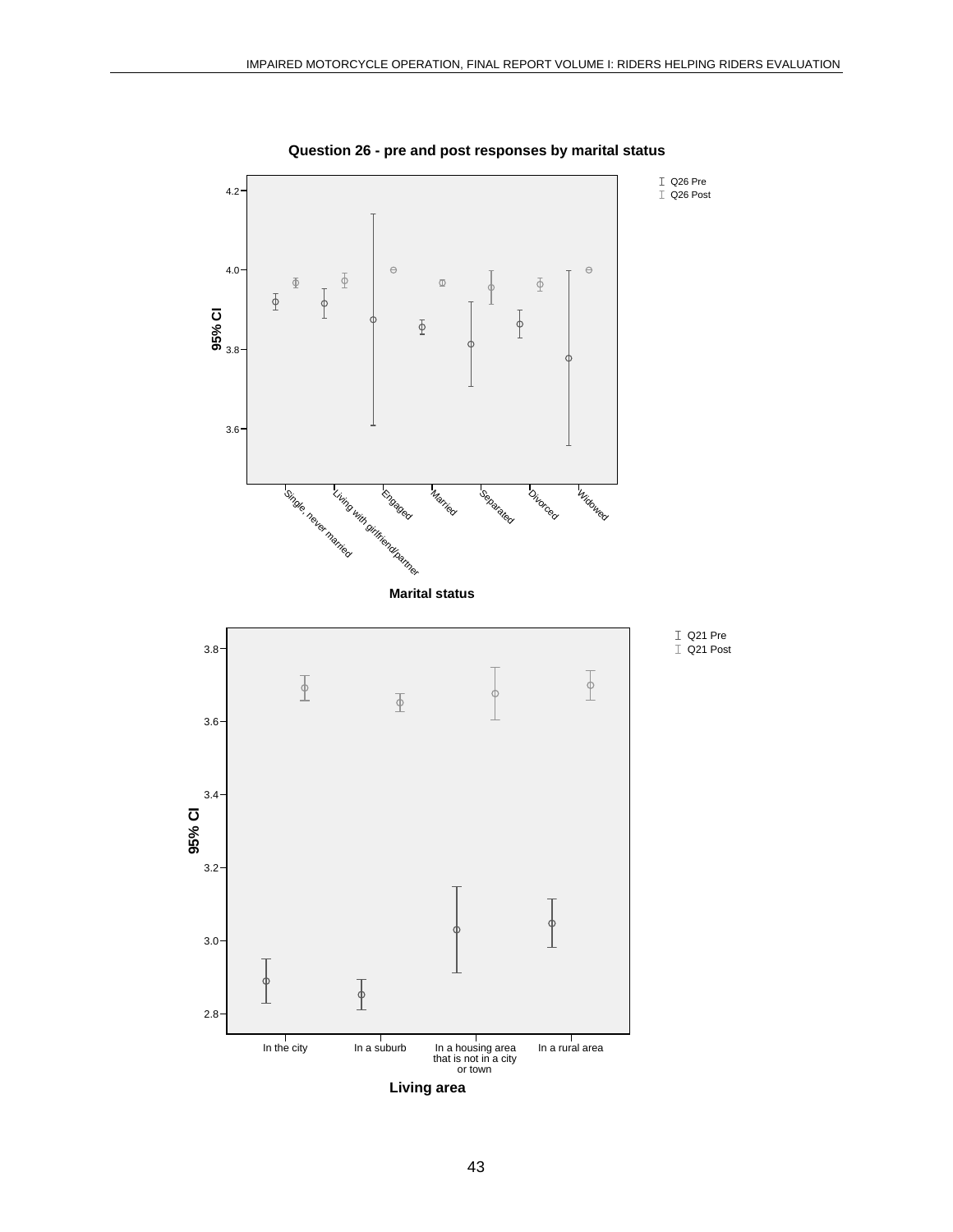

**Question 18 - pre and post responses by race** 





44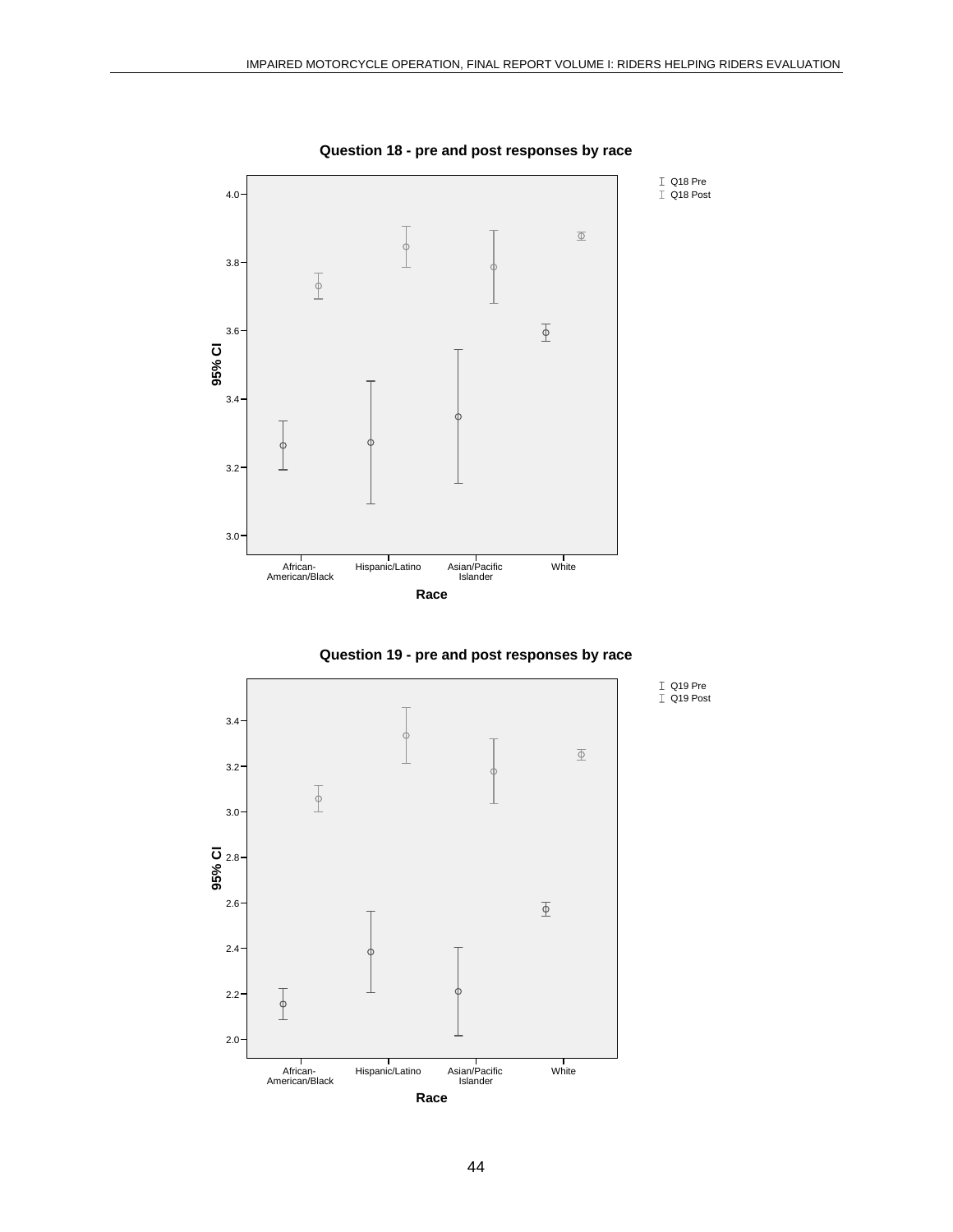

**Question 21 - pre and post responses by race** 





45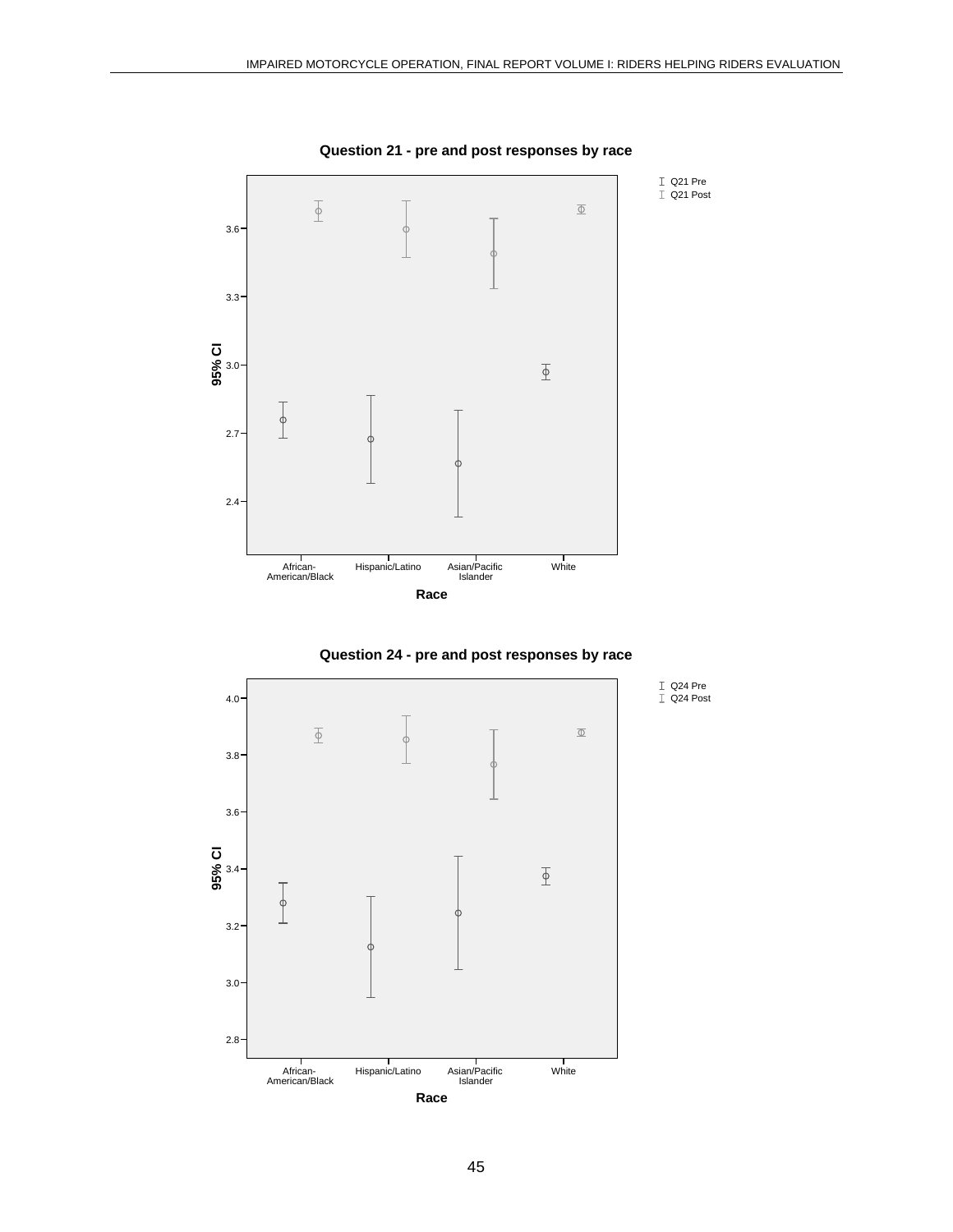

**Question 18 - pre and post responses by riding experience** 

**Question 19 - pre and post responses by riding experience** 

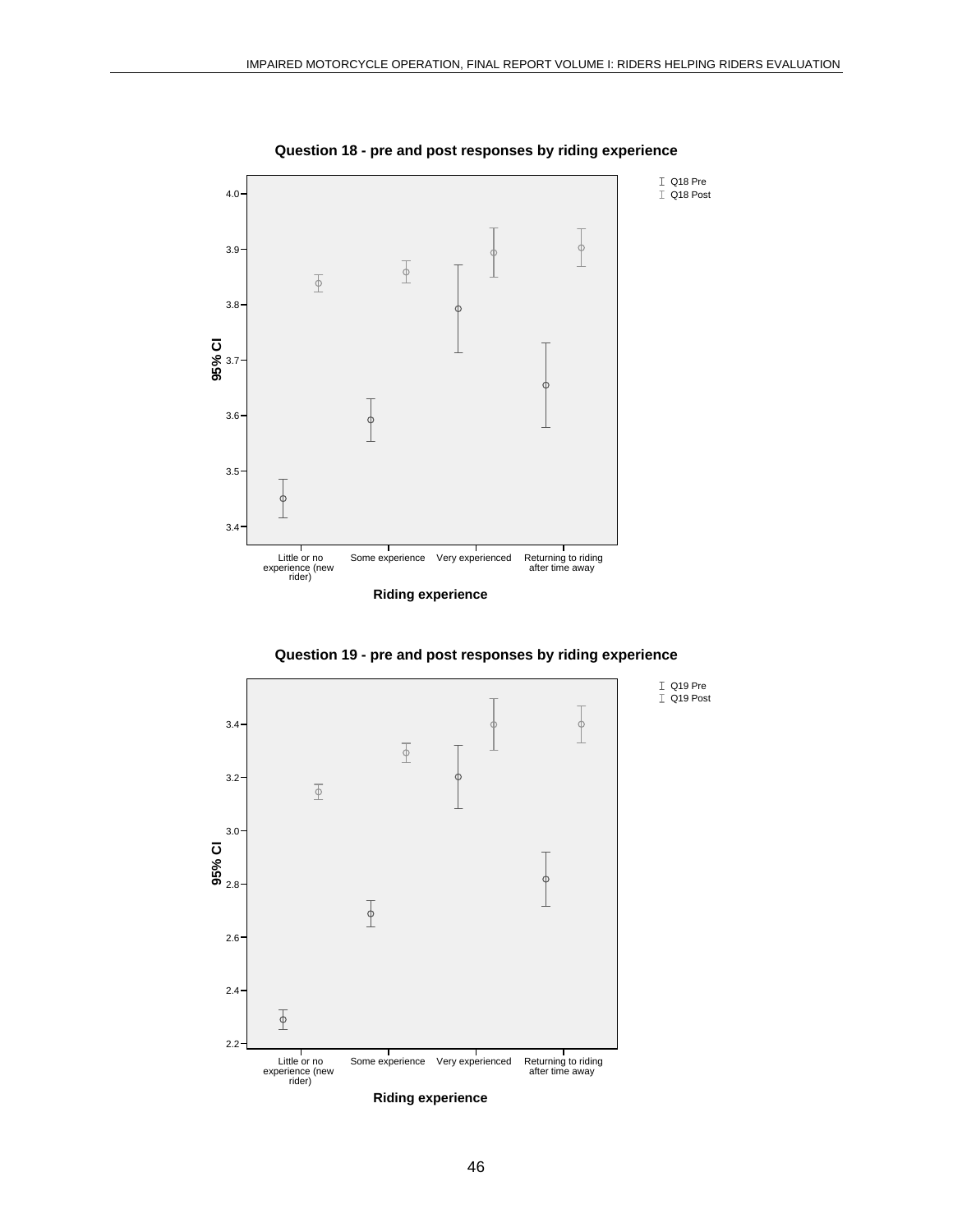

**Question 20 - pre and post responses by riding experience** 



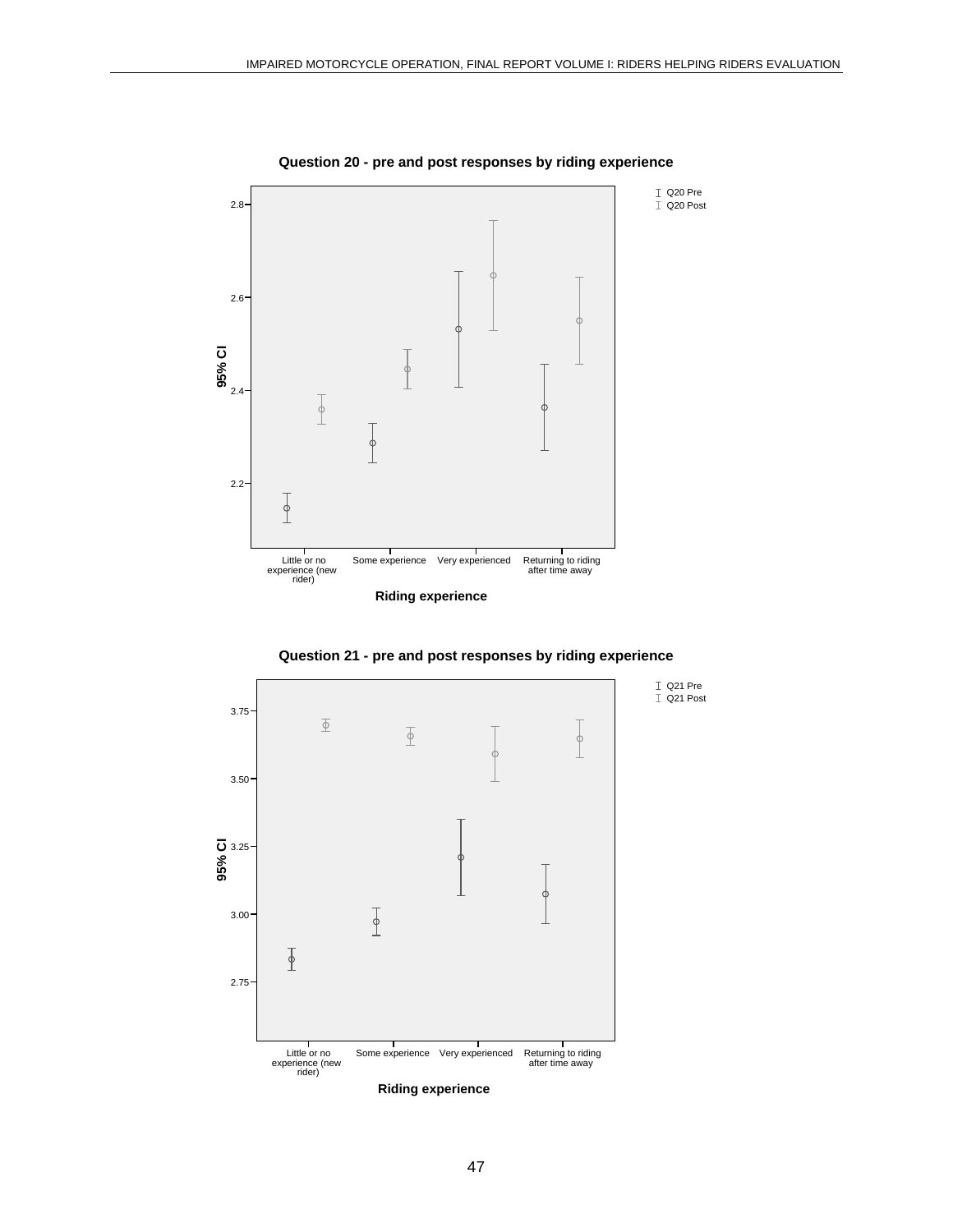

**Question 22 - pre and post responses by riding experience** 

**Question 23 - pre and post responses by riding experience** 

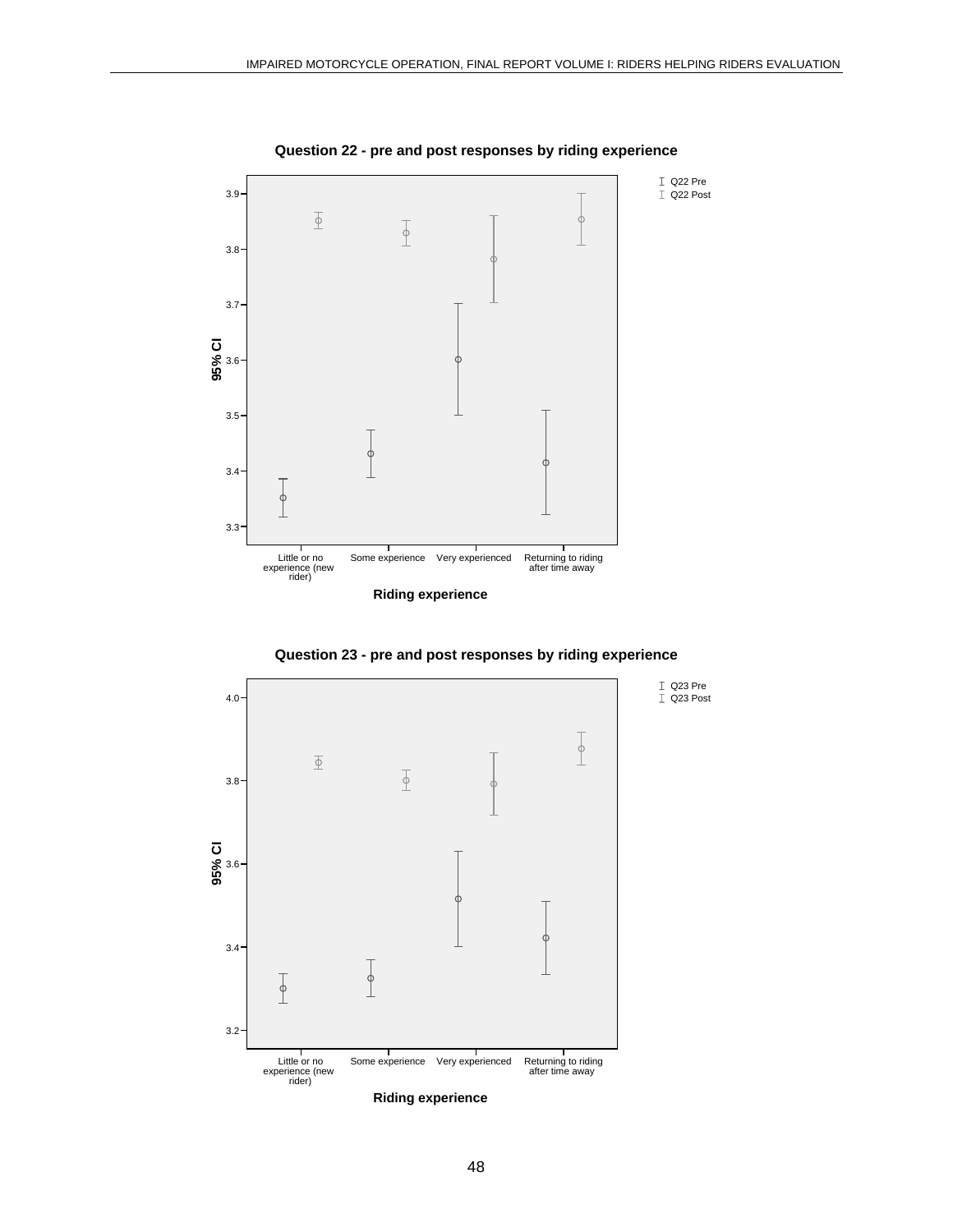

**Question 24 - pre and post responses by riding experience** 

**Question 27 - pre and post responses by riding experience** 

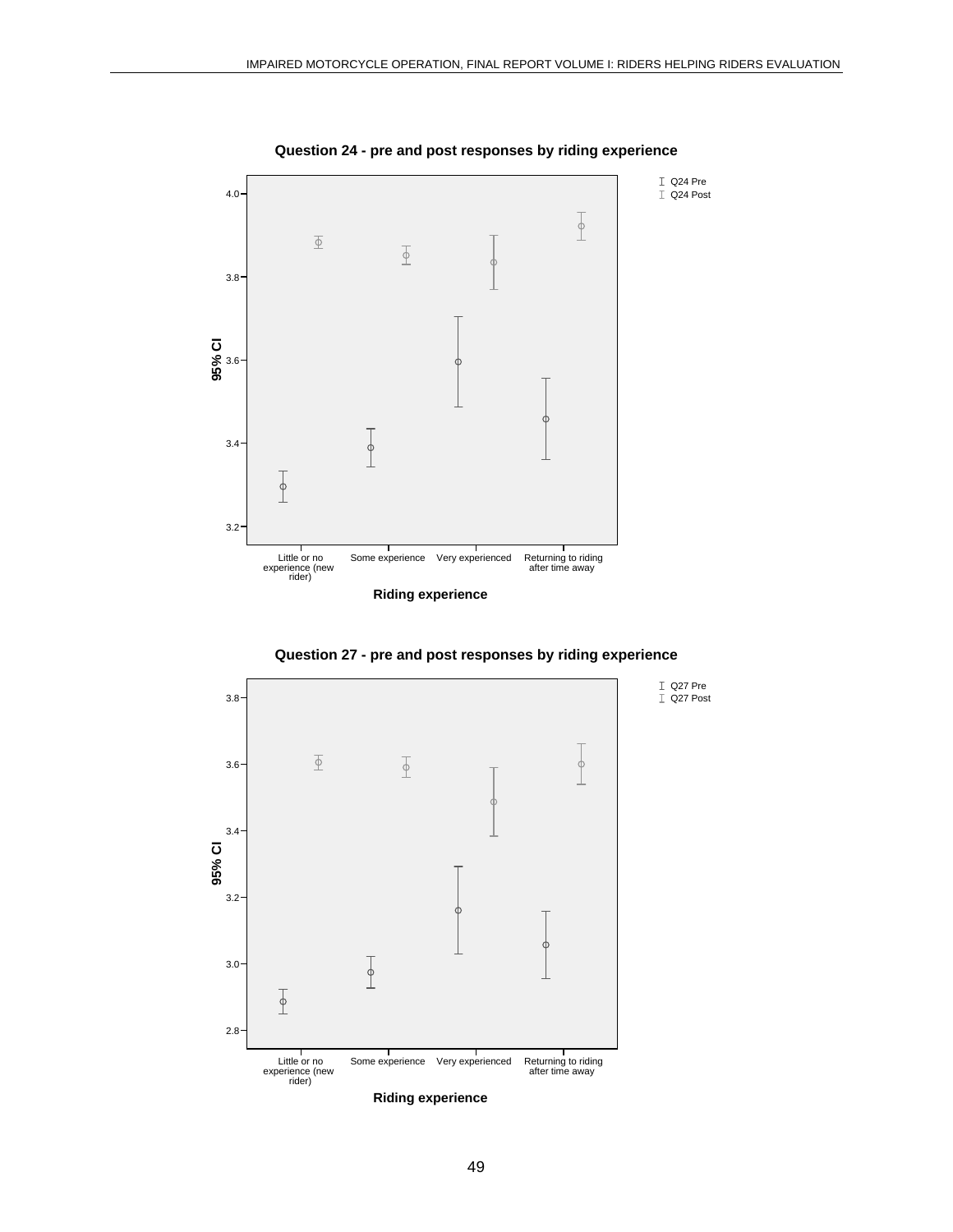<span id="page-55-0"></span>

**Question 28 - pre and post responses by riding experience**